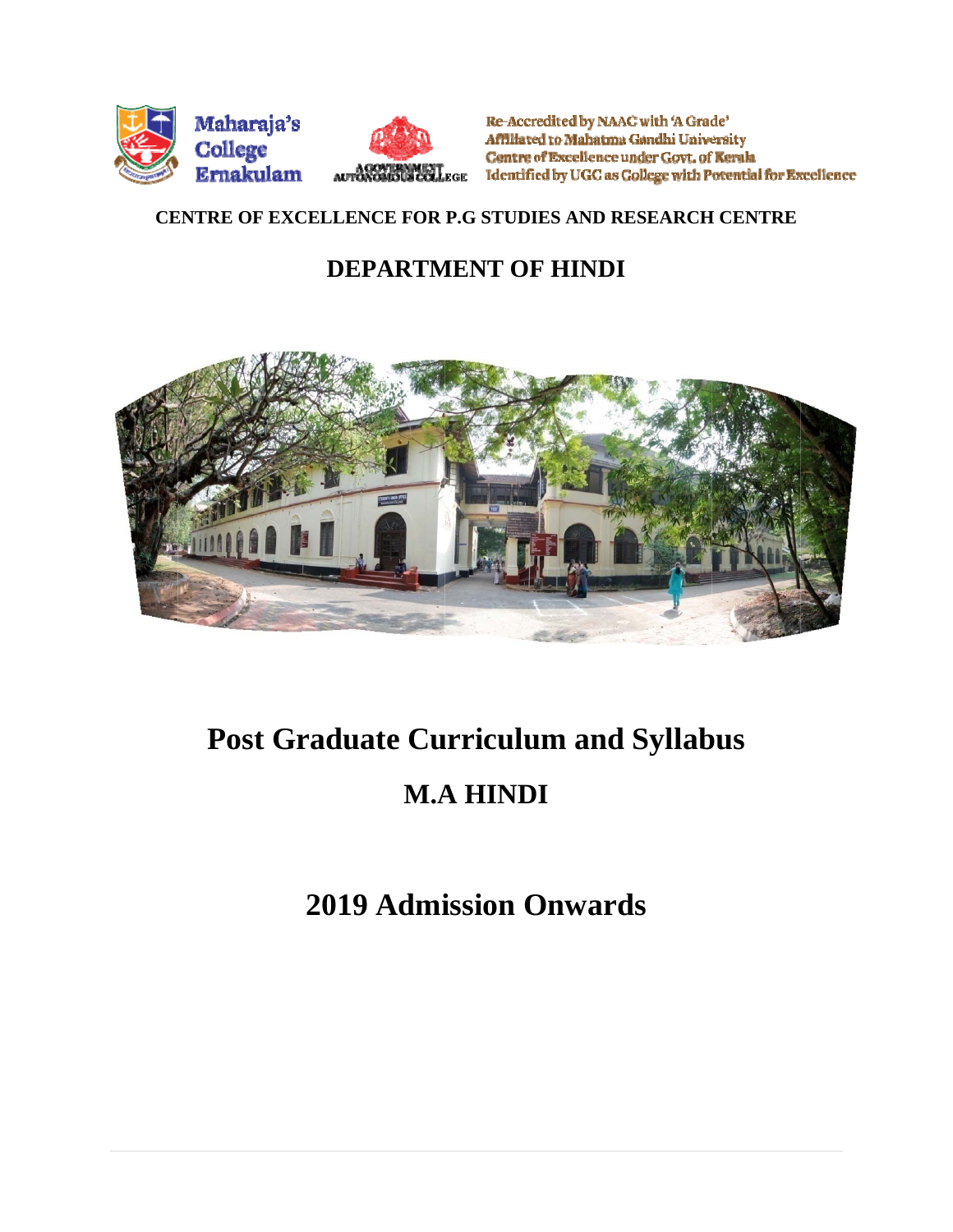# **Maharaja's College, Ernakulam**

# **A Government Autonomous College**

# **Affiliated to Mahatma Gandhi University, Kottayam**

# **Post GraduateDegree Programme in Hindi**

# **2019 Admission Onwards**

| SI.<br>No.   | <b>Name of Member</b>     | <b>Designation</b>                 |
|--------------|---------------------------|------------------------------------|
| $\mathbf{1}$ | <b>Dr.Indu Velsar</b>     | Chairman, BoS Hindi                |
| 2            | Dr. N. Mohanan            | <b>External Member</b>             |
| 3.           | Dr. R. Jayachandran       | <b>External Member</b>             |
| 4            | Dr. T.N Viswambaran       | <b>External Member</b>             |
| 5            | Dr. Sumonmol Varghese     | External Member (Govt.<br>Nominee) |
| 6.           | <b>Dr.</b> Sreenath Bhatt | External Member (Alumini)          |
| 7            | Dr. Jayaprabha C.S        | <b>Internal Member</b>             |
| 8            | Dr.Sailaja.K              | <b>Internal Member</b>             |
| 9            | Dr. Bindu M.G             | <b>Internal Member</b>             |
| 10           | Dr. Lalimol Varghese.P    | <b>Internal Member</b>             |
| 11           | Dr. Anitha P.L            | Internal Member                    |
| 12           | Dr. Bindhu A.K            | <b>Internal Member</b>             |
|              |                           |                                    |

# **Board of Studies in Hindi**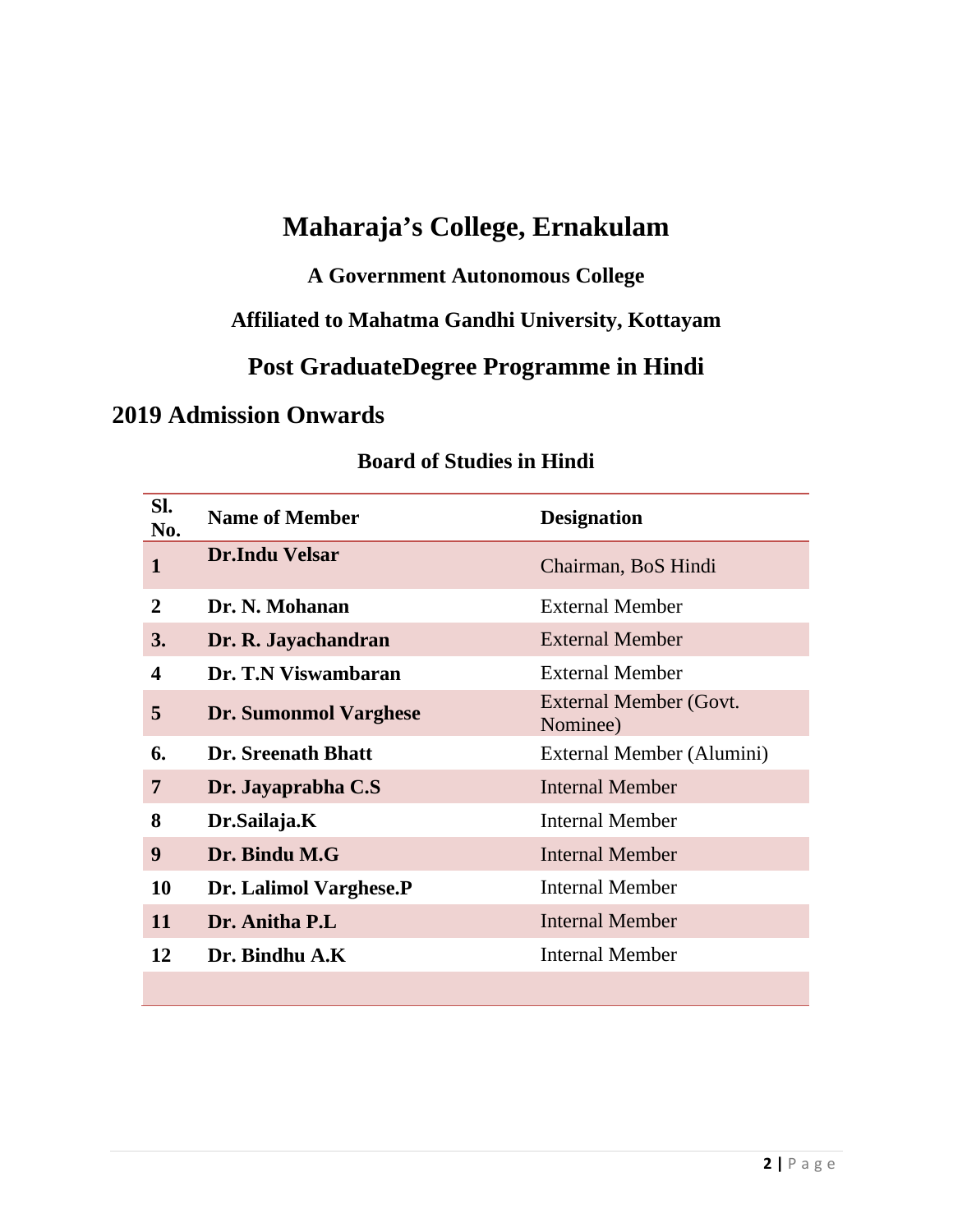# **MAHARAJA'S COLLEGE, ERNAKULAM (A GOVERNMENT AUTONOMOUS COLLEGE) REGULATIONS FOR POST GRADUATE PROGRAMMES UNDER CHOICE BASED CREDIT SYSTEM**

#### **(2019 Admission onwards)**

#### **1. SHORT TITLE**

- 1.1. These Regulations shall be called as Post Graduate Regulations (2019) of Maharaja's College (Autonomous) under the Choice Based Credit System.
- 1.2. These Regulations shall come into force from the Academic Year 2019-2020 onwards

#### **2. SCOPE**

2.1. The regulation provided herein shall apply to all regular post-graduate programmes,MA/MSc/M.Com, conducted by Maharaja's College(Autonomous) with effect from the academic year 2019-2020admission onwards.

#### **3. DEFINITIONS**

- 3.1. 'Programme' means the entire course of study and Examinations.
- 3.2. 'Duration of Programme' means the period of time required for the conduct of theprogramme. The duration of post-graduate programme shall be of 4 semesters.
- 3.3. 'Semester' means a term consisting of a minimum of 90 working days, inclusive ofexamination, distributed over a minimum of 18 weeks of 5 working days each.
- 3.4. 'Course' means a segment of subject matter to be covered in a semester. Each Course is to be designed variously under lectures / tutorials / laboratory or fieldwork / seminar / project / practical training / assignments/evaluation etc., to meet effective teaching and learning needs.
- 3.5. 'Credit' (Cr) of a course is a measure of the weekly unit of work assigned for that course in a semester.
- 3.6. 'Course Credit' One credit of the course is defined as a minimum of one hour lecture /minimum of 2 hours lab/field work per week for 18 weeks in a Semester. The course will be considered as completed only by conducting the end semester examination. The total minimum credits required for completing a PG programme is 80.
- 3.7. 'Programme Core course' Programme Core course means a course that the studentadmitted to a particular programme must successfully complete to receive the Degree and which cannot be substituted by any other course.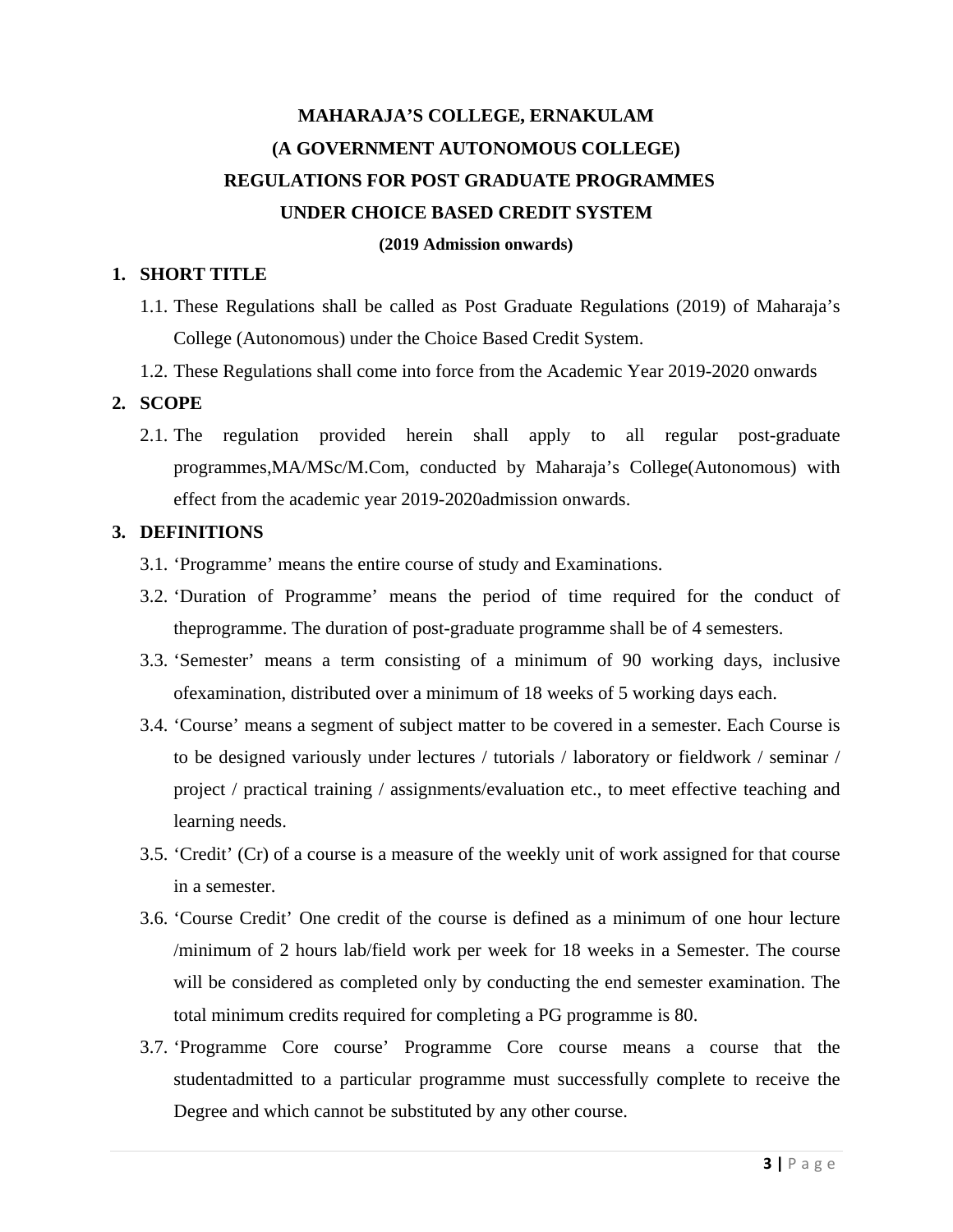- 3.8. 'Programme Elective course' Programme Elective course means a course, which can be substituted, by equivalent course from the same subject and a minimum number of courses is required to complete the programme.
- 3.9. 'Programme Project' Programme Project means a regular project work with stated credits on which the student undergo a project under the supervision of a teacher in the parent department / any appropriate research center in order to submit a dissertation on the project work as specified.
- 3.10. 'Seminar' seminar means a lecture expected to train the student in self-study, collection ofrelevant matter from the books and internet resources, editing, document writing, typing andpresentation.
- 3.11. 'Evaluation' means every student shall be evaluated by 20% in-semester assessment and 80% end- semester assessment.
- 3.12. 'Repeat course' is a course that is repeated by a student for having failed in that course inan earlier registration.
- 3.13. 'Audit Course' is a course for which no credits are awarded.
- 3.14. 'Parent Department' means the Department which offers a particular post graduate programme.
- 3.15. 'Department Council' means the body of all teachers of a Department in a College.
- 3.16. 'Faculty Advisor' is a teacher nominated by a Department Council to coordinate thecontinuous evaluation and other academic activities undertaken in the Department.
- 3.17. 'Letter Grade' in a course means a letter symbol (S,A,B,C,D, etc.) which indicates the broad level of performance of a student in a course.
- 3.18. Each letter grade is assigned a 'Grade point' (GP) which is an integer indicating the numerical equivalent of the broad level of performance of a student in a course.
- 3.19.Credit Point (CP) of a course is the value obtained by multiplying the grade point (GP) by the Credit (Cr) of the course CP=GP x Cr.
- 3.20. Extra Credits are additional credits awarded to a student over and above the minimum credits required for a programme for achievements in co-curricular activities carried out outside the regular class hours as directed by the Mahatma Gandhi University
- 3.21. Cumulative Grade Point Average (CGPA) is the value obtained by dividing the sum of credit points in all the courses taken by the student for the entire programme by the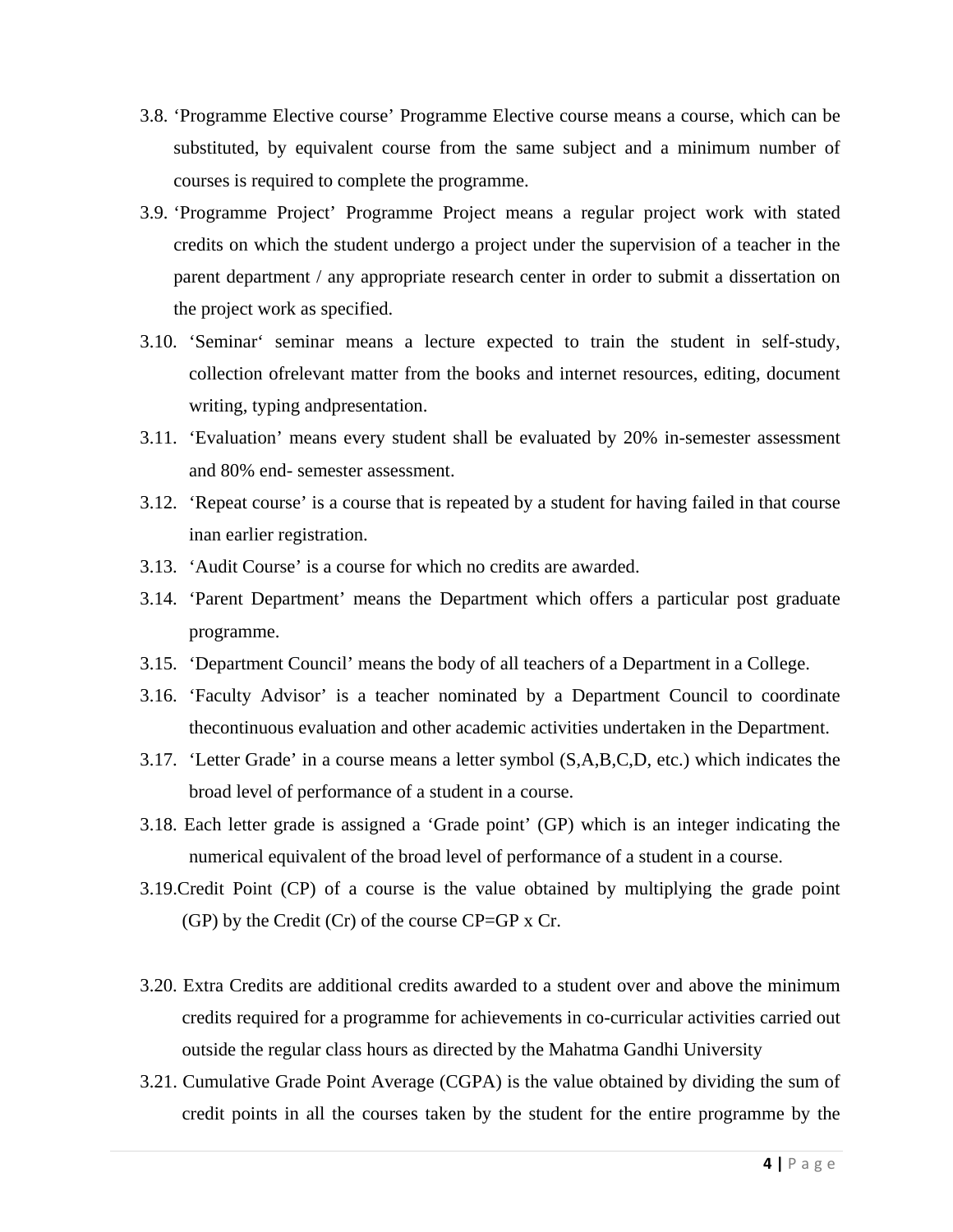total number of credits and shall be rounded off to two decimal places.

 3.22.Grace Marks means marks awarded to course/s, as per the UO's issued from time to time, in recognition of meritorious achievements in NSS/Sports/Arts and cultural activities.

#### **4. PROGRAMME STRUCTURE**

- 4.1. Students shall be admitted into post graduate programme under the various faculties.
- 4.2. The programme shall include two types of courses, Program Core (C) courses and ProgramElective (E) Courses. There shall be a Program Project (P) with dissertation to be undertakenby all students. The Programme will also include assignments, seminars / practical,viva (V) etc., ifthey are specified in the Curriculum.
- 4.3. There shall be various groups of Programme Elective courses for a programme such asGroup A, Group B etc. for the choice of students subject to the availability of facility andinfrastructure in the institution and the selected group shall be the subject of specialization ofthe programme.

#### 4.4. **Project work**

- 4.4.1. Project work shall be completed by working outside the regular teaching hours.
- 4.4.2. Project work shall be carried out under the supervision of a teacher in the concerneddepartment.
- 4.4.3. A candidate may, however, in certain cases be permitted to work on the project in anIndustrial / Research Organization on the recommendation of the Supervisor.
- 4.4.4. There should be an in-semester assessment and end-semester assessment for the project work.
- 4.4.5. The end-semester evaluation of the Project work is followed by presentation of work includingdissertation and Viva-Voce.

#### **4.5. Seminar Lectures**

4.5.1 Every PG student shall deliver one seminar lecture as an internalcomponent for every course. The seminar lecture is expected to train thestudent in self-study, collection of relevant matter from the books and Internet resources,editing, document writing, typing and presentation.

#### **4.6 Test Papers**

4.6.1 Every student shall undergo at least two class tests as an internal component for everycourse.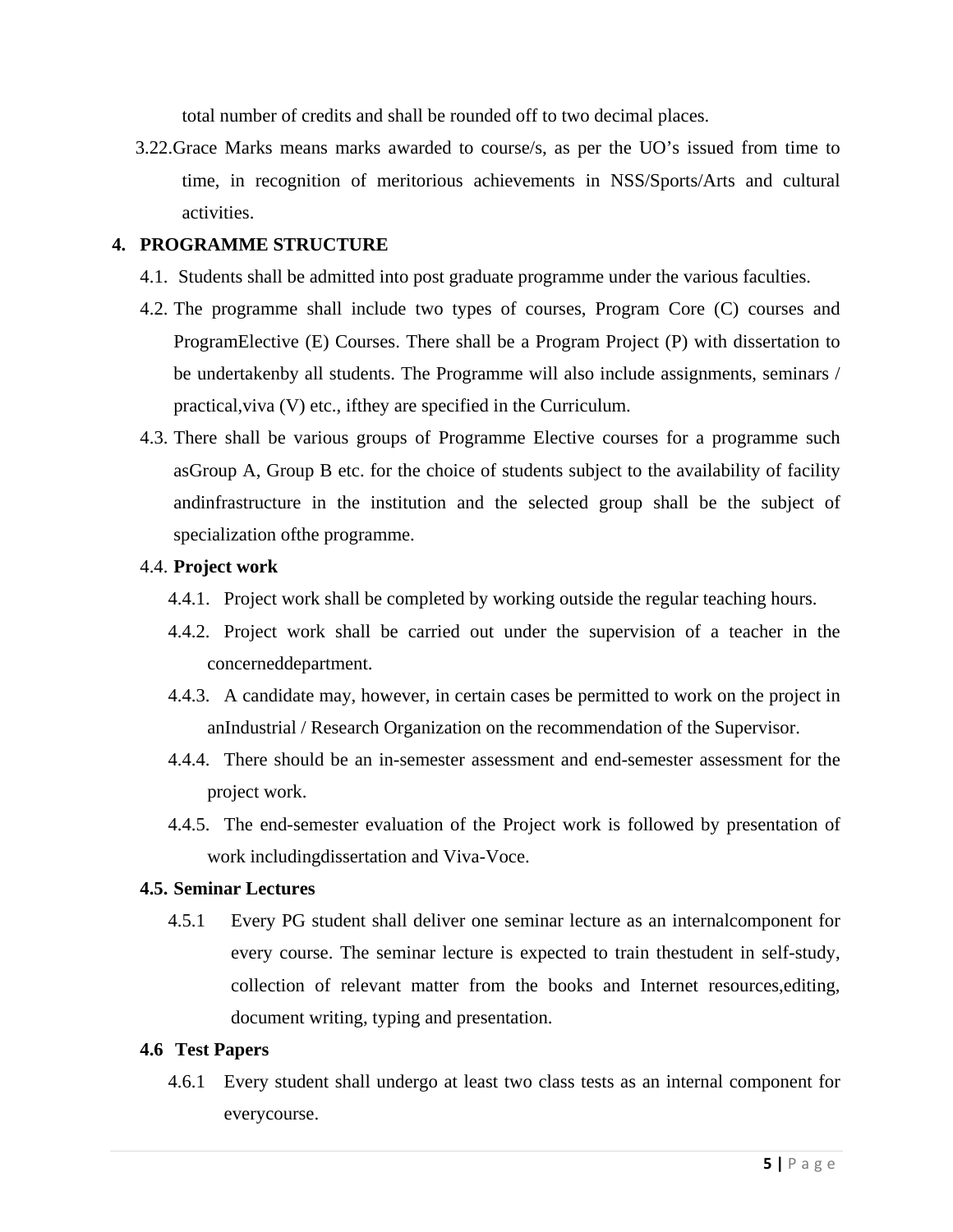#### **4.7 Assignments**

4.7.1 Every student shall submit one assignment as an internal component forevery course.

#### **4.8 Attendance**

- 4.8.1 The attendance of students for each course shall be another component of insemester assessment.
- 4.8.2 The minimum requirement of aggregate attendance during a semester for appearing theend semester examination shall be 75%.
- 4.8.3 Condonation of shortage of attendance to a maximum of 10 days in a semester subject to a maximum of two times during the whole period of post graduate programme.The last date of submitting application form shall be the cut-off date for calculating attendance for determining the condonation of shortage of attendance at the time of registering for end semester examinations
- 4.8.4 If a student represents his/her institution, University, State or Nation in Sports, NSS or Cultural or any other officially sponsored activities such as college union / university union activities, he/she shall be eligible to claim the attendance for the actual number of days participated subject to a maximum of 10 days in a Semester based on the specific recommendations of the Head of the Department and Principal of the College.
- 4.8.5 A student who does not satisfy the requirements of attendance shall not be permitted to take the end-semester examinations.
- 4.8.6 Those students who are not eligible even with condonation of shortage of attendance shall repeat the course along with the next batch.

#### **4.9 Maximum Credit**

4.9.1 No course shall have more than 4 credits.

#### **4.10 Viva-Voce**

4.10.1 Comprehensive Viva-voce shall be conducted at the end semester of the programme. Comprehensive Viva-Voce covers questions from all courses in the programme.

#### **4.11 Alpha numeric code**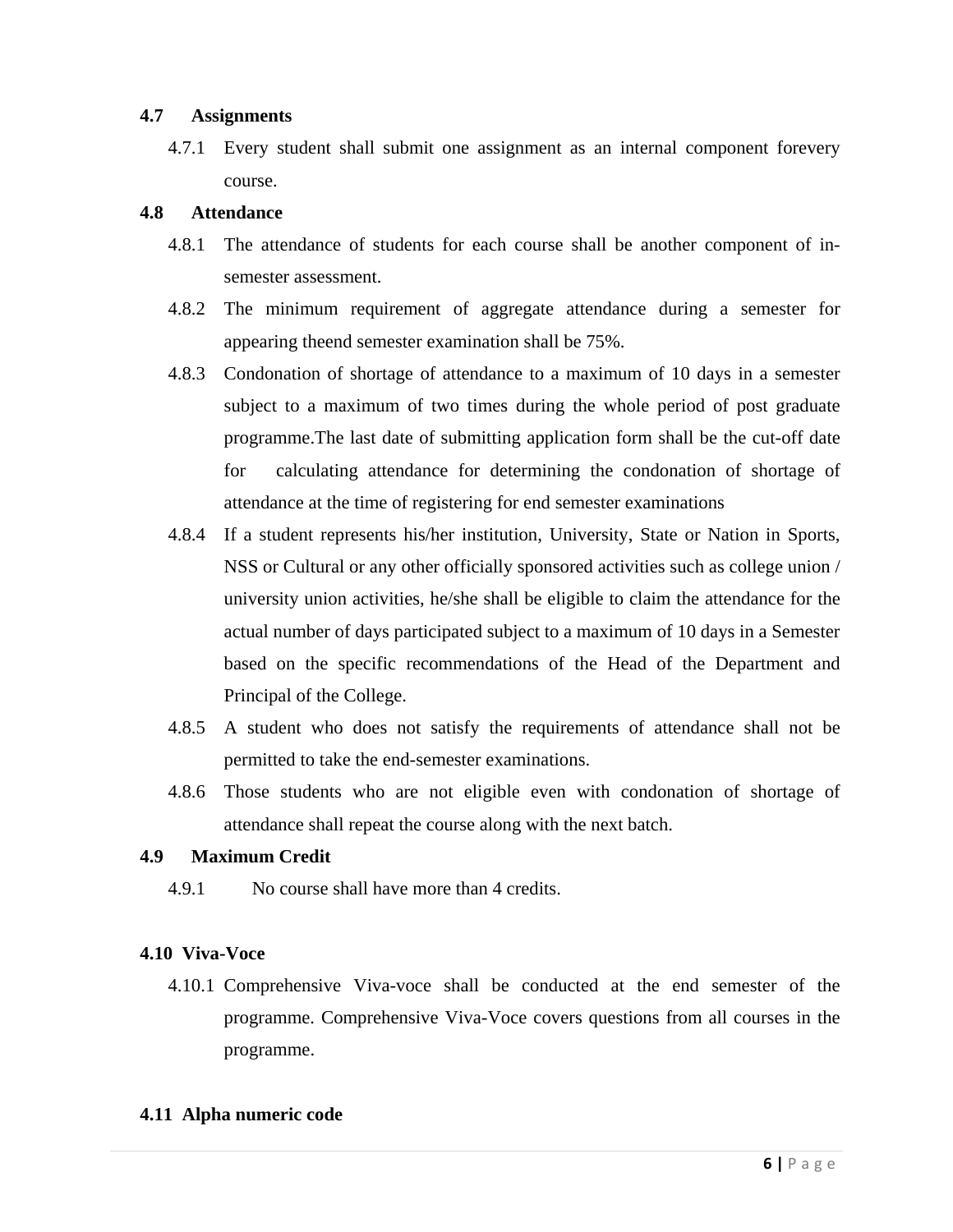4.11.1 Each course shall have an alpha numeric code number which includes abbreviation of the subject in two letters, the semester number, the code of the course and the serial number of the course ('C' for Program Core course, 'E' for Program Elective course, 'O' for Open Elective course, 'P' for Practicals, 'D' for Project/ Dissertation and 'V' for comprehensive Viva).

#### **5. REGISTRATION**

- 5.1. A student shall be permitted to register for the programme at the time of admission.
- 5.2. A student who registered for the course shall complete the course within a period of 8 semesters from the date of commencement of the programme.

#### **6. ADMISSION**

- 6.1. Eligibility and Norms for admission and reservation of seats for various Degree Programmes shall be according to the rules framed by the Mahatma Gandhi University/State Government from time to time.
- 6.2. Candidates for admission to the first semester of the PG programme shall berequired to have passed an appropriate Degree Examination of any recognized University or authority accepted by theAcademic council of the Maharaja's College.
- 6.3. The candidate has to register all the courses prescribed for the particular semester.
- 6.4. Cancellation of registration is applicable only when the request is made within two weeks from the time of admission.
- 6.5. Students admitted under this programme are governed by the Regulations in force.

#### **7. PROMOTION**

7.1. A student who registers for the end semester examination shall bepromoted to the next semester.

#### **8. EXAMINATION**

- 8.1. There shall be end semester examination at the end of each semester.
- 8.2. The answers must be written in English except for those coming under Faculty of Languages.
- 8.3. Practical examinations shall be conducted by the college at the end of even semesters only.
- 8.4. Project evaluation and Viva -Voce shall be conducted at the end of the programme only.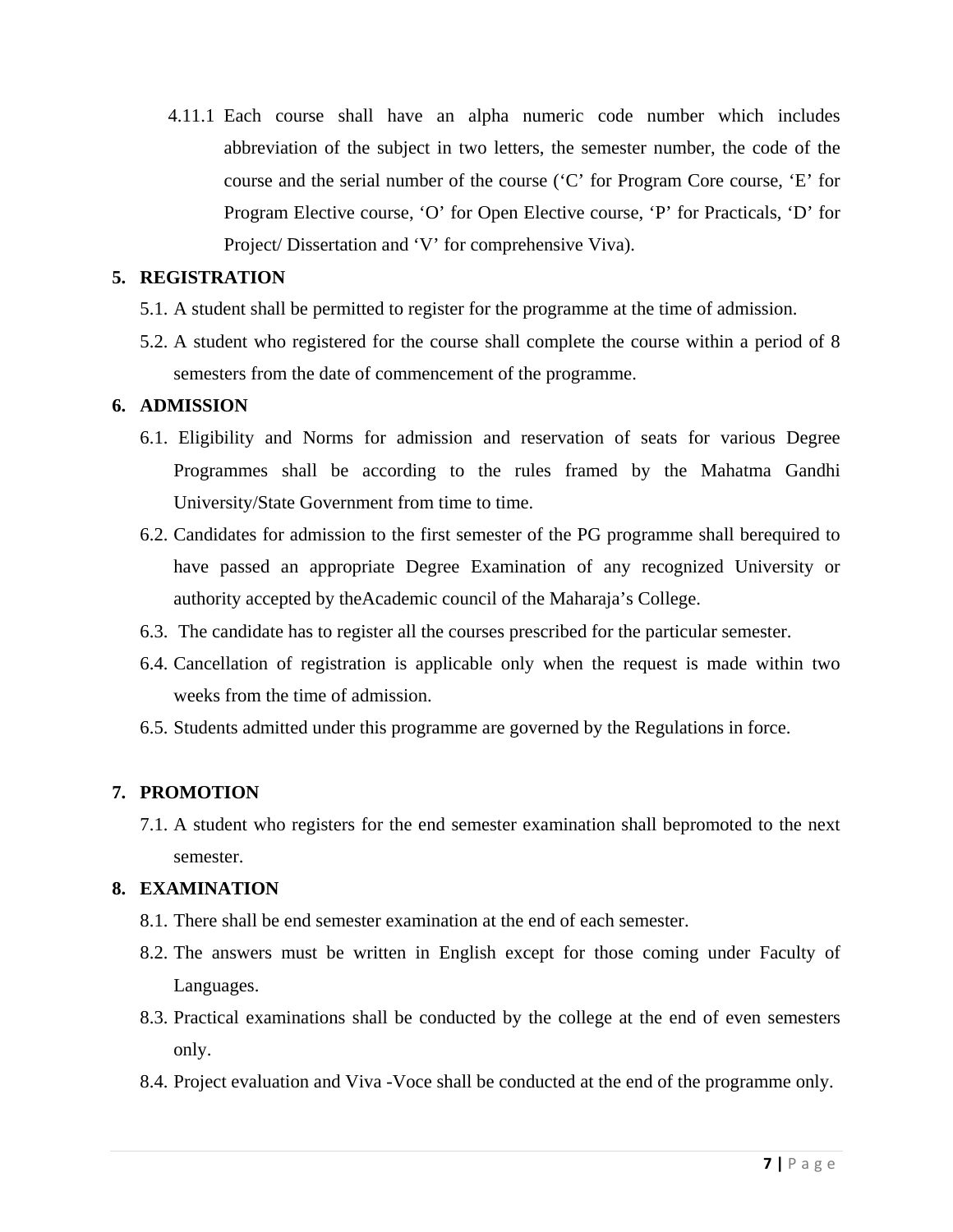8.5. Practical examination, Project evaluation and Viva-Voce shall be conducted by two external examiners.

#### 9. **END-SEMESTER EXAMINATION**

- 9.1. The examinations shall normally at the end of each semester. There shall be one endsemester examination of 3 hours duration in each lecture based course and practical course.
- 9.2. A question paper may contain short answer type/annotation, short essay typequestions/problems and long essay type questions.

#### **10. EVALUATION AND GRADING**

#### **10.1. Evaluation**

10.1.1 The evaluation scheme for each course shall contain two parts; (a) in-semester evaluation and (b) end-semester evaluation. 20 marks shall be given to in-semester evaluation and the remaining 80 marks to end-semester evaluation. Both in-semester and end semester evaluation shall be carried out by using in mark system. Both internal and external marks are to be mathematically rounded to the nearest integer.

#### 10.1.2 **Internal evaluation**

10.1.2.1 The internal evaluation shall be based on predetermined transparent system involving periodic written tests, assignments, seminars and attendance in respect of theory courses and based on written tests, lab skill/records/viva and attendance in respect ofpractical courses. The marks assigned to various components for insemester evaluation is as follows.

| <b>Components</b> | <b>ComponentMarks</b> |
|-------------------|-----------------------|
| Assignment        |                       |
| Seminar           |                       |
| Two Test papers*  |                       |
| Attendance        |                       |
| Total             |                       |

**Components of In-semester Evaluation (For theory)** 

\*Marks of Test Papers shall be the average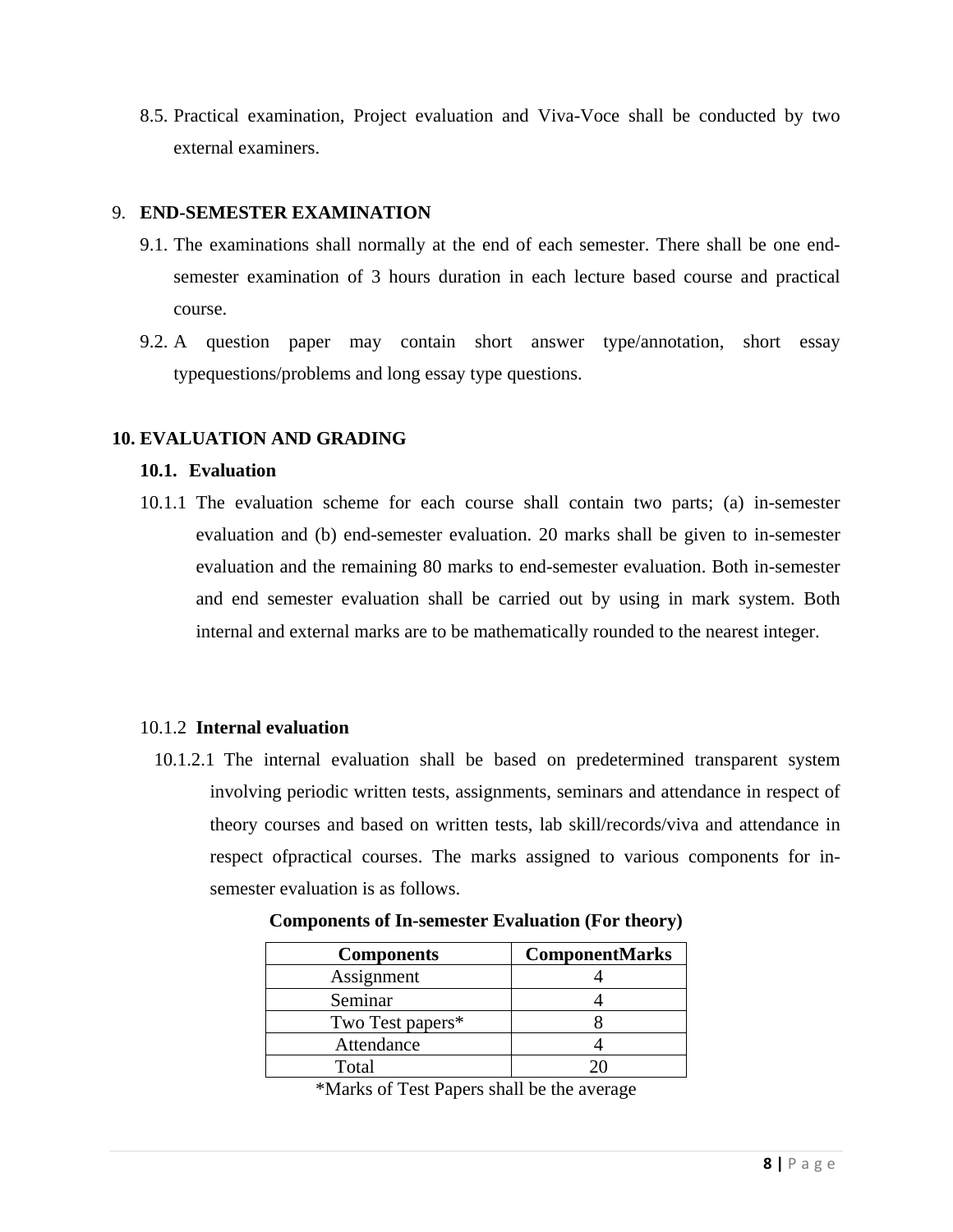| <b>Components</b>      | <b>ComponentMarks</b> |  |  |
|------------------------|-----------------------|--|--|
| Attendance             |                       |  |  |
| Laboratory Involvement |                       |  |  |
| Written/Lab Test       |                       |  |  |
| Record*                |                       |  |  |
| Viva                   |                       |  |  |
| Total                  |                       |  |  |

#### **Components of In-semester Evaluation(For Practical)**

\*Marks awarded to Record should be related to number of experiments recorded

#### **a)Evaluation ofAttendance**

| % of attendance | <b>Mark</b> |
|-----------------|-------------|
| 91 and above    |             |
| 81 to 90        |             |
| 76 to 80        |             |
| 75              |             |
| 75 >            |             |

(Decimals are to be rounded to the next higher whole number)

#### **b) Evaluation of Assignment**

| <b>Components</b> | <b>Marks</b> |
|-------------------|--------------|
| Punctuality       |              |
| Content           |              |
| Conclusion        |              |
| Reference/Review  |              |
| <b>Total</b>      |              |

#### **c) Evaluation of Seminar**

| <b>Components</b> | <b>Marks</b> |
|-------------------|--------------|
| Content           |              |
| Presentation      |              |
| Reference/Review  |              |
| <b>Total</b>      |              |

#### **d) Evaluation of Project**

| <b>Components of Project Evaluation</b> | Marks |
|-----------------------------------------|-------|
| In Semester evaluation                  | 20    |
| <b>End Semester Dissertation</b>        | 50    |
| End Semester Viva-Voce                  | 30    |
| Total                                   |       |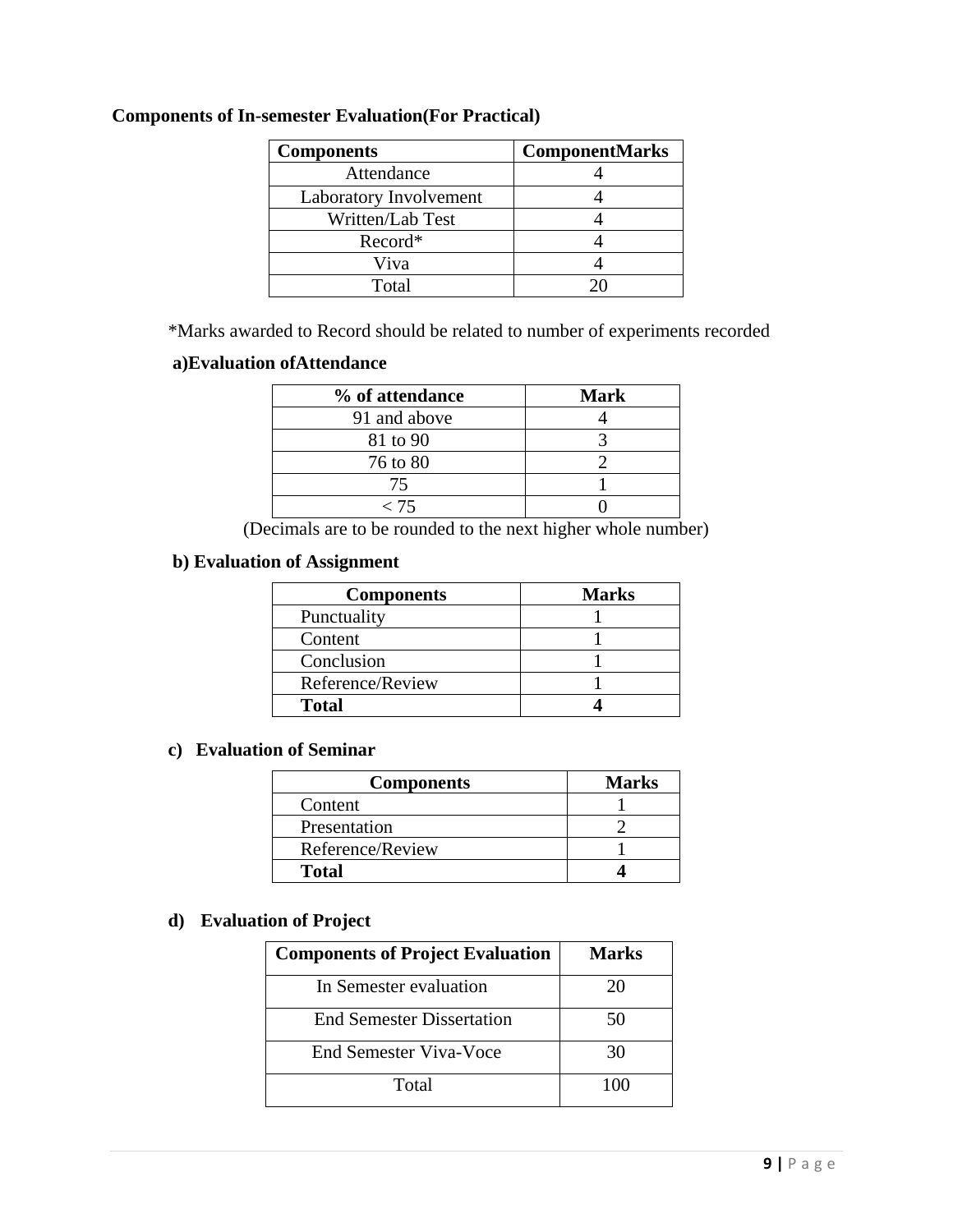#### **e) In-semester Evaluation of Project**

| <b>Components</b>               | <b>Marks</b> |
|---------------------------------|--------------|
| Topic/Area selected             |              |
| Experimentation/Data collection |              |
| Punctuality                     |              |
| Compilation                     |              |
| Content                         |              |
| Presentation                    |              |
| <b>Total</b>                    |              |

- 10.1.2.2 To ensure transparency of the evaluation process, the in-semester marks awardedto the students in each course in a semester shall be published on the notice board at least oneweek before the commencement of external examination. There shall not be any chance for improvement for in semester marks.
- 10.1.2.3 The course teacher and the faculty advisor shall maintain the academic record of eachstudent registered for the course and a copy should be kept in the college for at least one year for verification.

#### **10.1.3 End-Semester Evaluation:**

- 10.1.3.1 The end-semester evaluation in theory courses is to be conducted by the college with question papers set by external experts. The answers must be written in English except those for the Faculty of Languages. There shall be double evaluation for all the answer script, the first valuation shall be carried out by the internal examiner and the second by the external examiner. The answer scripts valued by the Internal Examiner should be rechecked by the Chairman/chief examiner of the concerned subject. The final mark is taken as the average of the above two marks. Any decimal in this case shall be rounded off to the next higher digit."The evaluation of the answer scriptsshall be done by examiners based on a well-defined scheme of valuation. The end-semester evaluation shall be done immediately after the examination preferably through Centralized Valuation.
- 10.1.3.2 In case double valuation system, the candidates can request for Challenge Valuation on the payment of fee. The fee will be refunded if the difference in mark in the second valuation (done jointly by two examiners) is more than 15% of the maximum mark for the paper. However, candidates will be awarded the marks scored in the revaluation if it is higher than the existing marks."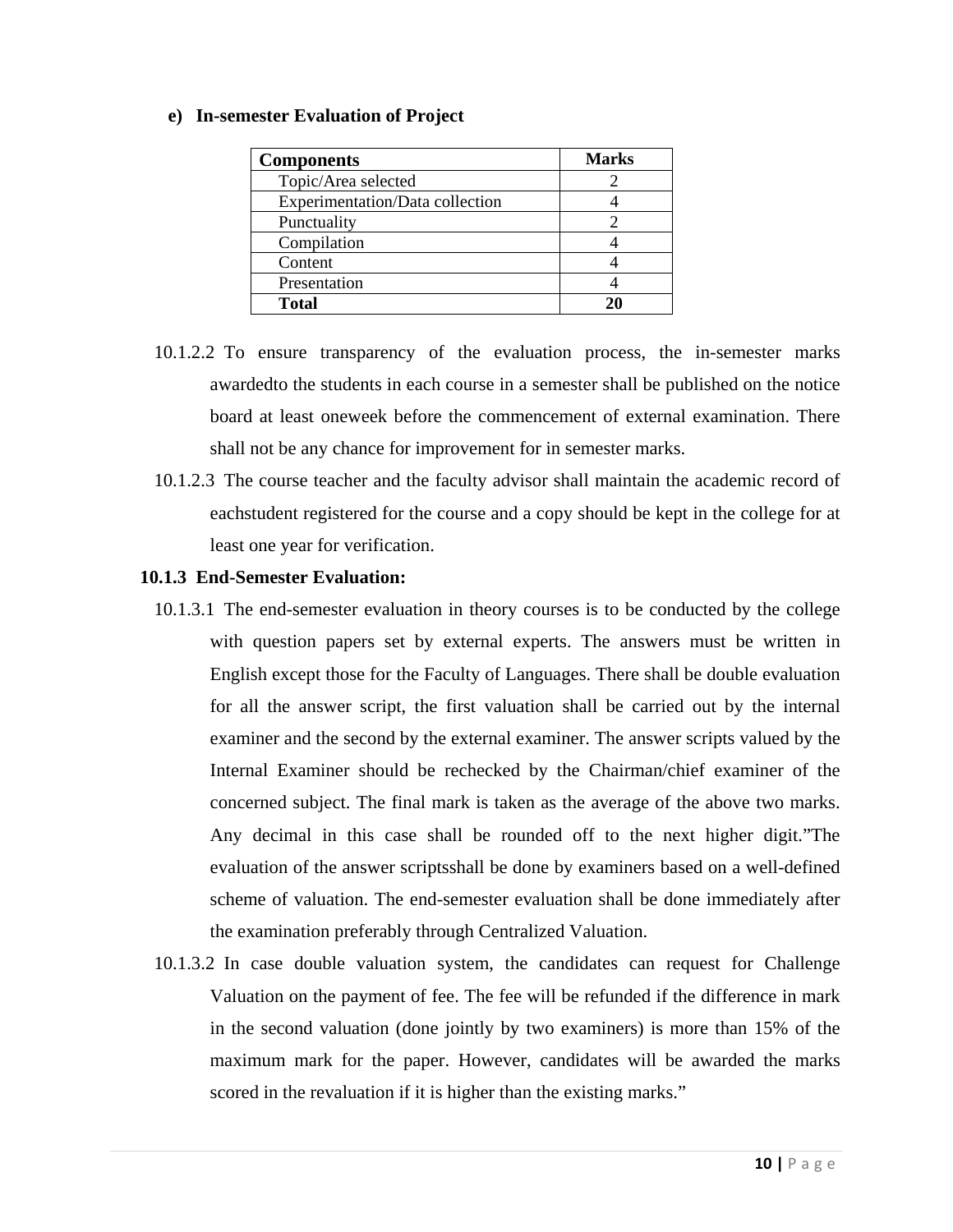- 10.1.3.3 Photocopies of the answer scripts of the external examination shall be made available to the students for scrutiny on request and revaluation/scrutiny of answer scripts shall be done as per the request of the candidate by paying fees.
- 10.1.3.4 The question paper should be strictly on the basis of model question paper set by BOSand there shall be a combined meeting of the question paper setters for scrutiny and finalization of question paper. Each set of question should be accompanied by its answer scheme for valuation.

#### 10.1.3.5 **Pattern of Questions**

10.1.3.5.1 The question setter shall ensure that questions to course should satisfy weightage to objectives and weightage to difficulty levels.

| <b>Weightage to Objectives</b> |               |  | Weightage to difficulty leve |  |  |
|--------------------------------|---------------|--|------------------------------|--|--|
| <b>Objectives</b>              | $\frac{0}{0}$ |  | Level of difficulty          |  |  |
| Understanding                  | 25            |  | Easy                         |  |  |
| <b>Critical Evaluation</b>     | 50            |  | Average                      |  |  |
| Application                    |               |  | Difficult                    |  |  |

| <b>Weightage to Objectives</b> |               |  | Weightage to difficulty levels |     |  |
|--------------------------------|---------------|--|--------------------------------|-----|--|
| <b>Objectives</b>              | $\frac{0}{0}$ |  | Level of difficulty            |     |  |
| Understanding                  | 25            |  | Easy                           |     |  |
| itical Evaluation              | 50            |  | Average                        | ่าเ |  |
| Application                    |               |  | <b>Difficult</b>               |     |  |

10.1.3.5.2 Question paper setters shall also submit a detailed scheme of evaluation along with the question paper.A question paper shall be a judicious mix of objective type, short answer type, short essay type /problem solving type and long essay type questions.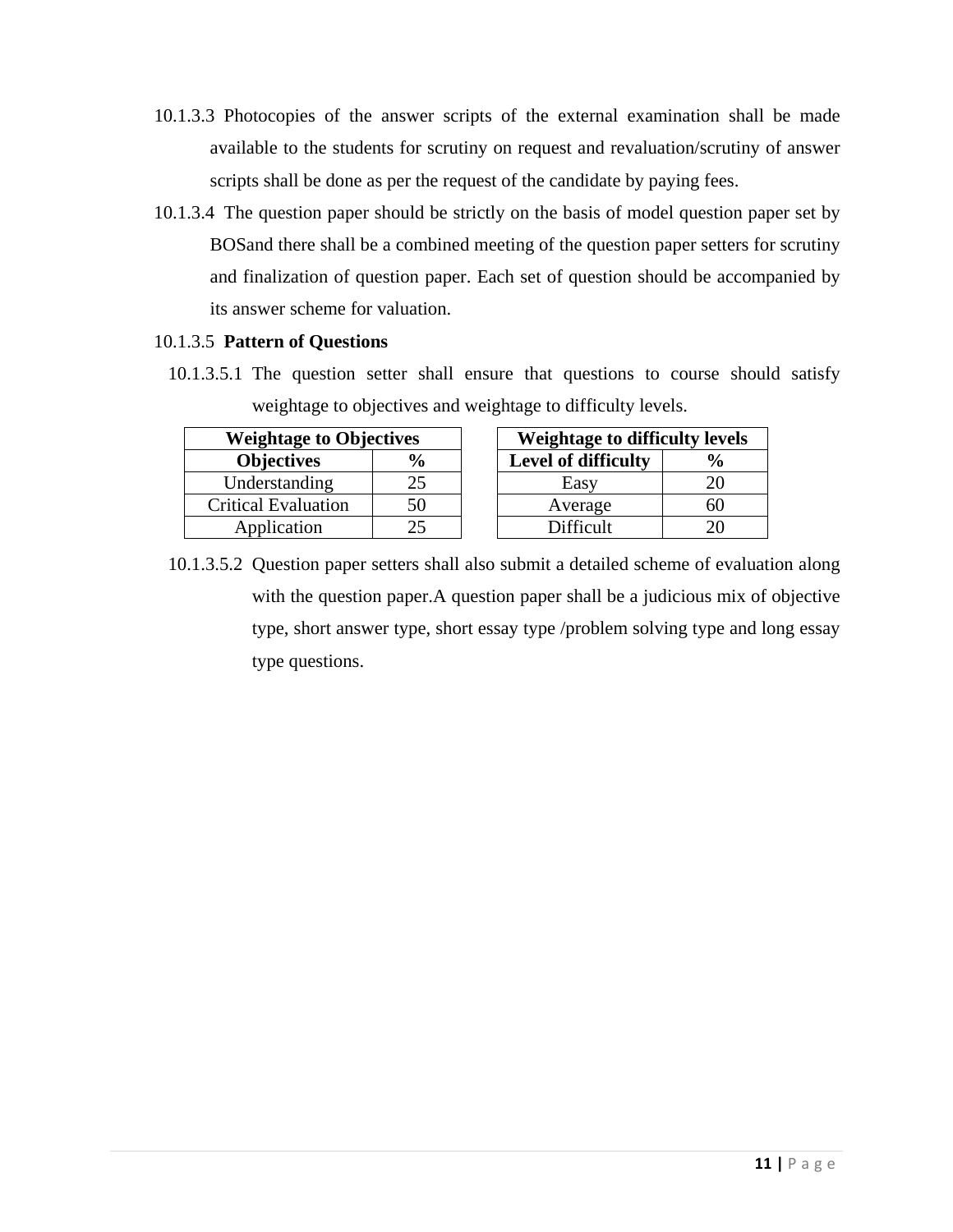|              | Total no. of<br>questions | Number of<br>questions to<br>be answered | Marks of<br>each<br>question | Total<br>marks | Remarks                                                                |
|--------------|---------------------------|------------------------------------------|------------------------------|----------------|------------------------------------------------------------------------|
|              | 12                        | 10                                       | $\overline{2}$               | 20             | of<br>each<br>Answer<br>shall<br>question<br>not<br>exceed 3 sentences |
|              | 10                        | 6                                        | 5                            | 30             | of<br>each<br>Answer<br>shall<br>question<br>not<br>exceed 1 page      |
| <b>TOTAL</b> | $\overline{4}$            | $\overline{2}$                           | 15                           | 30             | each<br>of<br>Answer<br>shall<br>question<br>not<br>exceed 4 pages     |
|              | 26                        | 18                                       | $\mathbf{x}$                 | 80             |                                                                        |

**Pattern of questions for end semester examination** 

#### **10.2 Grades for Courses**

For all courses (theory & practical), grades are given on a 10-point scale based on the total percentage of marks *(ISA+ESA)* as given below

| <b>GPA</b>                 | Grade                  | <b>Grade Point(GP)</b> |
|----------------------------|------------------------|------------------------|
| Equal to 9.5 and above     | Outstanding<br>S.      | 10                     |
| Equal to 8.5 and below 9.5 | $A^+$ Excellent        |                        |
| Equal to 7.5 and below 8.5 | A Very Good            |                        |
| Equal to 6.5 and below 7.5 | $B+Good$               |                        |
| Equal to 5.5 and below 6.5 | <b>B</b> Above average | 6                      |
| Equal to 4.5 and below 5.5 | $C+$ Average           |                        |
| Equal to 4.0 and below 4.5 | C Pass                 |                        |
| Below 4.0                  | Failure<br>Е           |                        |

### **11. CREDIT POINT AND CREDIT POINT AVERAGE**

**Credit Point (CP)** of a course is calculated using the formula

*CP = C × GP, where C = Credit; GP = Grade point*

Semester Grade Point Average (SGPA) of a Semester is calculated using the formula

*SGPA= TCP/TC, where TCP = Total Credit Point of that Semester* 

 *TC = Total Credit of that Semester* 

 *Cumulative Grade Point Average (CGPA)* of a Programme is calculated using the

formula

*CGPA =∑(TCP ×TC)÷∑TC* 

*CGPA* shall be rounded off to two decimal places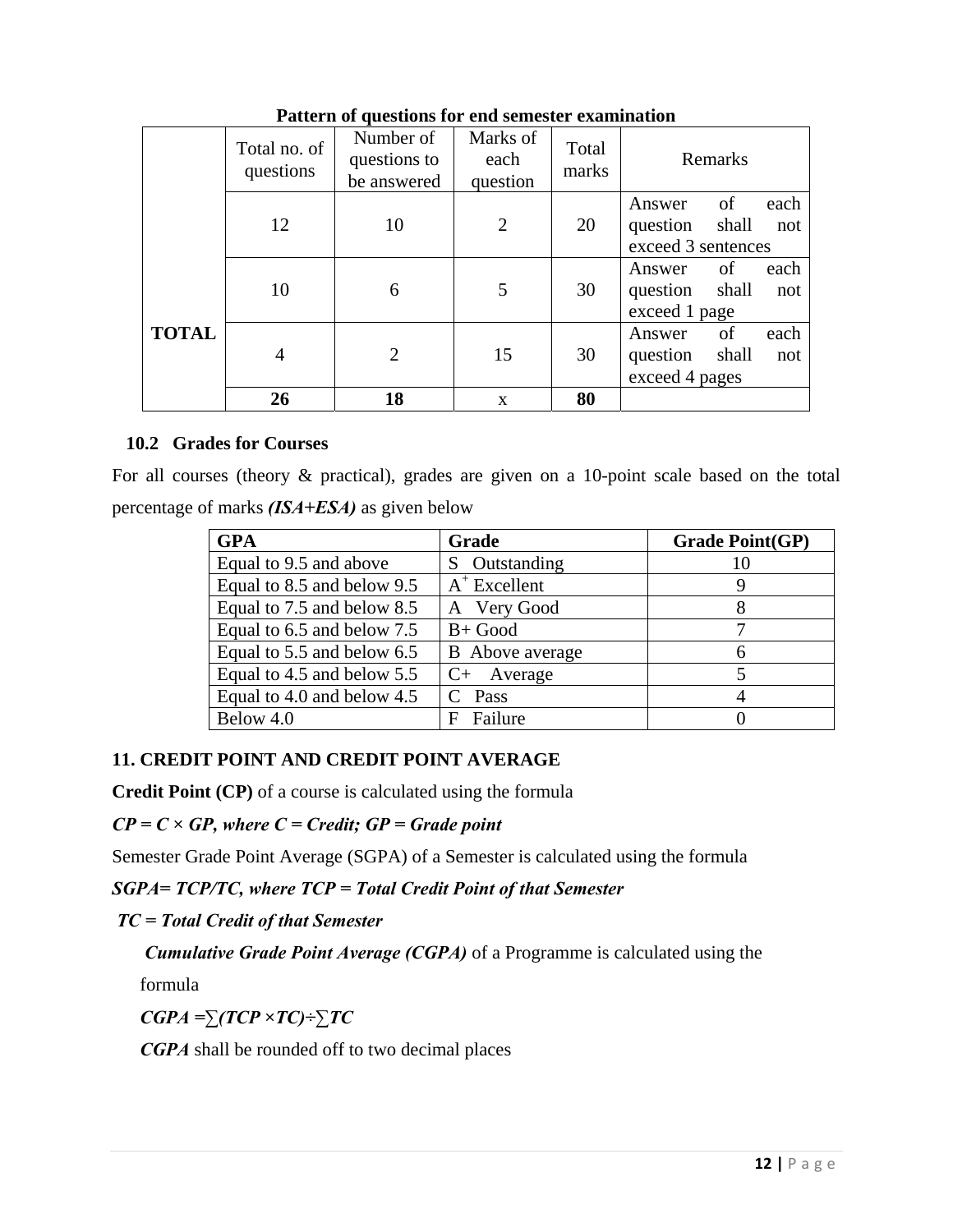| <b>GPA</b>                 | Grade                  |
|----------------------------|------------------------|
| Equal to 9.5 and above     | S Outstanding          |
| Equal to 8.5 and below 9.5 | $A^+$ Excellent        |
| Equal to 7.5 and below 8.5 | A Very Good            |
| Equal to 6.5 and below 7.5 | $B+Good$               |
| Equal to 5.5 and below 6.5 | <b>B</b> Above average |
| Equal to 4.5 and below 5.5 | $C+$ Average           |
| Equal to 4.0 and below 4.5 | $C$ Pass               |
| Below 4.0                  | Failure<br>F           |

**12. Grades for the different semesters and overall programme are given based on the corresponding CPA as shown below:** 

**12.1.** A separate minimum of 40% marks each for in-semesterevaluation and end semester examination (for both theory and practical) and aggregate minimum of 40% (**C** Grade) are required to pass for a course. For the successful completion of semester, a student should pass all courses and score a minimum SGPA of 4.0. However, a student is permitted to move to the next semester irrespective of his/her SGPA. To pass in a programme, a separate minimum of Grade **C** is required for all the individual courses. If a candidate secures **F** Grade for any one of the courses offered in a Semester/Programme only **F** grade will be awarded for that Semester/Programme until he/she improves this to **C** grade or above within the permitted period. Candidates who secures**C (CGPA)**grade and above shall be eligible for higher studies.

12.2.A candidate who has not secured minimum marks/credits in internal examinations can re-do the same registering along with the end-semester examination for the same semester, subsequently.

12.3. A student who fails to secure a minimum marks/grade for a pass in a course will be permitted to write the examination along with the next batch.

**12.4. There will be no supplementary examinations.** A candidate will be permitted to improve the marks/CGPA of a programme within a continuous period of four semesters immediately following the completion of the programme. If a candidate opts for the betterment of a programme, he/she has to appear for the entire semester. The consolidation of marks/grade/grade points after the betterment examination is limited to one time

#### **13. AWARD OF DEGREE**

The successful completion of all the courses with CGPA of 'C' (40%) shall be the minimum requirement for the award of the degree.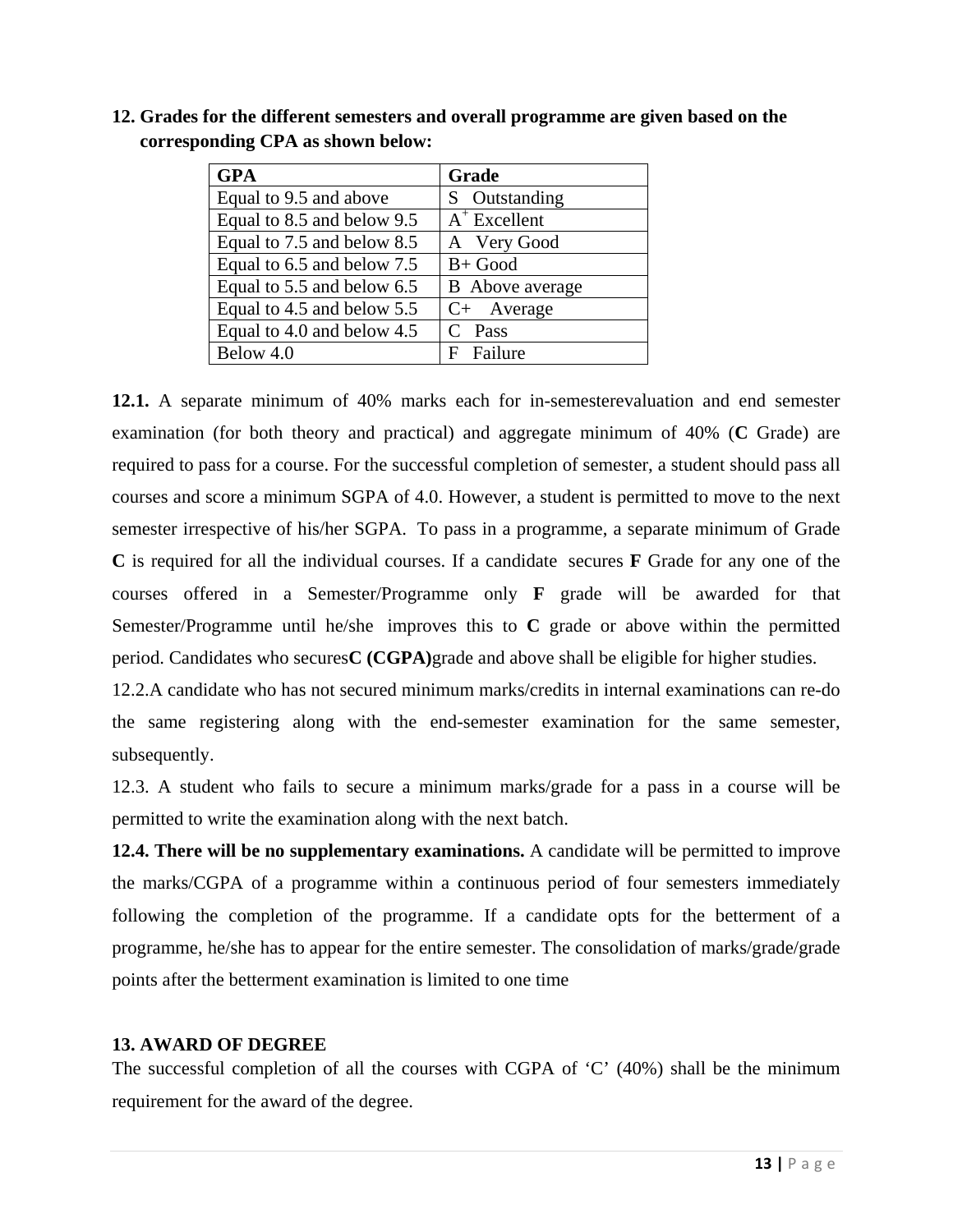#### **14. GRIEVANCES REDRESS COMMITTEE**

 The College shall form a Grievance Redress Committee in each Departmentcomprising of course teacher and one senior teacher as members and the Head of theDepartment as Chairman. The Committee shall address all grievances relating to the in-semester assessment grades of the students. There shall be a college level Grievance Redress Committeecomprising of Faculty advisor, two senior teachers and the Principal as Chairman.

**ক্ৰক্ৰক্ৰক্ৰক্ৰৰ্থকৰ্ম্বৰ**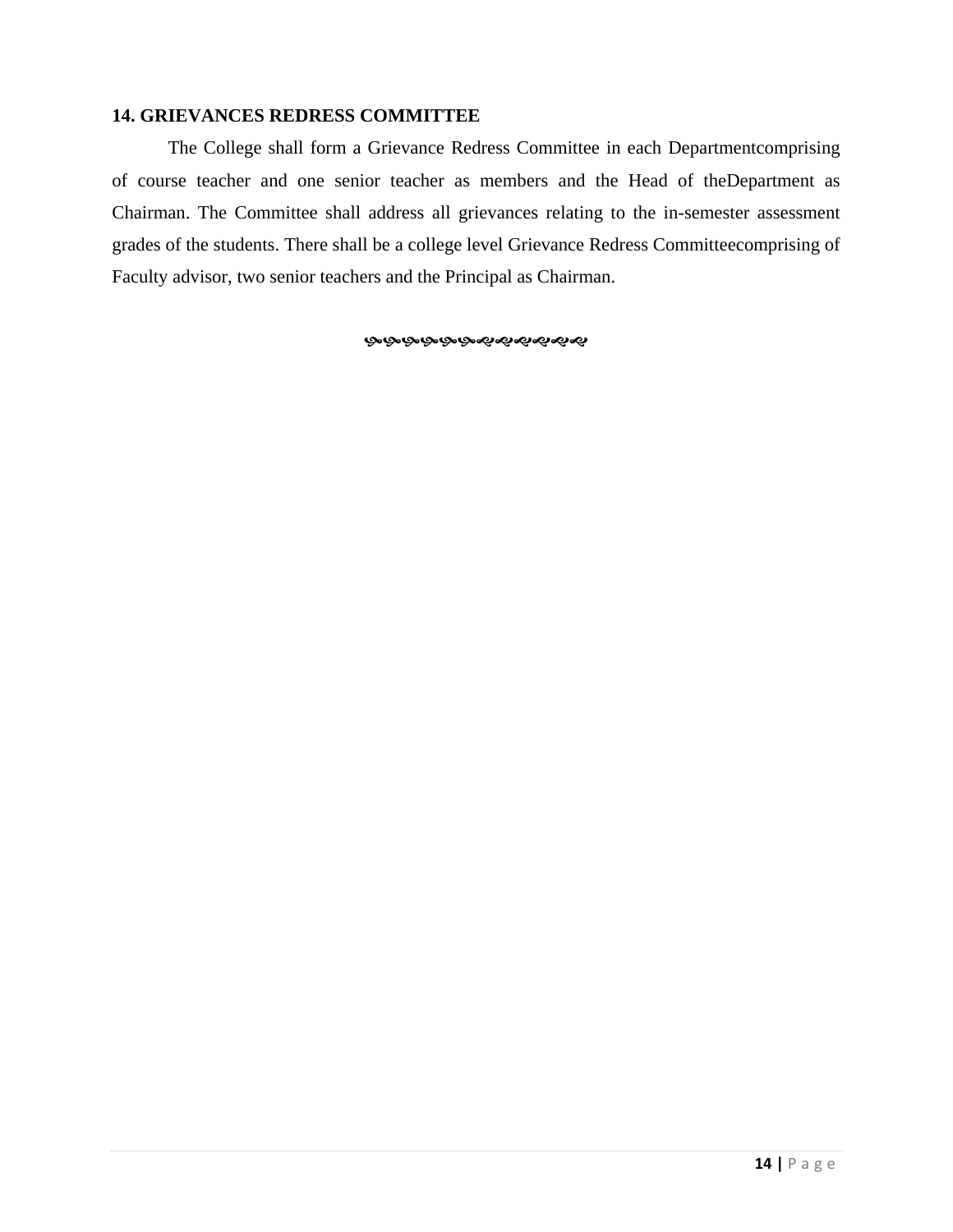# **Maharaja's College, Ernakulam**

**A Government Autonomous College**

# **DEPARTMENT OF HINDI**

# **FACULTY**

| 1. Dr. INDU VELSAR           | <b>ASST. PROFESSOR &amp; HOD</b> |
|------------------------------|----------------------------------|
| 2. Dr. JAYAPRABHA C.S.       | <b>ASST. PROFESSOR</b>           |
| 3. Dr. SAILAJA K             | <b>ASST. PROFESSOR</b>           |
| 4. Dr. BINDU M.G             | <b>ASST. PROFESSOR</b>           |
| 5. Dr. LALIMOL VARGHESE.P    | <b>ASST. PROFESSOR</b>           |
| 6. Dr. ANITHA P.L.           | <b>ASST. PROFESSORY</b>          |
| 7. Dr. BINDHU A.K.           | <b>ASST. PROFESSOR</b>           |
| 8. Smt. JEETHA P. ETTURUTHIL | <b>ASST. PROFESSOR</b>           |
| 9. Dr. REENAKUMARI V.L       | <b>ASST. PROFESSOR</b>           |
| 10. Dr. RADHAMANI.C          | <b>ASST. PROFESSOR</b>           |
| 11. Dr. SAJI R KURUP         | <b>ASST. PROFESSOR</b>           |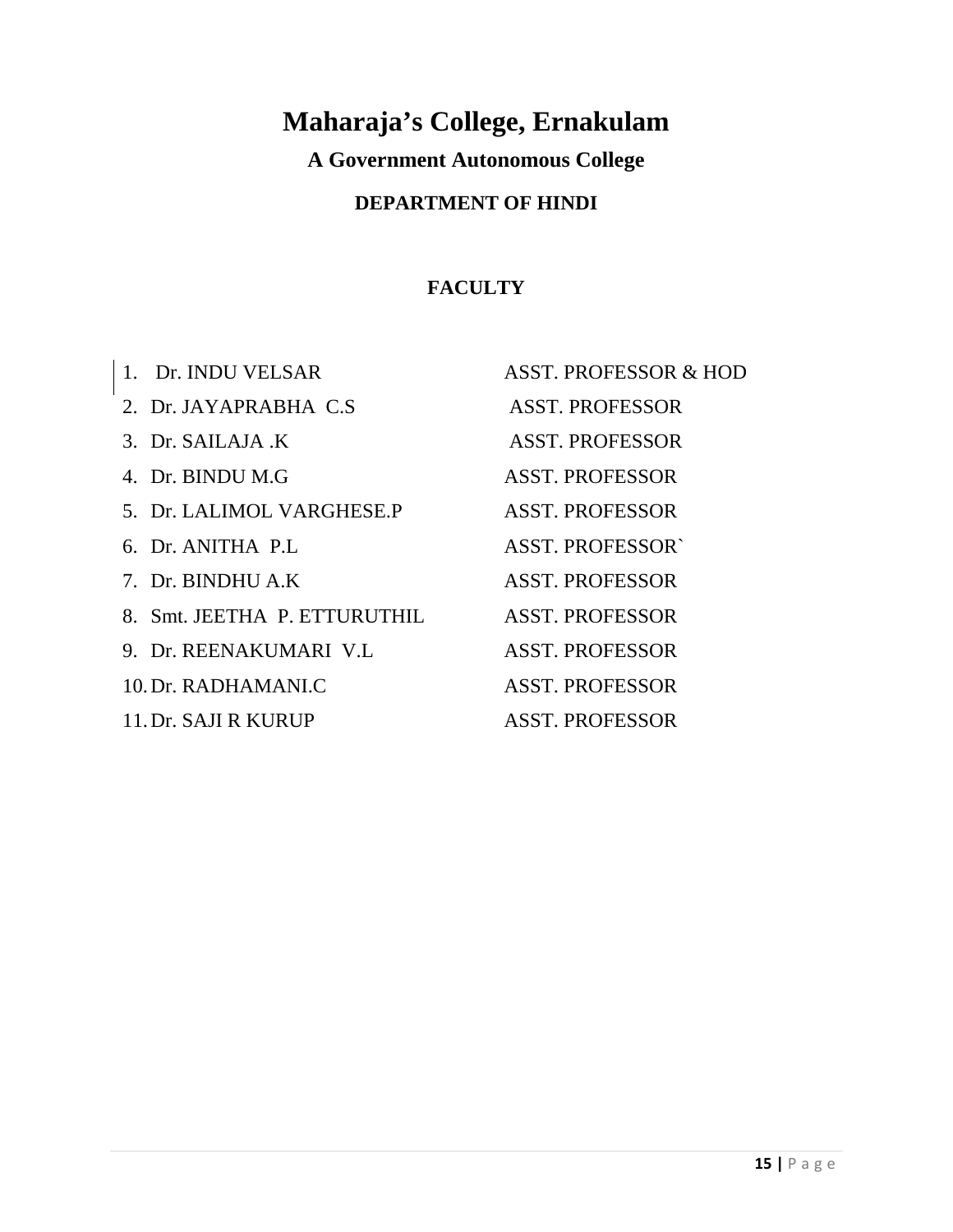#### **DEPARTMENT OF HINDI**

**PG Programme M.A. HINDI TOTAL CREDIT 80**

|            |                    | Course                                                             |                | <b>Marks</b> |      |       | Weekly                         |                    |           |                                                            |      |      | <b>Weekly</b> |                                |    |
|------------|--------------------|--------------------------------------------------------------------|----------------|--------------|------|-------|--------------------------------|--------------------|-----------|------------------------------------------------------------|------|------|---------------|--------------------------------|----|
|            | <b>Course Code</b> |                                                                    | <b>Credit</b>  | Int.         | Ext. | Total | <b>Contact</b><br><b>Hours</b> | <b>Course Code</b> | Course    | <b>Credit</b>                                              | Int. | Ext. | Total         | <b>Contact</b><br><b>Hours</b> |    |
|            | PG1HINC01          | Ancient Poetry-1<br>(Prachin aur Riti<br>kavya)                    | 4              | 20           | 80   | 100   | 5                              |                    | PG2HINC06 | Ancient Poetry-2<br>(Bhakti Kavya)                         | 4    | 20   | 80            | 100                            | 5  |
|            | PG1HINC02          | Essays, Sketches &<br>other Prose Forms                            | 4              | 20           | 80   | 100   | 5                              |                    | PG2HINC07 | History of Hindi<br>Literature-<br>Modern Period.          | 4    | 20   | 80            | 100                            | 5  |
| SEMESTER I | PG1HINC03          | History of Hindi<br>Literature (Ancient<br>and Medieval<br>Period) | $\overline{4}$ | 20           | 80   | 100   | 5                              | $=$<br>SEMESTER    | PG2HINC08 | Drama & Theatre                                            | 4    | 20   | 80            | 100                            | 5  |
|            | PG1HINC04          | <b>Modern Fiction</b>                                              | 4              | 20           | 80   | 100   | 5                              |                    | PG2HINC09 | <b>Indian Poetics</b>                                      | 4    | 20   | 80            | 100                            | 5  |
|            | PG1HINC05          | <b>Translation Studies</b>                                         | 4              | 20           | 80   | 100   | 5                              |                    | PG2HINC10 | History of Hindi<br>Language &<br>Grammatical<br>Structure | 4    | 20   | 80            | 100                            | 5  |
|            |                    | <b>TOTAL</b>                                                       | 20             | 100          | 400  | 500   | 25                             |                    |           | <b>TOTAL</b>                                               | 20   | 100  | 400           | 500                            | 25 |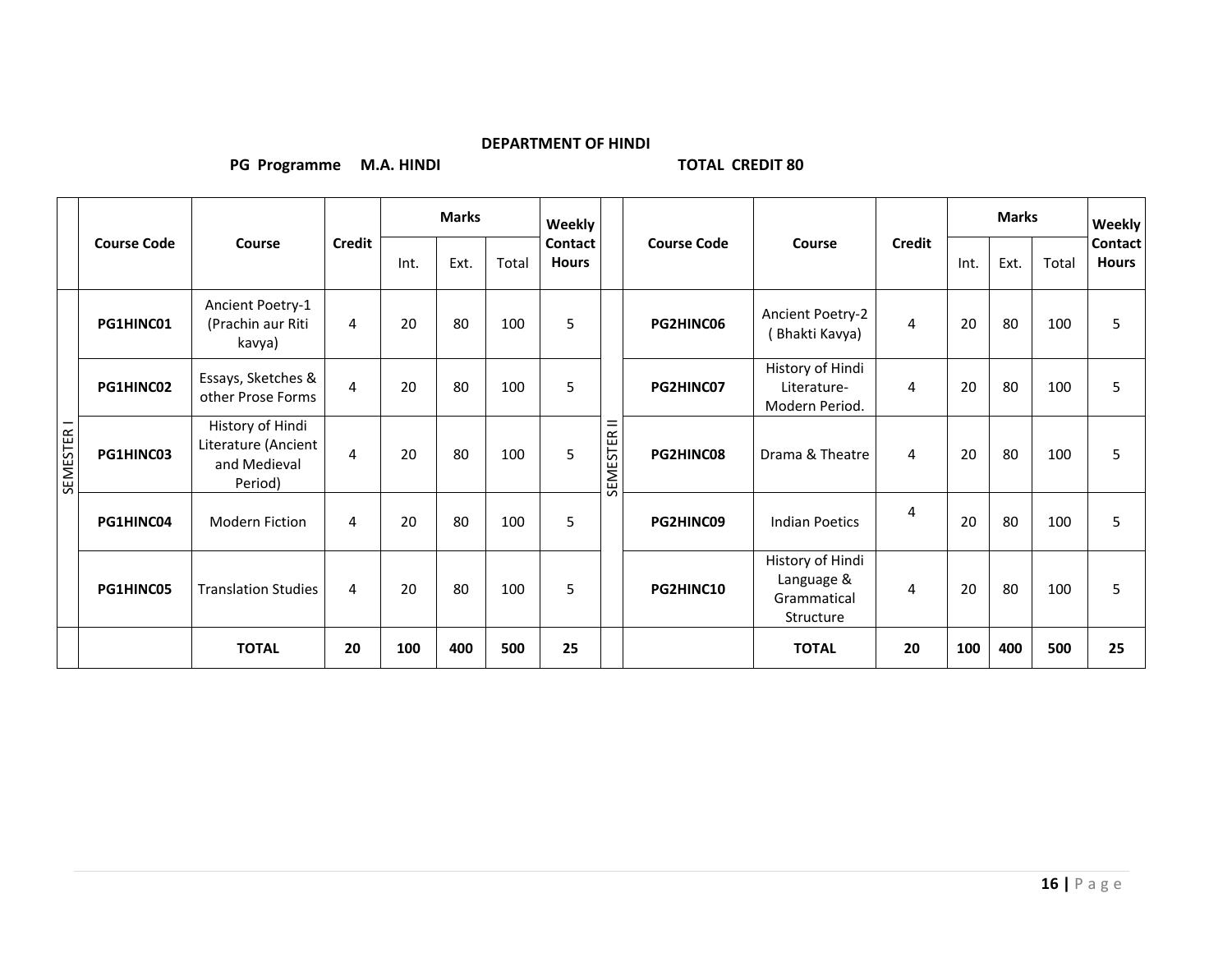|              | PG3HINC11 | Modern Poetry-1<br>(upto Pragativad) | $\overline{4}$ | 20  | 80  | 100 | 5  |             | PG4HINC16 | Modern Poetry-2                         | 3              | 20  | 80  | 100 | 5  |
|--------------|-----------|--------------------------------------|----------------|-----|-----|-----|----|-------------|-----------|-----------------------------------------|----------------|-----|-----|-----|----|
|              | PG3HINC12 | Indian Literature                    | 4              | 20  | 80  | 100 | 5  |             | PG4HINE01 | Feminist Literature<br>in Hindi         | 3              | 20  | 80  | 100 | 5  |
|              | PG3HINC13 | Contemporary<br>Fiction              | 4              | 20  | 80  | 100 | 5  |             | PG4HINE02 | Travalogue                              |                |     |     |     |    |
|              | PG3HINC14 | Linguistics                          | 4              | 20  | 80  | 100 | 5  |             | P42HINE03 | <b>Functional Hindi</b>                 |                |     |     |     |    |
|              | PG3HINC15 | <b>Western Poetics</b>               | 4              | 20  | 80  | 100 | 5  |             | PG4HINE04 | Dalit Literature in<br>Hindi            | 3              | 20  | 80  | 100 | 5  |
|              |           |                                      |                |     |     |     |    |             | PG4HINE05 | Comparative<br>Literature               |                |     |     |     |    |
| SEMESTER III |           |                                      |                |     |     |     |    | SEMESTER IV | PG4HINE06 | Hindi Writings in<br>Kerala             |                |     |     |     |    |
|              |           |                                      |                |     |     |     |    |             | PG4HINE07 | Satire in Hindi                         |                |     |     |     |    |
|              |           |                                      |                |     |     |     |    |             | PG4HINE08 | <b>Ecological Discourse</b><br>in Hindi | 3              | 20  | 80  | 100 | 5  |
|              |           |                                      |                |     |     |     |    |             | PG4HINE09 | Pravasi Literature in<br>Hindi          |                |     |     |     |    |
|              |           |                                      |                |     |     |     |    |             | PG4HINE10 | Spl. Author Nirmal<br>Varma             |                |     |     |     |    |
|              |           |                                      |                |     |     |     |    |             | PG4HINE11 | Spl.Author Hazari<br>Prasad Diwedi      | 3              | 20  | 80  | 100 | 5  |
|              |           |                                      |                |     |     |     |    |             | PG4HINE12 | Spl. Author Ajney                       |                |     |     |     |    |
|              |           |                                      |                |     |     |     |    |             | PG4HIND01 | Project                                 | 3              | 20  | 80  | 100 |    |
|              |           |                                      |                |     |     |     |    |             | PG4HINV01 | Viva                                    | $\overline{2}$ |     |     | 100 |    |
|              |           | <b>TOTAL</b>                         | 20             | 100 | 400 | 500 | 25 |             |           | <b>TOTAL</b>                            | 20             | 120 | 480 | 700 | 25 |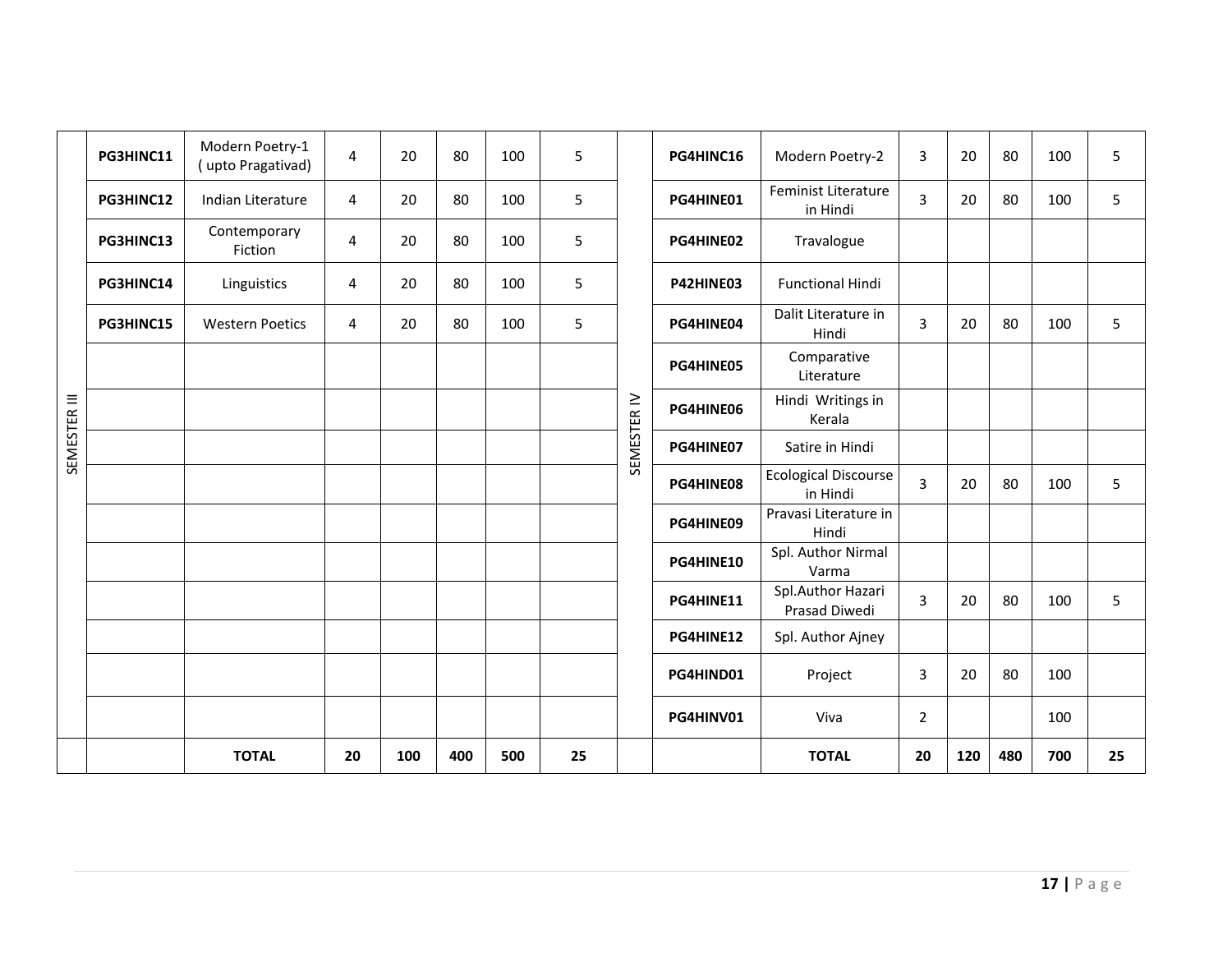# **INDEX**

| Sl.No.         | <b>COURSE</b><br><b>CODE</b> | <b>SUBJECT</b>                                                | Page. No  |
|----------------|------------------------------|---------------------------------------------------------------|-----------|
|                |                              | <b>MA HINDI FIRST SEMESTER</b>                                |           |
| $\mathbf{1}$   | PG1HINC01                    | ANCIENT POETRY 1 (PRACHIN AUR RITI KAVYA)                     | $19 - 20$ |
| $\overline{2}$ | PG1HINC02                    | ESSAYS, SKETCHES AND OTHER PROSE FORMS                        | $21 - 22$ |
| 3              | PG1HINC03                    | HISTORY OF HINDI LITERATURE (ANCIENT<br>&MEDIEVAL PERIOD)     | $23 - 24$ |
| $\overline{4}$ | PG1HINC04                    | <b>MODERN FICTION</b>                                         | $25 - 26$ |
| 5              | PG1HINC05                    | <b>TRANSLATION STUDIES</b>                                    | 27        |
|                |                              | <b>SECOND SEMESTER</b>                                        |           |
| 6              | PG2HINC06                    | ANCIENT POETRY 2 (BHAKTHI KAVYA)                              | 28-29     |
| 7              | PG2HINC07                    | HISTORY OF HINDI LITERATURE MODERN PERIOD                     | $30 - 31$ |
| 8              | PG2HINC08                    | DRAMA AND THEATRE                                             | $32 - 33$ |
| 9              | PG2HINC09                    | <b>INDIAN POETICS</b>                                         | 34-35     |
| 10             | PG2HINC10                    | HISTORY OF HINDI LANGUAGE AND GRAMMATICAL<br><b>STRUCTURE</b> | $36 - 37$ |
|                |                              | <b>THIRD SEMESTER</b>                                         |           |
| 11             | PG3HINC11                    | MODERN POETRY I -UPTO PRAGATHIVAD                             | 38-39     |
| 12             | PG3HINC12                    | <b>INDIAN LITERATURE</b>                                      | $40 - 41$ |
| 13             | PG3HINC13                    | <b>COMTEMPORARY FICTION</b>                                   | $42 - 43$ |
| 14             | PG3HINC14                    | <b>LINGUISTICS</b>                                            | 44-46     |
| 15             | PG3HINC15                    | <b>WESTERN POETICS</b>                                        | 47-48     |
|                |                              | <b>FOURTH SEMESTER</b>                                        |           |
| 16             | PG4HINC16                    | MODERN POETRY II (PRAYOGVAD TO SAMAKALEEN<br><b>KAVITHA</b> ) | 49-51     |
|                |                              | <b>ELECTIVE PAPERS</b>                                        |           |
| 18             | PG4HINE01                    | FEMINIST LITERATURE IN HINDI                                  | 52-53     |
| 19             | PG4HINE02                    | <b>TRAVELOGUE</b>                                             |           |
| 20             | PG4HINE03                    | <b>FUNCTIONAL HINDI</b>                                       |           |
| 21             | PG4HINE04                    | <b>DALIT LITERATURE IN HINDI</b>                              | 54-55     |
| 22             | PG4HINE05                    | <b>COMPARATIVE LITERATURE</b>                                 |           |
| 23             | PG4HINE06                    | HINDI WRITINGS IN KERALA                                      |           |
| 24             | PG4HINE07                    | <b>SATIRE IN HINDI</b>                                        |           |
| 25             | PG4HINE08                    | <b>ECOLOGICAL DISCOURSE IN HINDI LITERATURE</b>               | 56-57     |
| 26             | PG4HINE09                    | PRAVASI LITERATURE IN HINDI                                   |           |
| 27             | PG4HINE10                    | SPECIAL AUTHOR NIRMAL VARMA                                   |           |
| 28             | PG4HINE11                    | SPECIAL AUTHOR HAZARIPRASAD DWIVEDI                           | 58-59     |
| 29             | PG4HINE12                    | SPECIAL AUTHOR AGYEYA                                         |           |
| 30             | PG4HIND01,<br>PG4HINV01      | PROJECT AND VIVA                                              | 60        |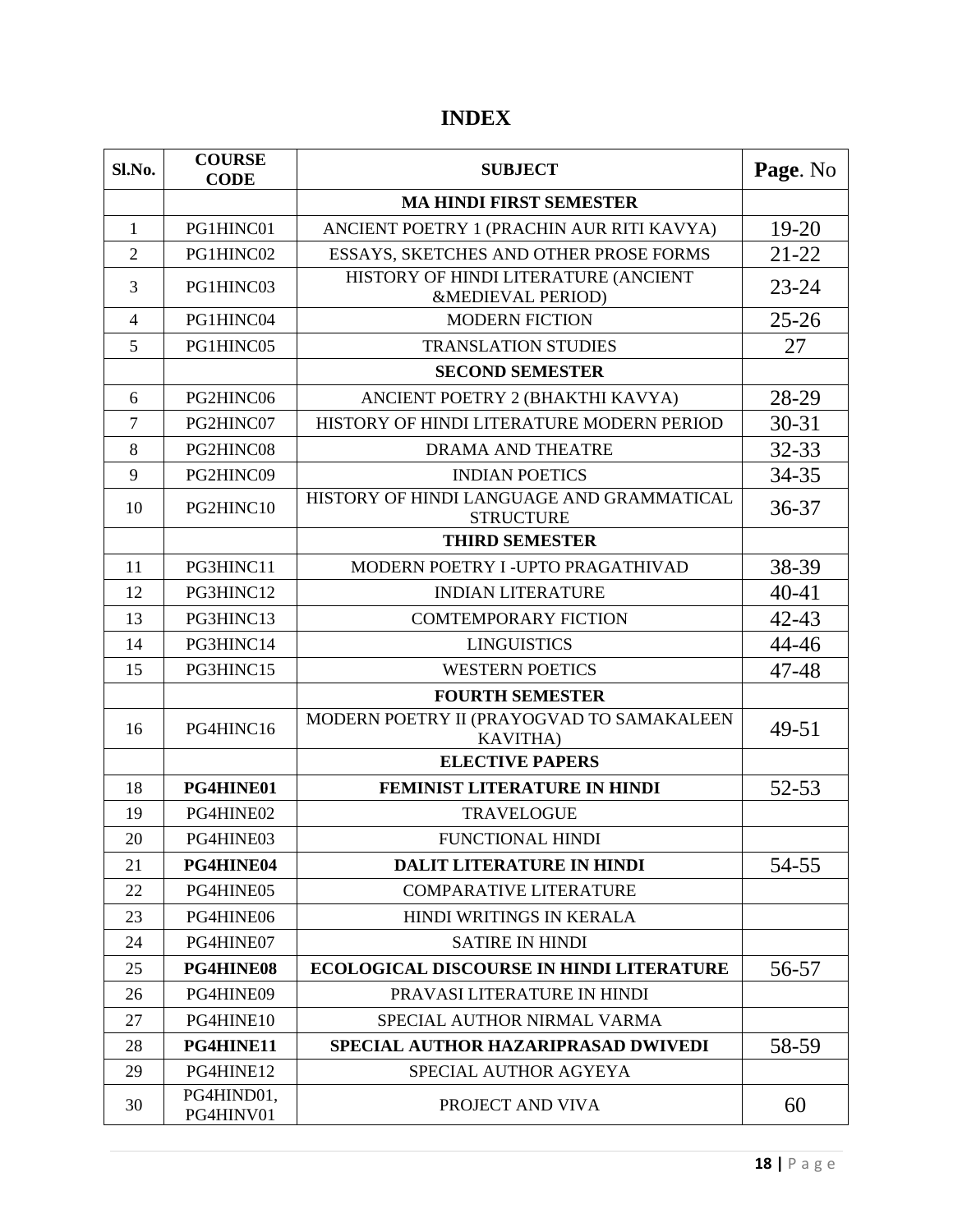#### **MA HINDI**

## **FIRST SEMESTER**

## **CORE COURSE I**

## **PG1HINC01 - ANCIENT POETRY I (PRACHIN AUR RITI KAVYA)**

Total Instructional Hrs. -90 Total Credits – 4

**Aim:** Ancient and post medieval poetry form an integral part of any literature study.Poems of these two different periods spell out the ancient sensibility with its multitudes. The cultural attitude of literary activity also becomes a dominant factor. Artistic perfection is also covered under this study.

**Objectives:**To make the students familiar with the ancient culture and political tradition of early and post medieval Hindi poetry.Student could enjoy the ancient Hindi poems.

#### **Detailed Study**

1.PADMAVATI SAMAY - PRITHVIRAJ RASO - CHAND BARDAI 2.VIDYAPATI - Dr. SHIVPRSAD SINGH(Ed) LOKBHARATIPRAKASHAN. 3. RITI KAVYA SANGRAH - VIJAYPAL SINGH (Ed)

### **MODULE I PADMAVATI SAMAY – Ed. Dr.VISWANATH GAUD**

#### **MODULE II VIDYAPATI**

| <b>VANDANA</b> | FIRST TWO PADAS        |
|----------------|------------------------|
| VAMSI MADHURI  | <b>FIRST TWO PADAS</b> |
| ROOP VARNAN    | 1-8 PADAS              |

#### **MODULE III RITIKAVYASANGRAH**

| KESAVA DAS     | 1 - 5 PADAS     |
|----------------|-----------------|
| <b>BIHARI</b>  | 1 - 20 DOHAS    |
| GHANANAND      | $I - 5$ . PADAS |
| <b>BHUSHAN</b> | I - 5.PADAS     |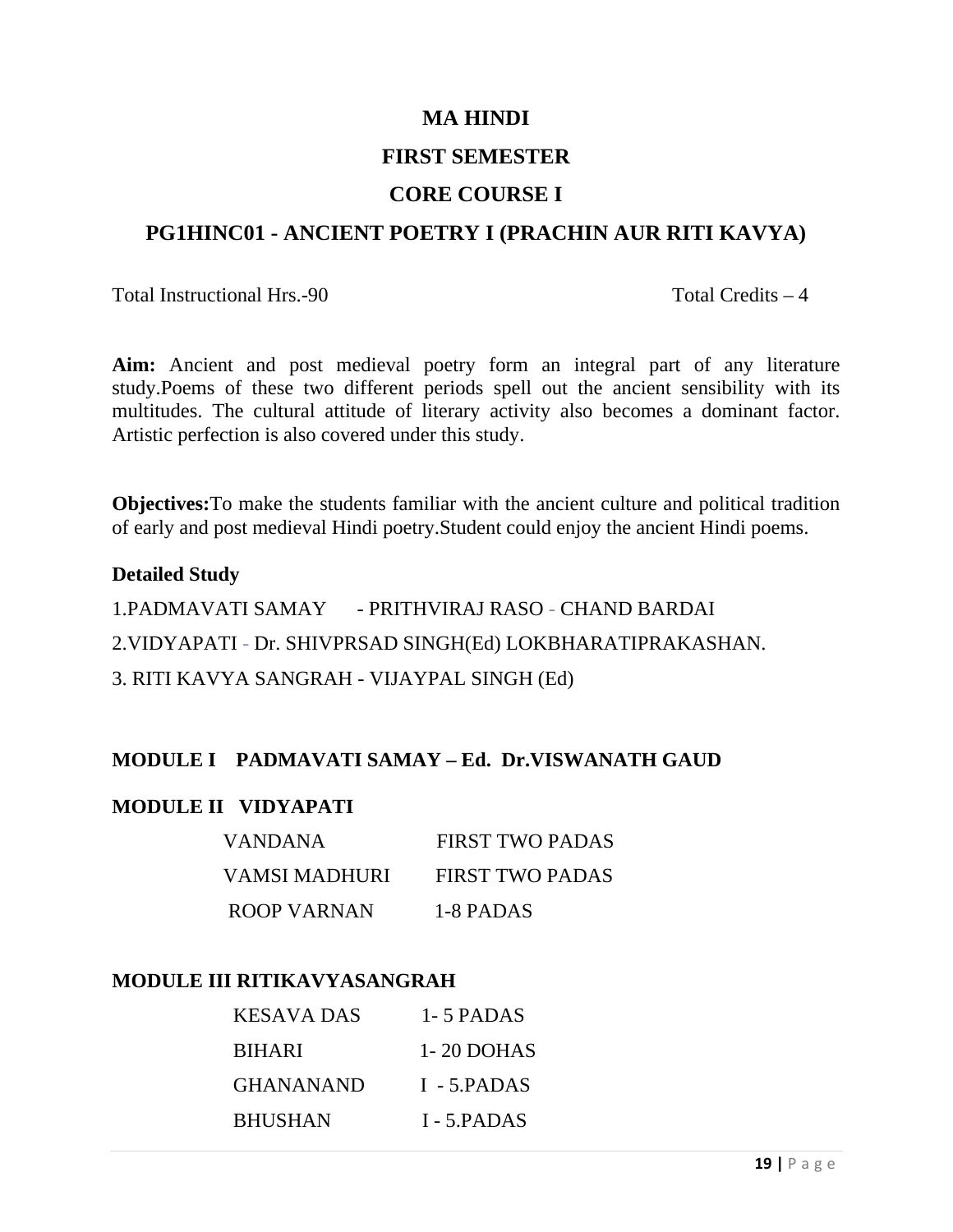### *Books for Reference*

1. Hindi Sahitya ka Itihas Ramachandra Shukla 2. Hindi Sahitya ka Alochanathmak Itihas Dr. Ramkumar Verma 3. Hindi Sahitya ka Adikal Hazari Prasad Dwivedi 4. Hindi Sahitya ka Vyagnanik Itihas - Dr. Ganapathy Chandra Gupta 5. Hindi Sahithya ka Doosara Itihas Dr. Bachan Singh 6. Prithvi Raj Raso: Itihas aur Kavya Dr. Rajmal Bohra 7. Raso Sahitya Vimarsh Dr.Mata Prasad Gupta 8. Prithvi Raj Raso Bhasha aur Sahitya Dr. Namavar Singh 9. Vidyapati Ek Adhyayan Randhir Shrivastava 10. Vidyapati Vibha Virendrakumar Badatwal 11. Ritikal ki Bhoomika Dr. Nagendra. 12. Riti Kavya Navaneet Dr. Bhageerat Mishra 13. Ritikal ka Punarmoolyankan Dr.Ramkumar Verma 14. Keshav aur Unka Sahitya Pro. Vijaypal Singh 15. Keshav ki Kavya Chetana Pro. Vijaypal Singh 16. Bihari Viswanath Prasad Mishra 17. Bihari ki Vag Vibhooti Viswanath Prasad Mishra 18. Ghananand aur Hindi ki Swachand- Kavya-Dhara MohanlalGyani 19. Ghananand Kavya Koustubh Ram Dev Tripathi 20. Riti Kavya ka Punarmoolyankan Jay Bhagvan Goel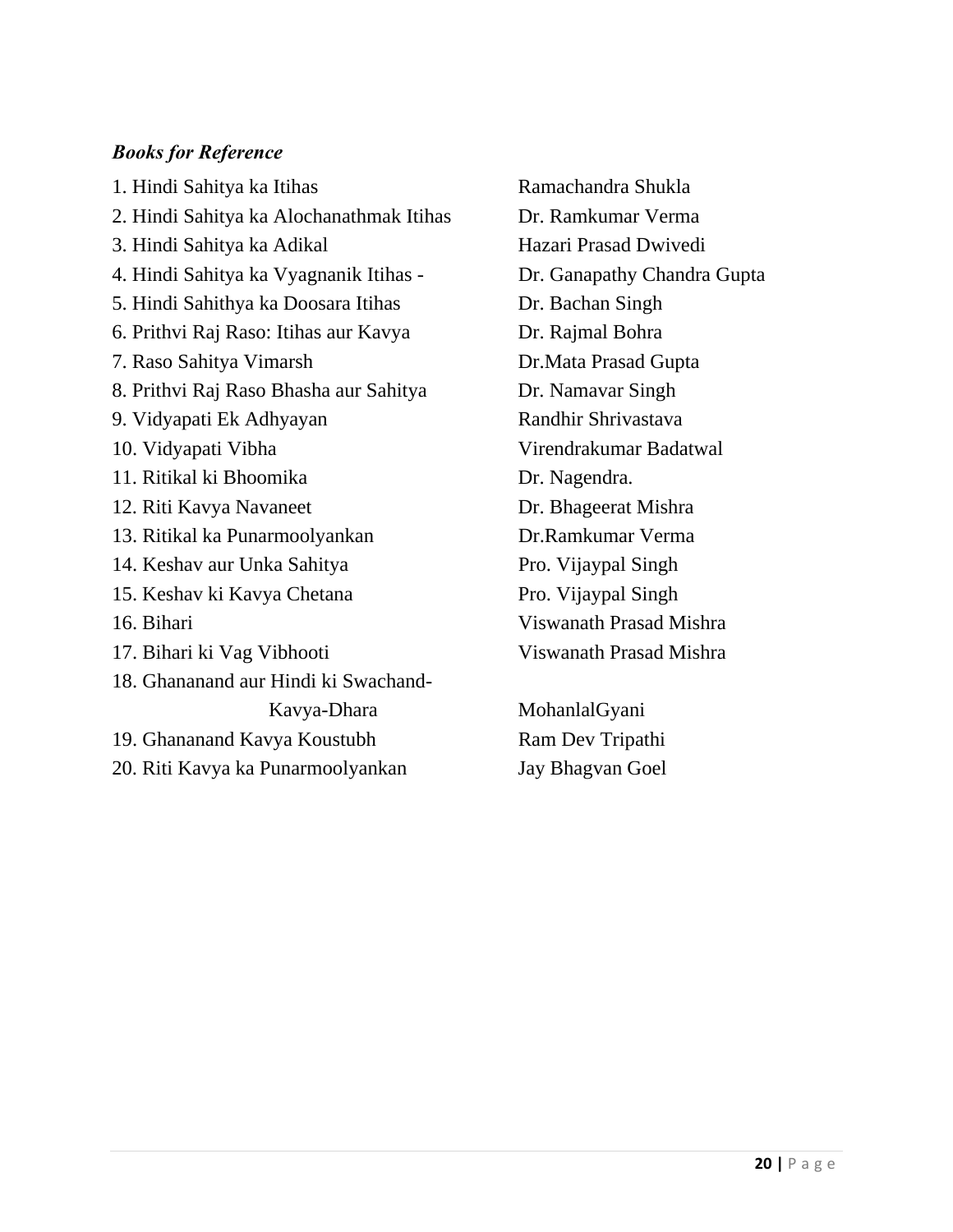## **CORE COURSE II**

## **PG1HINCO2 – ESSAYS,SKETCHES AND OTHER PROSE FORMS**

Total Instructonal Hrs. - 90 Total Credits -4

**Aim** – Emergence of prose forms is closely associated with modernization and explosion of information. A well-developed descriptive and narrative language blended with lucid style is a remarkable feature of prose forms

**Objectives** – Introduce Essays, Sketches, Memories, Travelogue, Biography, Autobiography, Diary and other prose forms.

### **MODULE – 1**

Development of Essays in Hindi – brief History – Classification of Essays – Prominent Essayists – Thematic analysis – Craft analysis – Sketches, Memories, Travelogue, Biography, Autobiography, Diary.

#### **Essays To Be Studied (Detailed)**

- 1. Kavikarthavya MahaveerPrsadDwivedi
- 2. Bath chith BalakrishnaBatt
- 3. Sradha Aur Bhakthi RamchandraShukla
- 4. Chayavad NandhadulareVajpaye
- 5. Bharathiyasanskriti Ki Den Hazari Prasad Dwived
- 6. NishadBasuri KubernathRai
- 7. Mere Ram ka Mukut Bheeg Raha Hai VidyaNivsMisra

#### **MODULE – 2**

Text Study – SmrithkiRekhayen – MahadeviVarma (Detailed) Contributon of MahadeviVerma – Salient features of her works – Thematic analysis – Craft analysis.

Portions to be Studied

- 1. Bhakthin
- 2. ChiniPherivala
- 3. Goongia
- 4. Munnu Ki Mai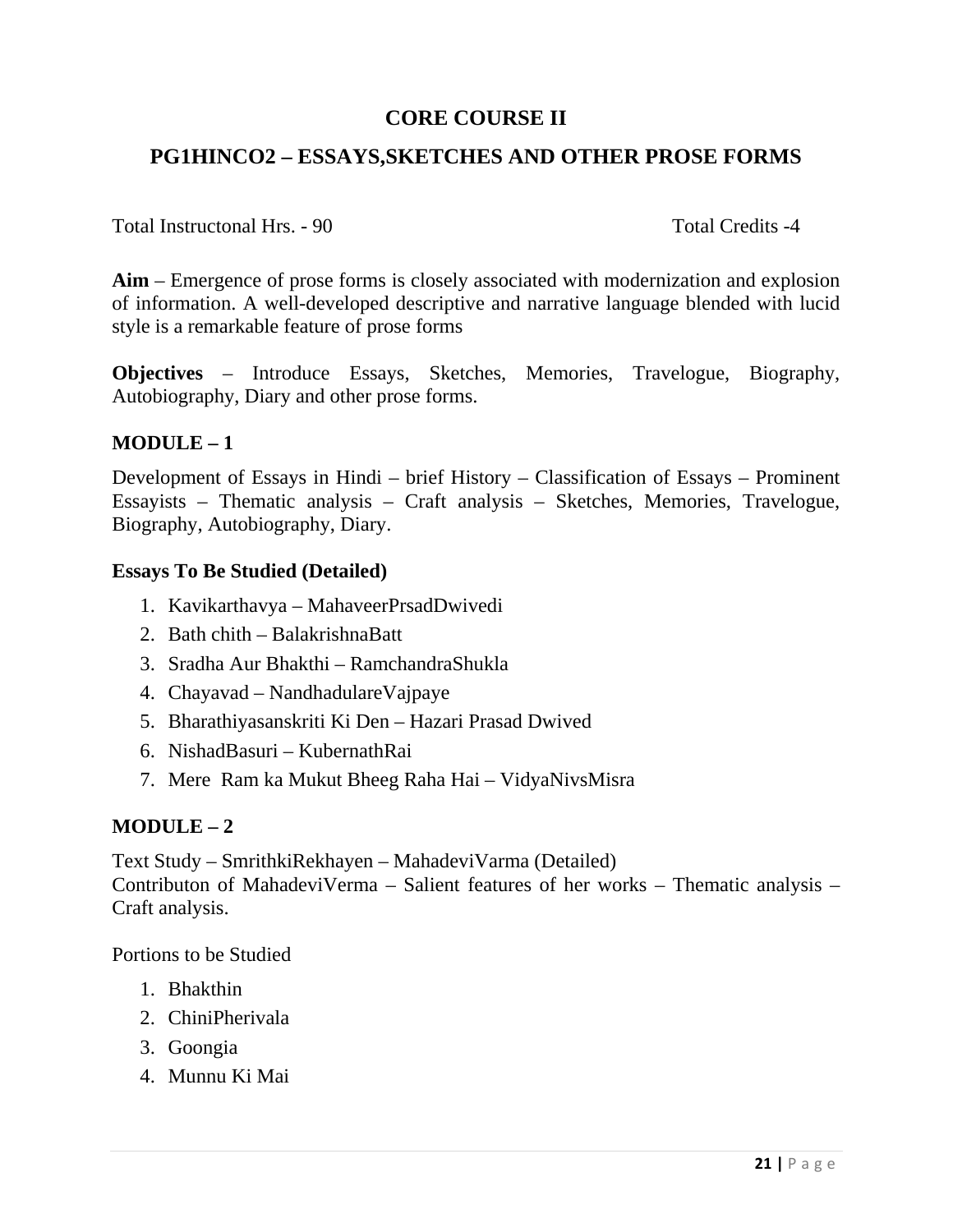- 1. DoosariParamparakiKhoj Dr.Namvar Sing, RajkamalPrakasan
- 2. Hindi Nibandhkar Dr.JayanthNalin
- 3. Hazari Prasad dwivedi Ed.Viswanath Prasad Tiwari, Sahthya academy Publication
- 4. Hindi kw prathinidhinibandhkar Dr.DwarikaPsadsaksena, VnodhPusthakMndir
- 5. Hindi Rekhachithr Dr.H.L.Sharma
- 6. Hindi GadyaSahithya Dr.RamchandraTiwari, ViswavidyalayaPrakasan
- 7. NibndhkarHzariPrasaDwivedi Dr.Ganapathi Chandra Guptha, LokbharathiPrakasan
- 8. AcharyaRamchandraShuklaKaGadhyaSahithya Dr.AsoimSingTakshashilaPrakasan
- 9. Hindi kiNayiGadyaVidhayem Dr.Kailash Chandra Bhatia, TakshasilaPrakasan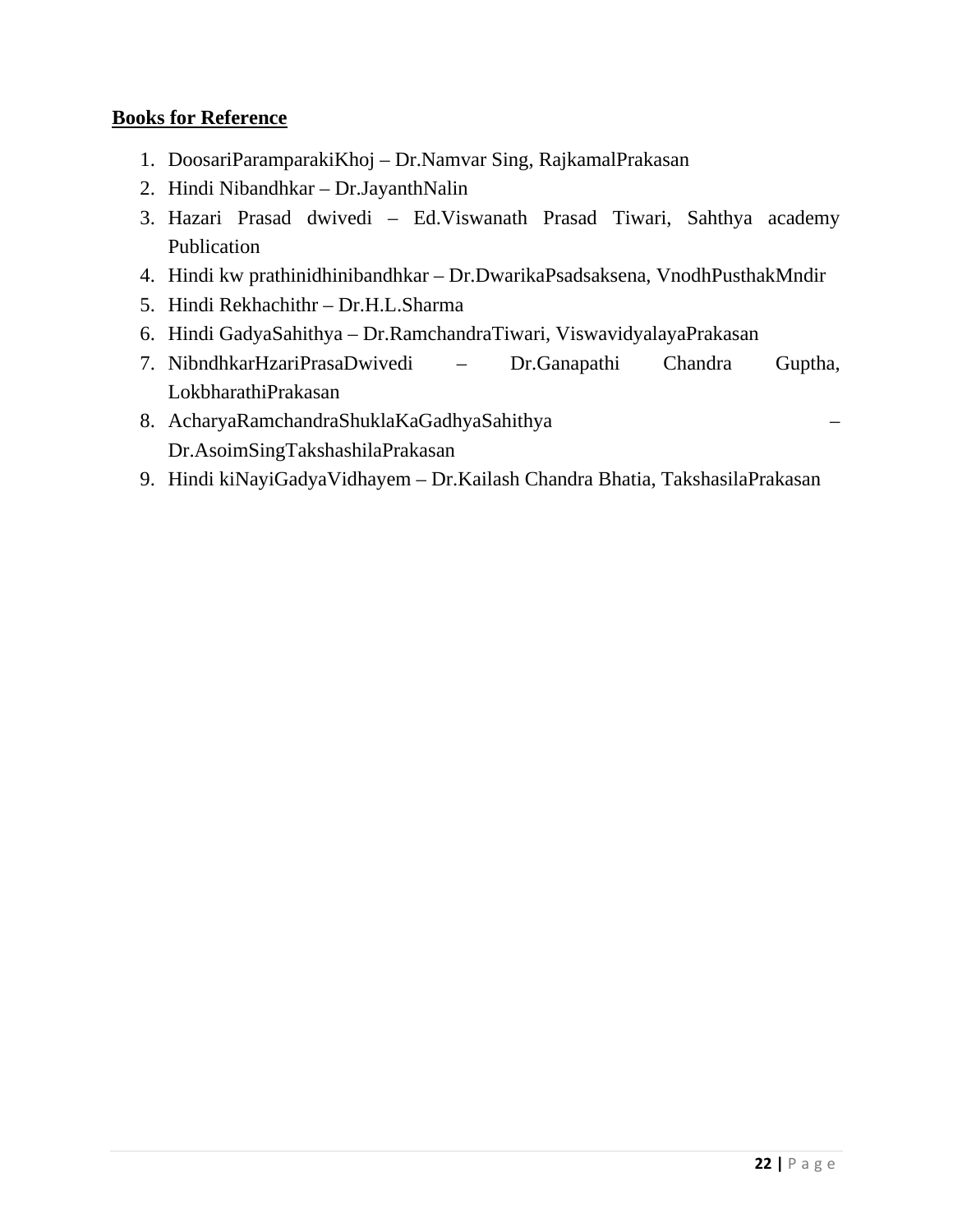# **CORECOURSE III PG1HINC03 –HISTORY OF HINDI LITERATURE (ANCIENT AND MEDIEVAL PERIOD)**

Total Instructional Hrs-90 Total Credit -4

**Aim:**To create awareness about the development of Hindi literature and its socio-political scenario.

## **Objectives:**

- 1. To help the students to develop skills in literature. This will create a wide outlook among the students about the language and literature.
- 2. To give an authentic knowledge about the development of literature.
- 3. To develop an outlook about the ancient history of Hindi Literature.
- 4. To create an awareness of the famous writers of this period.
- 5. To know about the culture of our country through the famous works of the poets.
- 6. To know about the important changes and movements of the referred period.

# **MODULE I**

ItihasLekhan Ki Parampara – KalVibhajanEvamNamakaran - Aadikal-YugkiPrishtabhumi – AdikaleenSahityakiSamanyaPravrutiyam – SidhaSahitya – NathaSahitya –JainaSahitya – ApaBhramsaSahitya – AdikaleenaRasoSahitya – PrithvirajRaso Aur Chandabaradai – PrithvirajRasokiPramanikatha – Adikaleen Apabhramsha Sahitya – LoukikSahitya- PramukhKaviEvumRachanayem – Pali, PrakruthAurApabhramsaSahitya.

### **MODULE II**

Bhakthikal: Hindi Sahitya Mein BhakthiKaUdayAurVikas – Seemankan, Parivesh – VibhinnaParisthithiyam- BhakthikalkiSamanyaPravrutiyam-SanthaKavya Parampara Ke Pramukh Kavi TadhaRechanayem Sufi Kavya – Parampara Pramukh Kavi Evum Rechanayem-Rama BhakthishakhaRamakavyakiSamanyaVisheshatayen – KaviThulasi Das Krishna Bhakthi Sakha Ki SamanyaPravurthiyam- Ashtachap- KrishnaBhakthi Sakha Ke PramukhKavi.

# **MODULE III**

RitiKal – RitikaleenParisthithiyam- RitikaleenSahityakiPramukhPravrutiyam-RitikaleenKaviEvamPramukhRechanayem – RitibadhaEvamRitimukthDhara –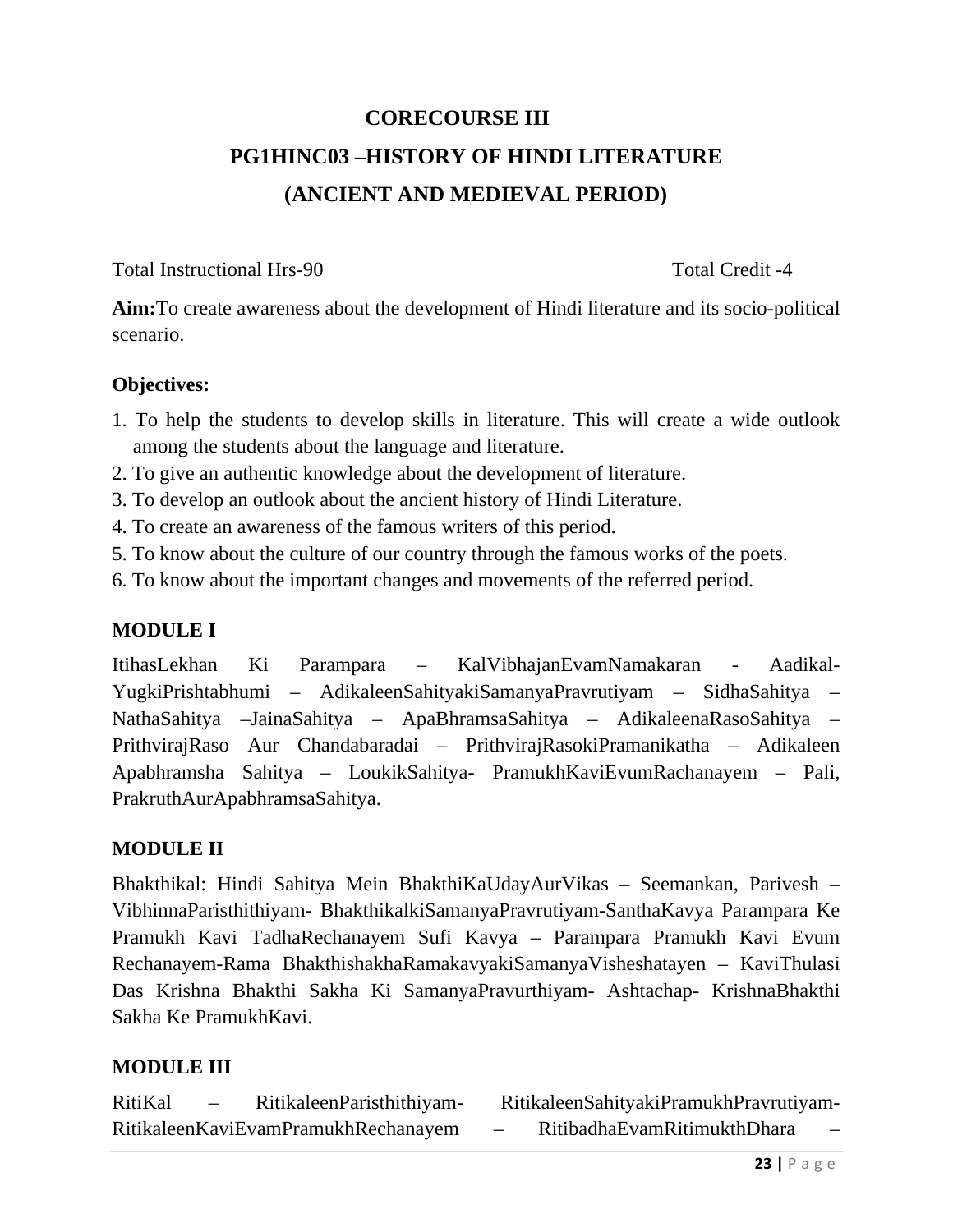# RitikalKeLokapriyakavi – RitimukthdharakePramukhKavi - Ritikal Mein RachitGadyaSahitya-Hindi Sahitya Par Islam Dharma EvamSanskritiKaPrabhav.

- 1 Hindi SahityakaItihas RamachandraShukla
- 2. Hindi SahityakaAlochanathmakItihas Dr.RamkumarVerma
- 3. Hindi SahityakaAdikal HazariPrasadDwivedi.
- 4. Hindi SahityakaVyagnanik Itihas Dr.Ganapathy Chandra Gupta.
- 5. Hindi SahithyakaDoosaraItihas Dr.Bachan Singh
- 6. Hindi SahithyakiBhoomika Dr.HazariprasadDwivedi
- 
- 8. Hindi SahithyakaSamvedanatmakItihas Dr.Vasudev Singh
- 
- 
- 7. Hindi SahithyakaAtith Dr.Viswanathprasad Mishra 9. Mishrabandhu VinodMishrabandhu 10. ShivaSinghSaroj ShivaSinghSengar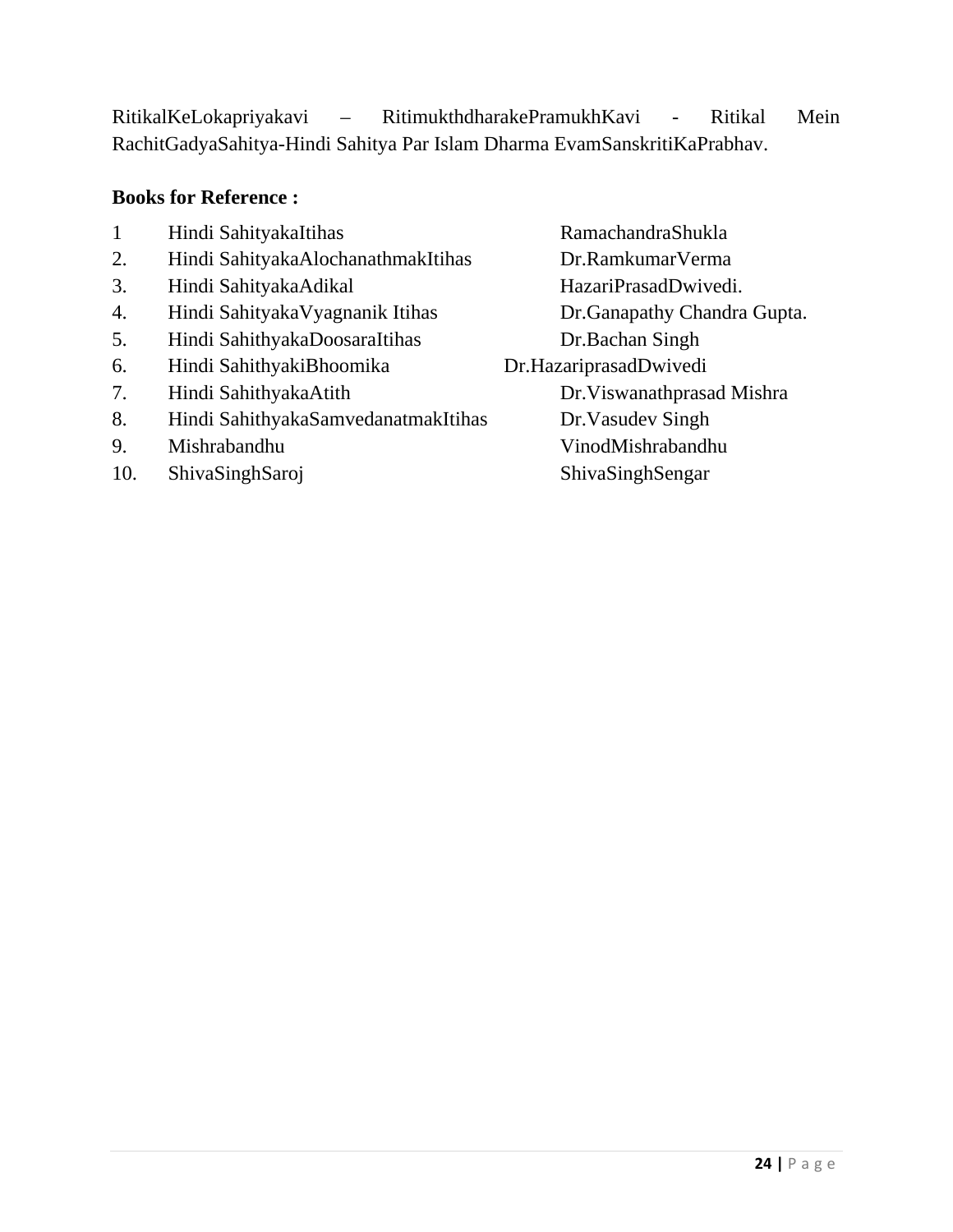# **CORE COURSE IV PG1HINC04 –MODERN FICTION**

Total Instructional Hrs. -90 Total Credits – 4

**Aim**: Novel took its roots in Hindi in the later decades of 19th century. It has come out in a narrative form to recreate the realistic life of the urban and village community during Premchand period. The writing was influenced by the progressive movement induced by Marxist ideology. The effect of colonilization also made its impact in the mental domains of writing. These experiences enabled them to portray poignant pictures of downtrodden and marginalized class.

**Objectives**-Practicing Literary analysis and Literaycriyicism through Novels and Short stories. Students get opportunity to experience and evaluate various dimensions and problems of life.

# **MODULE I**

Hindi KadhaSahithyaPoorvaPremchandYug – PremchandYug-Premchandothar Yug.

# **MODULE II**

**GODAN** - PREMCHAND PremChand-Biographical sketch-Literary works-Treatment of theme-Portrayal of the Rural and Urban life-Revolt against power ridden establishment-Influence of Gandhism – Characterisation – The art of novel writing of Premchand.

# **MODULE III**

**RAGDARBARI** – SHRILAL SHUKLA ShrilalShukla-Biographical sketch-Literary works-Treatment of theme-Portrayal of the rural and urban life-Poilitical reality – Characterisation – Craft.

# **SHORT STORIES**

- 1. UsneKahaTha Chandradhar Sharma Guleri
- 2. Puraskar- JaySankar Prasad
- 3. AadmiKaBachcha- Yaspal
- 4. Cheef Ki Davat BheeshmaSahni
- 5. Malbeka Malik- Mohan Rakesh.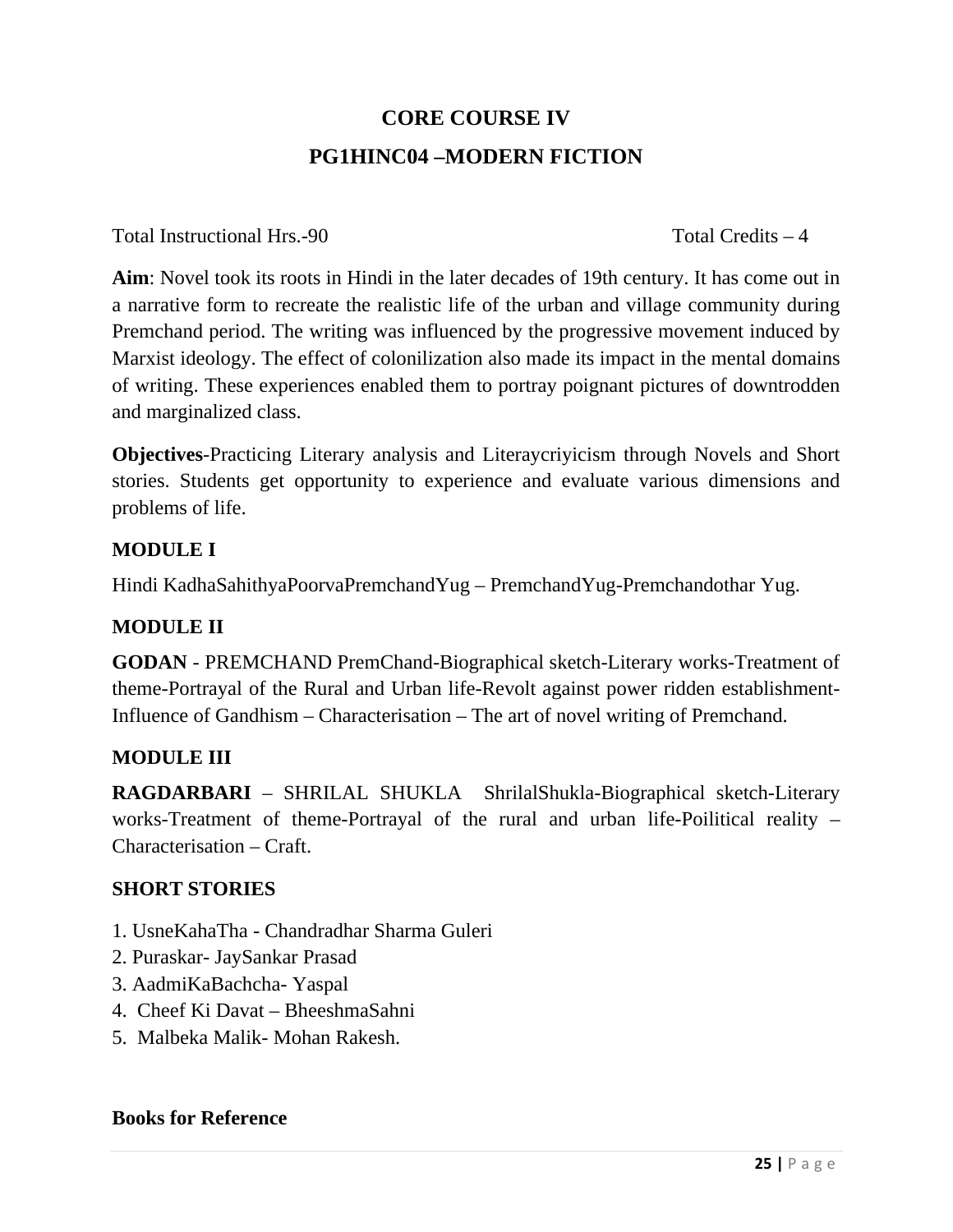- 1. Dr. Suresh Chandra Gupta Upanyasakar Premchand
- 2. Dr. Lakhan Lal Sharma Hindi Upanyas SiddhandhAurSameeksha
- 3.Dr. SushamaDhawan Hindi Upanyas PremchandTatha Uttar Premchandkal,
- 4. Dr. Satyendra Hindi UpanyaskiVivechana Kalyanmal and Sons.Jaipur-2.
- 5. Dr. Madhuresh Hindi Upanyaska Vikas Lokbharati
- 6. GopalRai Hindi UpanyasKaItihas Rajkamal.
- 7. PremchandaurUnkaYug Dr. Ramvilas Sharma.
- 8. Hindi Kahanikivikasprakriya Dr.AnandPrakash.
- 
- 
- 
- Rajkamal, New Delhi
- 
- 
- 
- -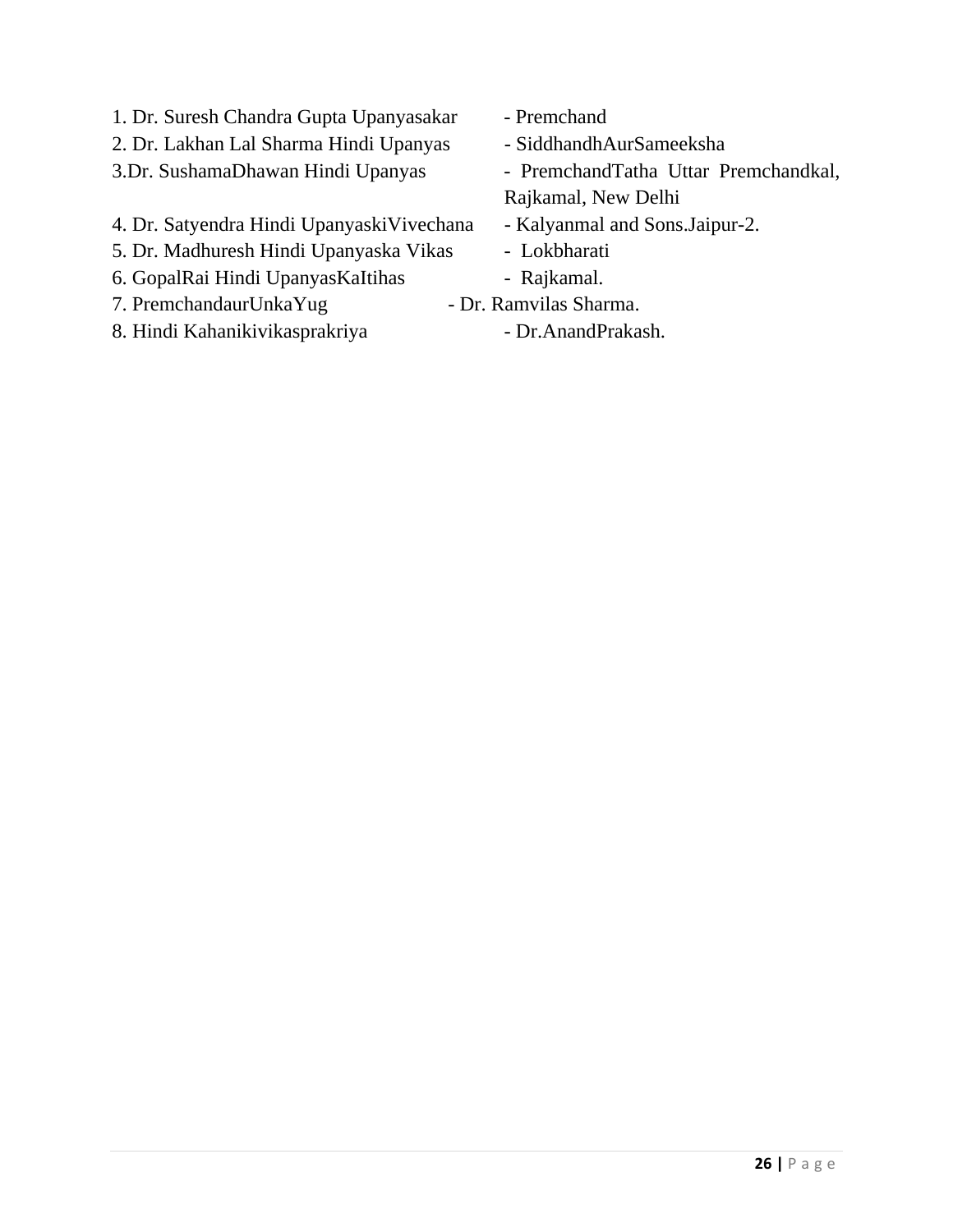# **CORE COURSE V PG1HINC05 TRANSLATION STUDIES**

Total Instructional Hrs.-90 Total Credits -4

**Aim** :This is an aid to the understanding of the different culture, theories, styles, language skills etc in the field of literature and other forms of arts.

**Objectives**:Make aware of distinguishing features of Translation in various fields and create an ability in the students to analyse and understand Translation.

## **Module-1**

Anuvad Ka Swaroop Aur Pramukh Vyakhyayem-Anuvad Ke Kshethra-Anuvad KePrakar-Anuvad Kala Hai Ya Vigyan-Anuvad Ke Liye Sahayak Saadhan-Adarsh Anuvadak-Anuvad Ki Bharateeya Parampara-Hindi Sahitya Mein Anuvad KiParampara – PrasasthAnuvadak Aur Anuvad Sansthayem.

### **Module-2**

Anuvad Ka Bhasha Vygyanik Vishleshan- Anuvad Mein Artha Vichar – ParibhashikSabdavali Ka Anuvad-Vygyanik Sabdavali Ka Anuvad – Prowdyogiki Sahitya Ka Anuvad-Vidhi Aur Anuvad-Banking Aur Anuvad-Prasasan Aur Anuvad - Anuvad Mein Mathrubhasha KaPrabhav-Patrakarita Aur Anuvad.

# **Module-3**

Kavyanuvad – Natakanuvad-Muhavarom Ka Anuvad- Anuvad Aur Shaily-Anuvad Ki Seemayem Yanthranuvad-Hindi AnuvadPrasikshan – Translation Practice – English-Hindi &Hindi-English.

- Anuvad Vigyan –Bholanath Tiwari
- Anuvadkala-Kuch Vichar-Khemani and Vedprakash
- Anuvad Bhashayem Aur Samasyayem-Dr.N.E. Viswanatha Iyer
- Anuvad Kala
- Anuvad Sidhanth Aur Kala Dr. Kailash Chandra Bhatia
- Anuvad Prakriya Dr. Ritaram Palival Sahitya Hindi Prakashan, Delhi
- Hindi Mein Vyavaharik Anuvad Jeevan Jyothi Prakashan, Delhi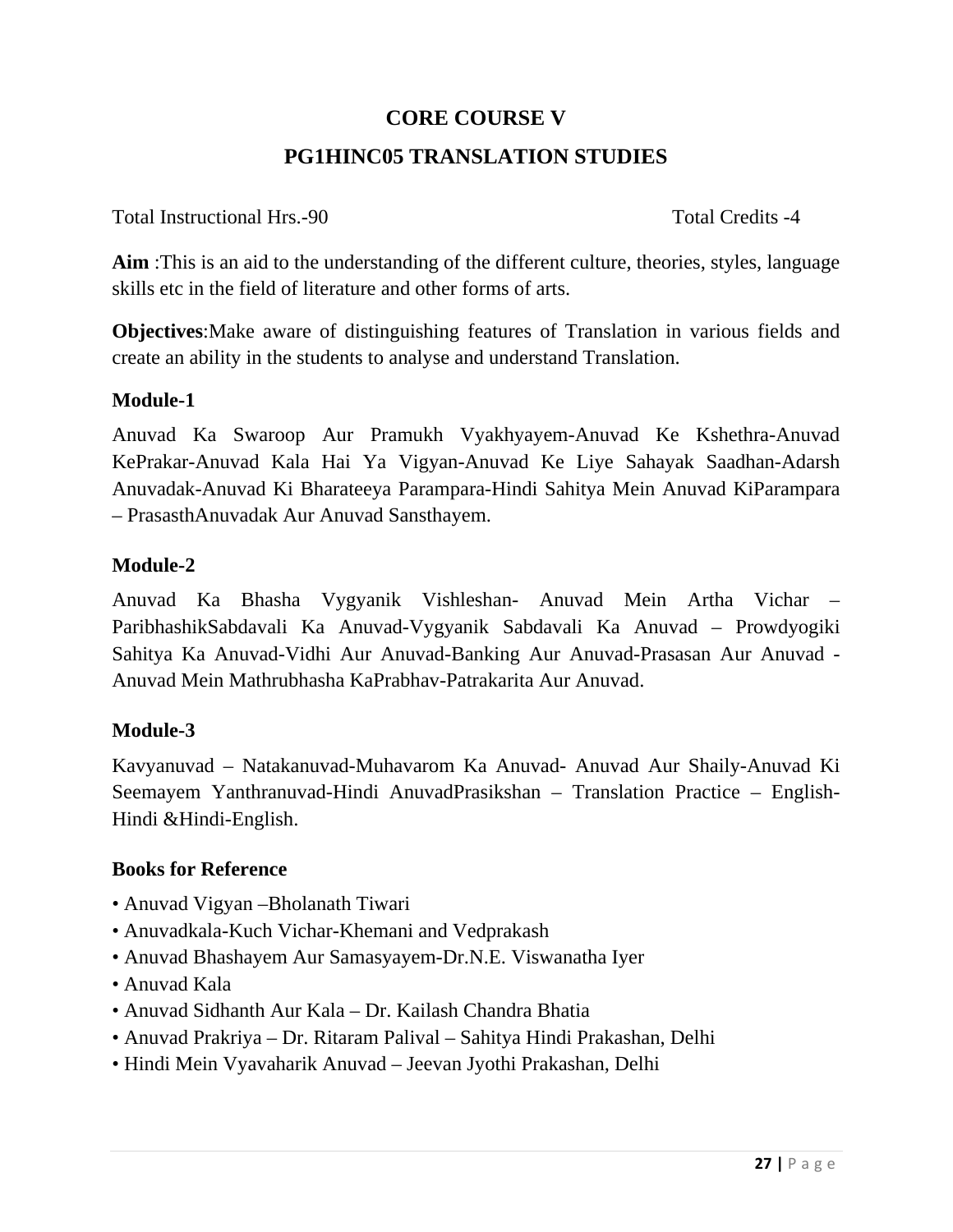# **SECOND SEMESTER CORE COURSE VI PG2HINC06 – ANCIENT POETRY 2(BHAKTI KAVYA)**

Total Instructional Hrs. -90 Total Credit – 4

**Aim:** Ancient poetry conveys the Philosophical heritage of the Middle Ages. The period from 14th century AD is known as the Bhakthi period in Hindi Literature. This period is also known as the 'Golden Age' of Hindi Literature. Bhakthi period witnessed the emergence of the great saint poets like Kabir, Jayasi, TulasiDas and SurDas who had left this imprints on Indian culture, literature and music. They had made remarkable efforts to bring love, peace, harmony, co-ordination, mutual respect among people who were afflicted by caste, creed and religion. This period is an important part of our cultural History.

**Objectives:** Ancient poetry conveys the Philosophical heritage of the middle ages.

## **MODULE I**

Madhyayugin Samajik, Sanskritik, Dharmik Evum Sahityik Paristitiyam- Kavya Pravrutiyam, Kavya Vibhajan - Nirgun Bhaktidhara, Sagun Bhakthidhara, Gyanasrayi, Premasrayi Sakhayem – Krishnabhakthi, Ramabhakthi Shakhayem, Anya Kaviyom ka Samkshipt Parichay.

# **MODULE II**

**KABIRVANI PIYUSH** - Dr.Vasudev Singh- Viswavidyalaya Prakashan,Varanasi

**Portions to be studied:** 

 **Sakhi:Sumiran kou Ang - I - 15 dohe Padas 1 - 10**

### **MODULE III**

**JAYASI - PADMAVAT KAANUSEELAN**Indra Chandra Narang (Ed) - Lokabharathi Prakashan.

**Portions in be studied: Nagamati Viyog khand** 

### **MODULE IV**

**SUR PANCHARATNA**:LalaBhagavan Deen Pub.by Ram Narayan Lal, Ahammedabad.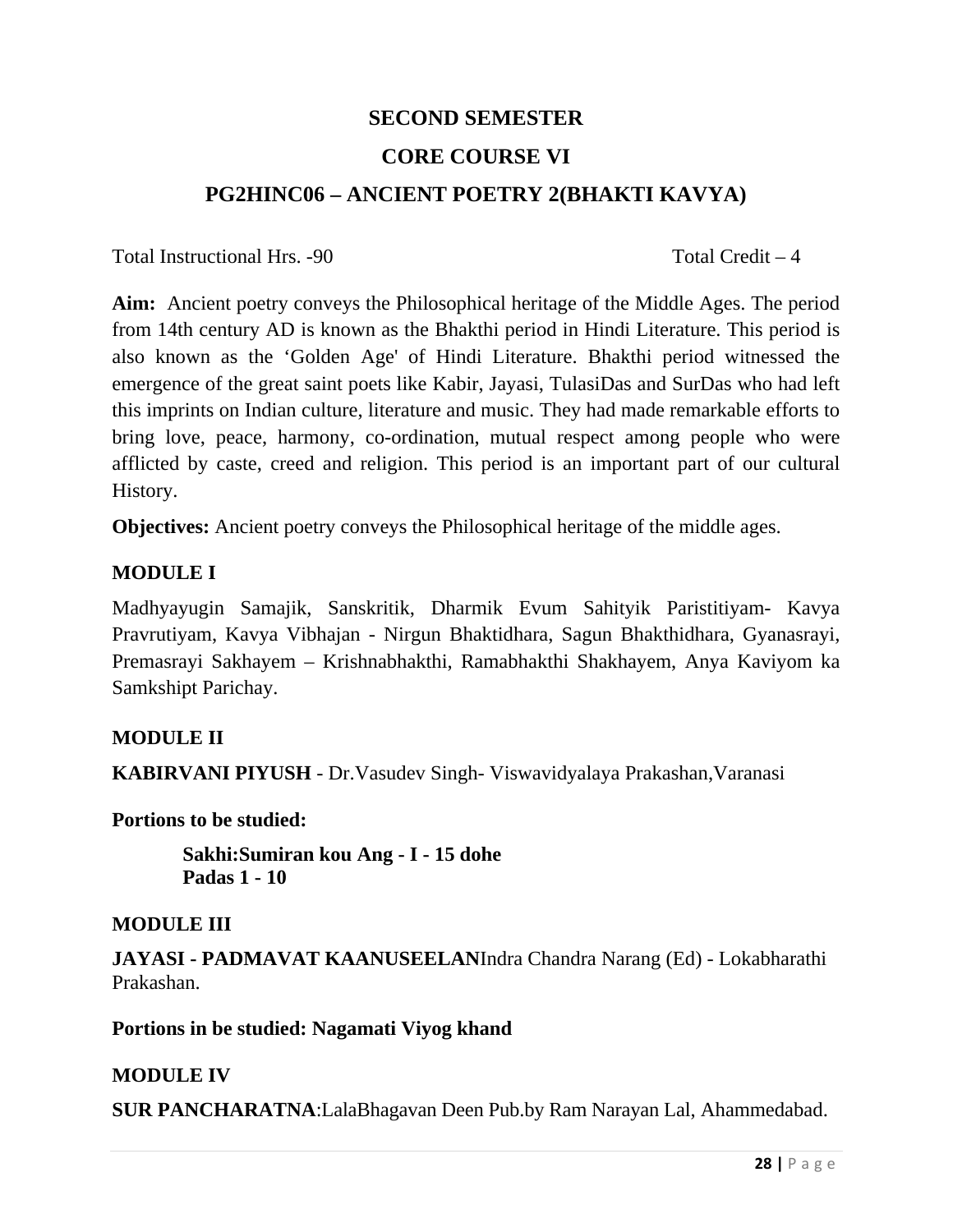**Portions to be studied:** 

- **(a) Vinay Pad 1,2,10,12,17(05)**
- *(b)* **Balakrishna -1,4,9,16,22,23,26,30,31,36 (10)**
- *(c)* **Bhramar Geeth -1,4,8,20,25 (05)**
	- **Total- 20**

## **MODULE V**

**RAMCHARIT MANAS** - Tulasidas Ed: by Pandit Vinayak Rao, Sree VinayakiTeeka-Vani Prakashan Delhi. Or Pub.by Geetha press Gorakhpur.

### **Portions to be studied:**

## **RAMCHARITMANAS:BALAKAND-UTTARARDDHPUSHPAVATIKA PRASANG 227 to 239 (13 pages)**

- 1. Bhakthikavya ki Bhoomika Dr.Premshankar.
- *2.*Santkavya ki Samajik Prasangikata-Ravindrakumar-Vaniprakashan, Delhi.
- 3. Kabeer HazariPrasad Dwivedi.
- 4. Kabeer kavya Kavya bhashasasthreeya Adhyayan Bhagavad Prasad Duby.
- 5. Padmavath -Dr.MataPrasad Gupta.
- 6. Jayasi Grandhavali ki bhoomika Ramchandra Shukla
- 7. Jayasi ka Padmavat- Kavya aur Darshan-Dr.Govind Trigunayath
- 8. Padmavat Bhashya Dr.Govind Trigunayath.
- 9. Padmavath mein Kavya sanskriti aur Darshan- Dwarikaprasad Suxena.
- 10. Surdas Ramchandra Shukla
- 11. Surdas- Namvar singh.
- 12. Sur Sahitya-Hazari Prasad Dwivedi.
- 13. Sur Sahitya Nava Moolyankan Chandra Bhanu Ravat
- 14. Sur ki Kavya Kala- Manmohan Gautham.
- 15. Bhramar Geeth aur Sur- Dr. Devendrakumar Vaishnav
- 16. Goswami Thulasidas- Ramchandra Shukla
- 17. Thulasi ki Kavya Sadhana Viswanath Prasad Misra.
- 18. Thulasi ka kavya-Adhunik Vathayan Se- Ramesh kuntal Megh
- 19. Thulasi sahitya Vivechan aur Moolyankan -Devendra Sharma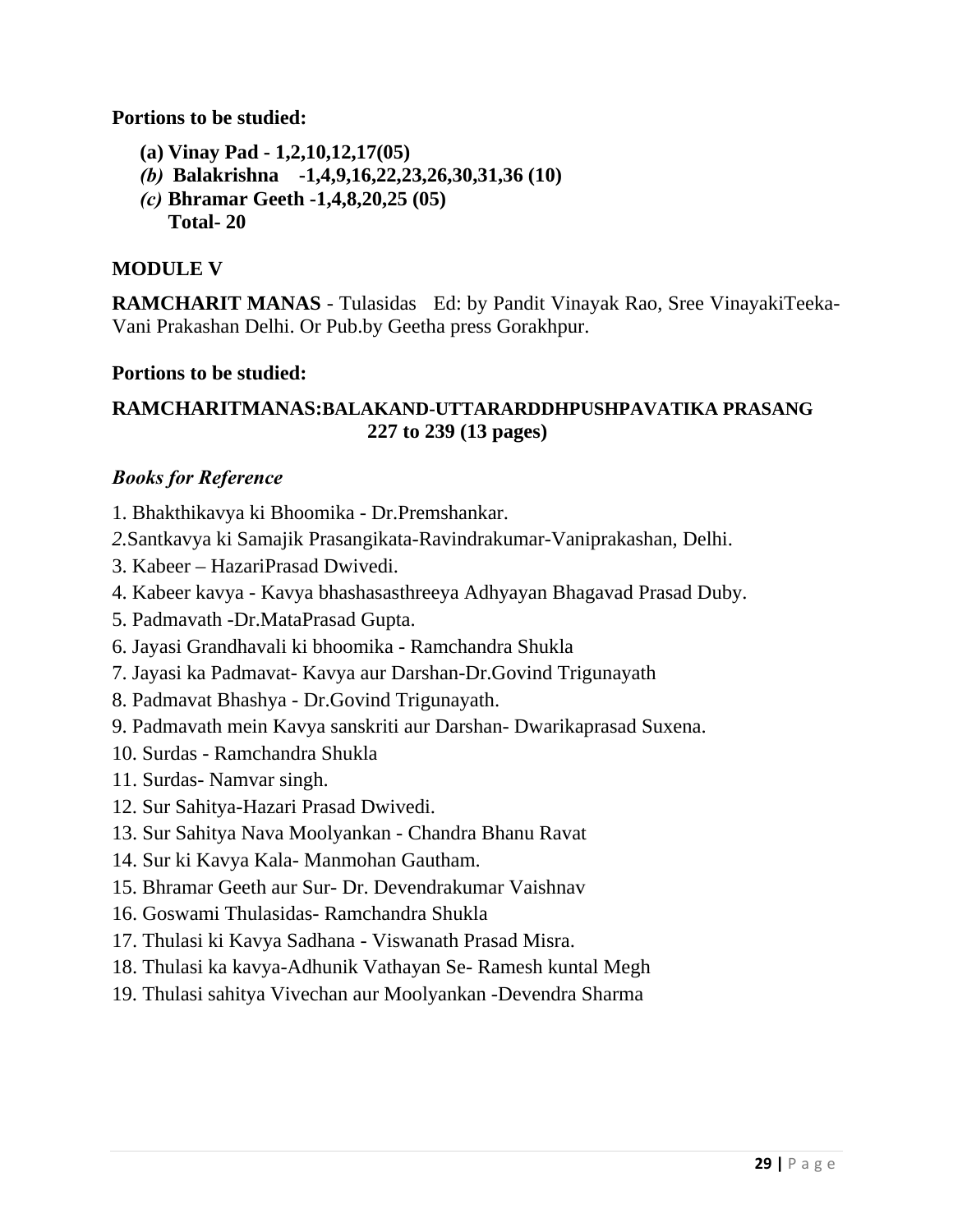### **CORECOURSE VII**

# **PG2HINC07 – HISTORY OF HINDI LITERATURE: MODERN PERIOD**

Total Instructional Hrs. 90 Total Credit- 4

**Aim-** The study of history of literature of any language is not merely confined to the study of the literature and Hindi Literature has its own historical background.The student is to be familiarized with the social and cultural elements which enables the development of the Hindi literature to the zenith.

**Objective-** To develop an outlook about the modern Hindi literature to know about the important changes and movements of the modem period.

### **MODULE I**

Adhunik Hindi sahitya-Yugeen paristitiyam-Khadiboli Gadya Ka Aarambhik Sangharsh-Fort William College- Press Aur Janamat- Navjagaran Yug-Bharathendu Yug Ka Navin Parivesh-Sudhar Kal- Dwivedi Yugeen Sahitya Ki Vishetayem- Chayavadi Yug-Namakaran Tatha Parivesh-Uthar SwachantataVadiYug - Pragathisheel Drishti Aur Prayogavad-Samakaleen Hindi -Sahitya Aur Pravrutiyam - Stree Vimarsh -Dalit Vimarsh - Paristitik Vimarsh.

### **MODULE II**

Aadhunik Gadya Vidhaom ka Vikas –Natak-Ekanki- Bharathendu Yugeen -Natak Pragati Aur Prayog - Aadhunikata Aur Janavadi Natak- Kathasahitya-Upanyas - Kahani -Utbhav Aur Vikas – Samajik, Sanskritik, Rajanitik Aur Anchalik Kahaniyam - Pragati Aur Prayog - Nayi Kahani- Naya Pragativad (Janavad) Aur Uthar Aadhunikata.

### **MODULE III**

Gadya Ki Anya Vidhayen - Nibandh - Alochana - Jeevani - Yatravrith-Patra-Patrikayem - Sansmaran - Atmakatha - Rekhachitra – Diary- Report - Interview Sahitya - Gyan ka Sahitya.

### **MODULE IV**

Aadhunik Hindi Kavita ka Vikas-Bharathendu yugeen Kavitha - Dwivedi yugeen Kavitha -Chayavad Yugeen kavitha - Rashtriya Sanskritik kavyadhara -Prem aur Masthi ka Kavya- Hasya Vyangyatmak kavyadhara-Uthar Chayavad – Pragathivad – Prayogavad- Nayi kavitha – Akavitha-Sattother kavitha -Samkaleen kavitha.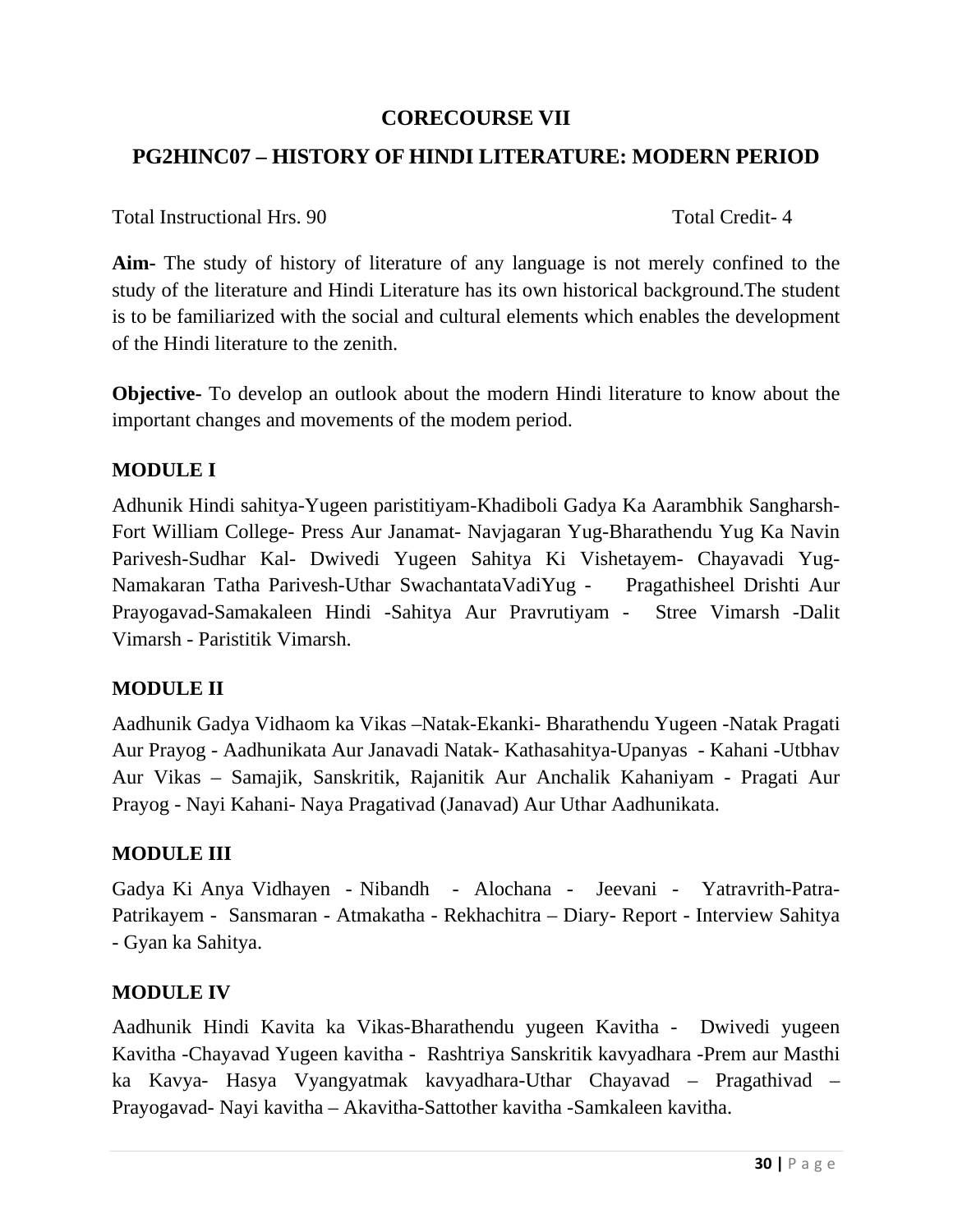### *Books for Reference*

- 1. Hindi Sahitya ka Ithihas Ramachandra Sukla.
- 2.Hindi Sahitya ka Itihas Dr.Nagendra
- 3. Hindi Sahitya kaDoosara Itihas: Dr.Bachan Singh, Radhakrishna Prakashan.
- 4. Hindi Sahitya ka Vyganik Itihas Ganapathy Chandragupt, Lokabharathi Prakashan, Delhi
- 5. Hindi Sahitya Ki Bhoomika-Hazari Prasad Dwivedi
- 6. Samakalin Kavya Yatra-Adhunik Hindi Kavitha ka Ithihas Nandkishore Navla,

Rajkamal Prakashan.

- 7*.*Hindi Sahitya Yug Aur Pravrutiyam-Dr. Shivakumar Sharma
- 8.Adhunik Hindi Sahitya ka Itihas Dr.Vijay Pal Singh.
- 9. Beesvi Satabti ka Hindi Sahitya Vijay Mohan Singh.
- 10.Adhunik Hindi Kavitha ki Pravurthiyam- Dr. Namvar Singh
- 11. Hindi Sahitya ka Ithihas- Vijendra Snathak, Sahithya Academy
- 12.Naye Kavi:Ek Adhyayan Santhosh Kumar Thiwari
- 13.Samakalik KavithaKe Bare mein-Narendra Mohan
- 14 .Samakalik Kavitha Ka Pariprekshya-Revathy Raman.Navaneeth Prakashan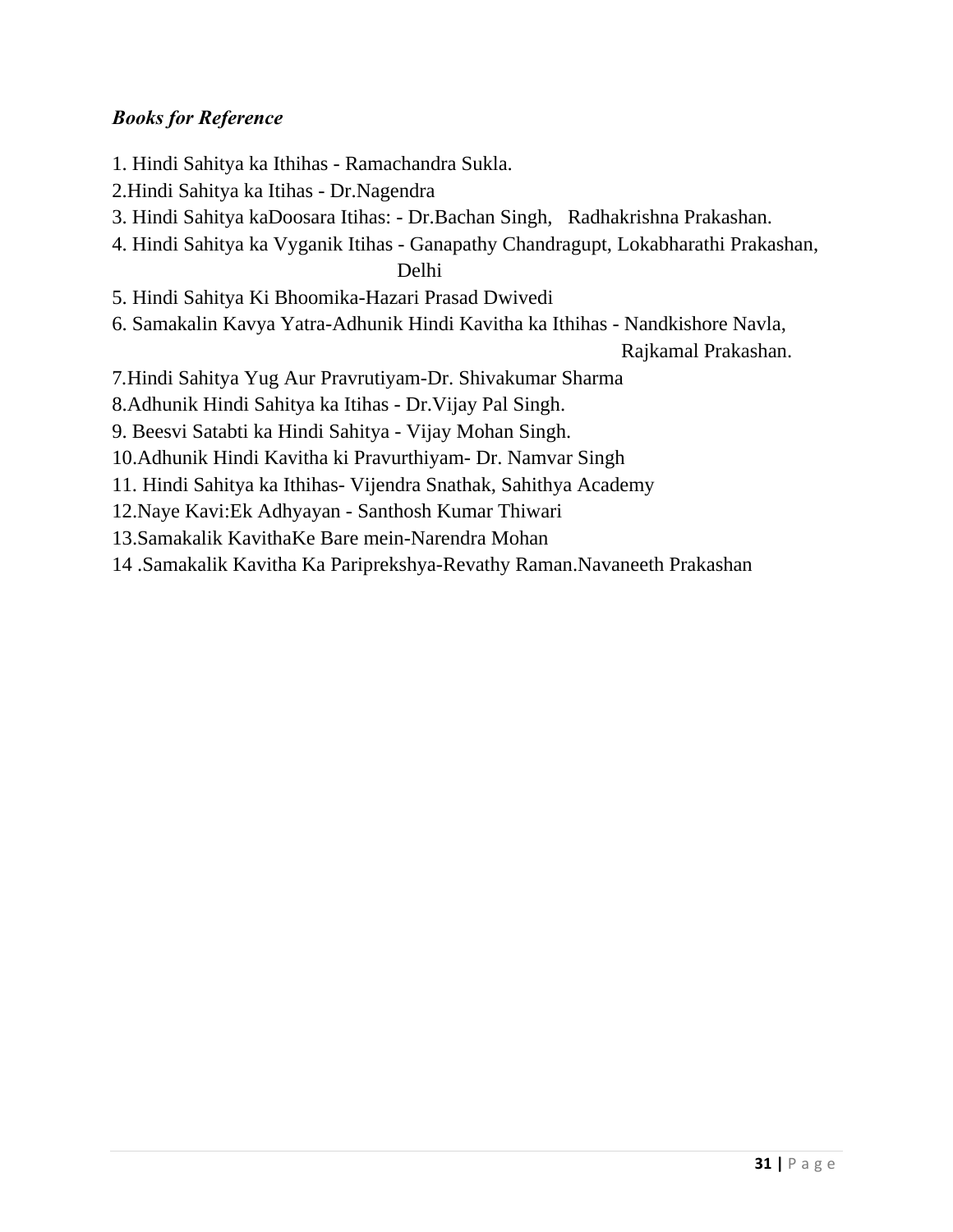#### **CORE COURSE VIII**

#### **PG2HINC08- DRAMA & THEATRE**

Total Instructional Hrs. - 90 Total Credits- 4

**Aim-** Drama being an effective visual media, has unlimited possibilities. Impact ofdramas on the human aggregate collected in the theatre and its effects could be immediate. Hindi drama and theatre has been undergoing so many changes since its inception. A close study of dramatic writing of pre-independent period and postindependent period undertimes the fact that the theme and stage craft adopted by modem play wrights deviate from that of the fore runners.

**Objectives-** This paper contains analytical study of two full length plays, collection of one act plays and a survey of the origin and development of Hindi theatre.

#### **MODULE I**

NatakaurRangamanchkeAntharsambandh- Hindi NatakVikaskeSopan-Rangamanch-SidhanthEvamItihas - Sanskrit – Greek – Shakesperian-Yatharthavadi-VisangadNatakEvamRangmanch.

Bharat – Stanislosky – BrecthkeAbhinayaSidhanth- Hindi RangmanchkeChintak-Avyavasaik – Vyavasaik – Pharasi – Ipta – PrithvyTheatre.Lokanatyaparampara-Swang – Nautangi – Ramleela – Rasleela – BhagataurBhand- Mach, Bhavai, Yatra, Khyayal – Yakshagan – PramukhNatya - Mandaliyam. Rangasalayem – NukkadNatak- Box Rangamanch – KhullaRangamanch – MukhtakashiRangamanch.

Rangamanch- Prasthuthi – Prakriya, Pradarshanshaili – DrishyaYojana – Dhwanisanyoja – Veshabhoosha- RangamanchVyavastha- Yavanika- Nirdeshan, Abhinaya – PaarshvaKarm- Darshak – Bhoomika – EkankiUdbhavAurVikasYathra.

### **MODULE II**

**Detailed Study: Natak**  DHRUVASWAMINI - *JAYASHANKAR PRASAD* 

### **MODULE III**

**Detailed Study: Natak**  ADHE ADHURE - *MOHAN RAKESH*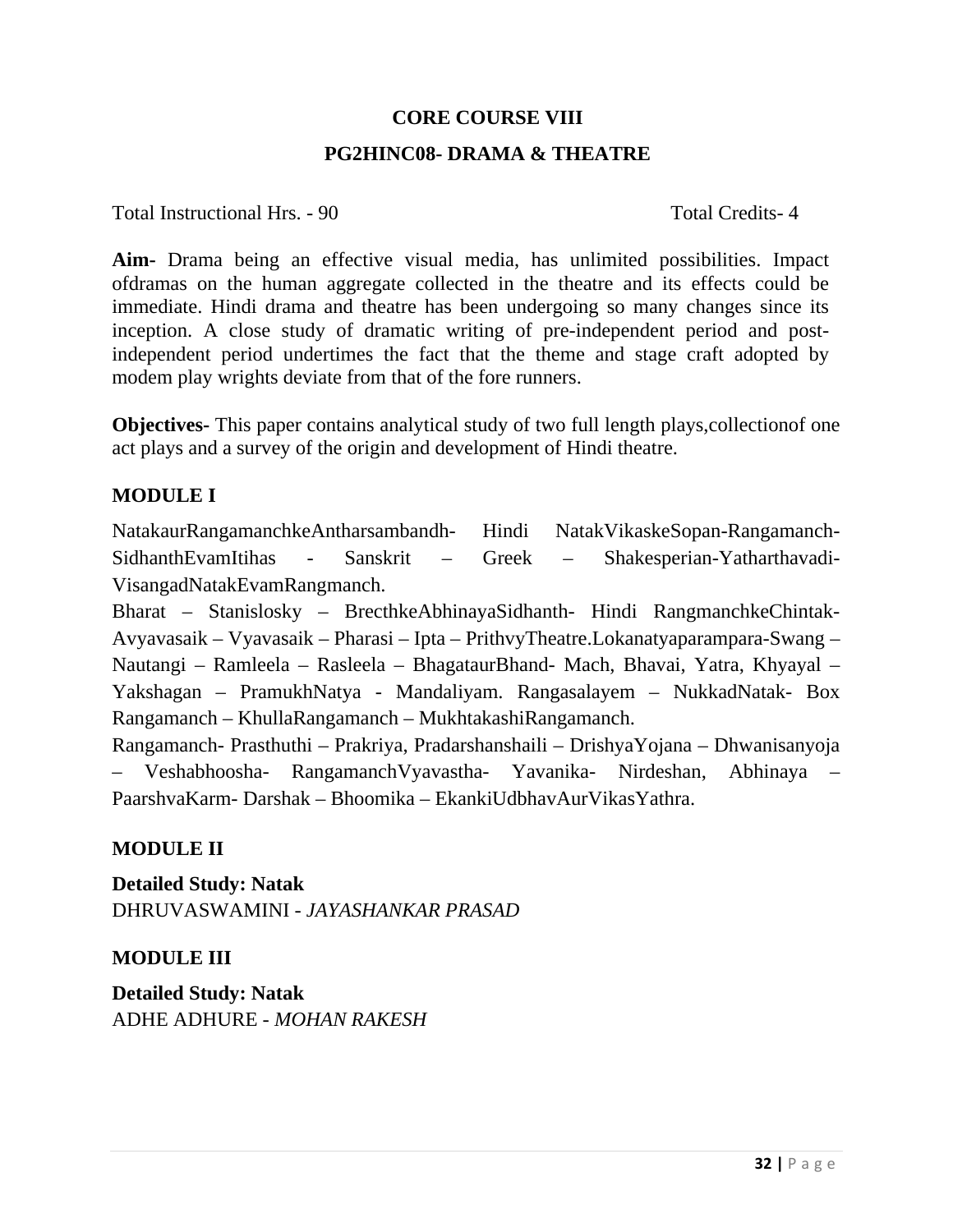#### **MODULE IV**

# **Detailed Study: AAT EKANKI Ed. Devendra Raj Ankur.Vaniprakashan**

#### **One Act Plays to be studied:**

| Thambe Ke Keete       | Bhuvaneswar Prasad.     |
|-----------------------|-------------------------|
| Lakshmi Ka Swagath    | <b>Upendranath Ashk</b> |
| Reedh Ki Haddi        | Jagdish Chandra Mathur  |
| Basanth Ritu Ka Natak | Lakshmi Narayan Lal.    |
| Bahuth Bada Saval     | <b>Mohan Rakesh</b>     |

#### *Books for Reference*

- 1. SamakaleenNatakaurRangaManch- Dr.Narendra Mohan, Vaniprakashan
- 2. Hindi NatakkaAtmaSangharsh- GireeshRastogi, LokbharathiPrakashan
- 3. NatakalochankeSindhanth -Sidhananth Kumar, Vaniprakashan- N.Delhi
- 4. RangaDarshan Nemi Chandra Jain, RadhakrishnaPrakashan, N.Delhi.
- 5. Hindi Natak Bachan Singh, RadhakrishnaPrakashan, N.Delhi.
- 6. Mohan RakeshaurunkeNatak GirishRastogi-LokaBharaihi, Allahabad
- 7. RangamanchkeSindhant Mahesh Anand, Rajkamal, N.Delhi.
- 8. AdhunikBharatheeyaNatyaVimarsh JaidevTaneja, RadhakrishnaPrakashan,

#### N.Delhi.

- 9. RangaParampara Nemichandra Jain,Vaniprakashan, N.Delhi.
- 10. RangadharmiNatakkar Shankar Shesh Dr.PrakashYadav, VikasPrakashan,

#### Kanpur.

11. RangamanchLokadharmi. Natyadharmi - Dr.LakshminarayanBharadwaj,

K I PachouriPrakashan, Ghaziabad.

- 12. Sattothar Hindi Natak -Dr.Neelima Sharma, VidvaVichar Kanpur.
- 13. Jayashankar Prasad -Nanda DhulareVajpay, LokaBharathiPrakashan, Allahabad.
- 14. Sattothari Hindi NatakomkaRangmaneheeyaAdhyayan RakeshVyas, Hindi Book Centre, N.Delhi.
- 15 Hindi Rangamanch BalwanlGargi.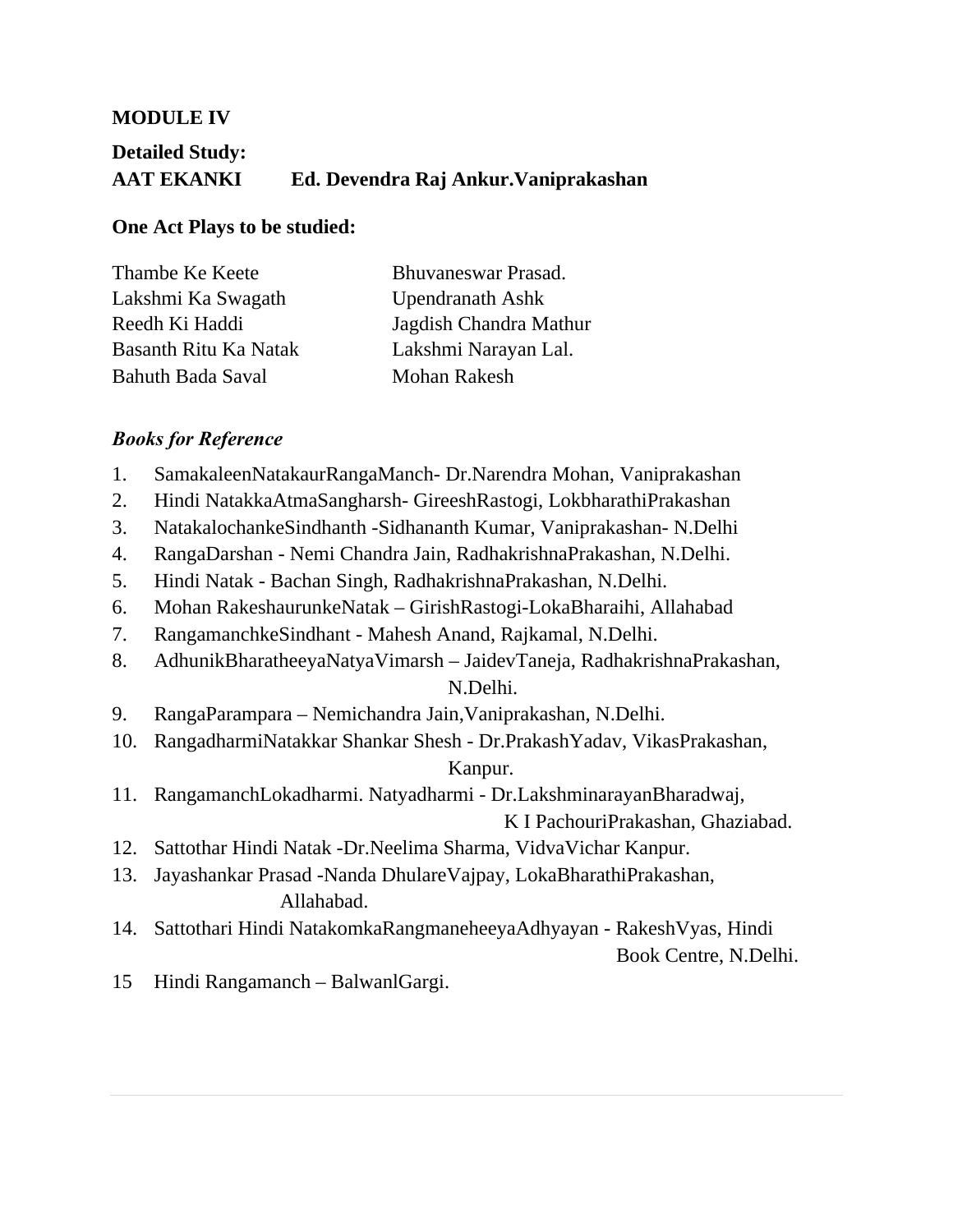# **CORE COURSE IX**

## **PG2HINC09 – INDIAN POETICS**

Total Instructional Hrs. - 90 Total Credits –4

**Aim:** The main aim of the study is to get an insight to the basic principles of Hindi literature and art.This study also aims to give indepth awareness about the Hindi Literary theories and criticisms of Ramchandra Shukla, Nandadulare Vajpayee, Nagendra, Ramvilas Sharma. etc.

**Objectives:** To create an ability in the students to analyze and understand Kavya and its definition, poetic creation and appreciation. To make understand the theories of aesthetic pleasure and to familiarize the students with Hindi criticism.

### **MODULE I**

Historical developments of Indian poetics- Bharathiya Kavya Shastra - Kavya Ke Bhed - Kavya Ki Paribhasha, Kavya Ke Prakar- Kavya Dosh - Kavya Hethu -Kavya Gun - Kavya mein Alankar –Sabdalankar – Anupras – Yamak – Shlesh –Vakrokthi – Arthalankar – Upama – Utpreksha – Roopak – Virodhabas – Uphayalankar-Kavya Mein Chand – Doha- Soratta- Choupaiya- Shabdasakthi- Abhida – Lakashana-Vyanjana.

### **MODULE II**

Kavya Sampraday-Alankar Sampraday-Riti Sampraday-Vakrokti Sampraday-Auchitya Sampraday-Rasa Sampraday-Dwani Sampraday-Sadharanikaran.

### **MODULE III**

Hindi Alochana ka Vikas -Poorv Shukla yug-Ramachandra Shukla - Nand Dulare Bajpeyi - Hazariprasad Dwivedi-Nagendra -Marxvadi Alochana-Ramvilas Sharma-Namvar Singh- Samajsastreeya Alochana – ManovisleshantmakAlochana-Asttitvavadi Alochana.

- *1.* Bharatheeya Kavyasasthra Ke SidhanthYogindra PrathapSingh
- 2. Rasa Sidhanth Dr.Nagendra
- 3. Hindi Alochana –Udbhav Aur Vikas Bhagavath Swaroop Mishra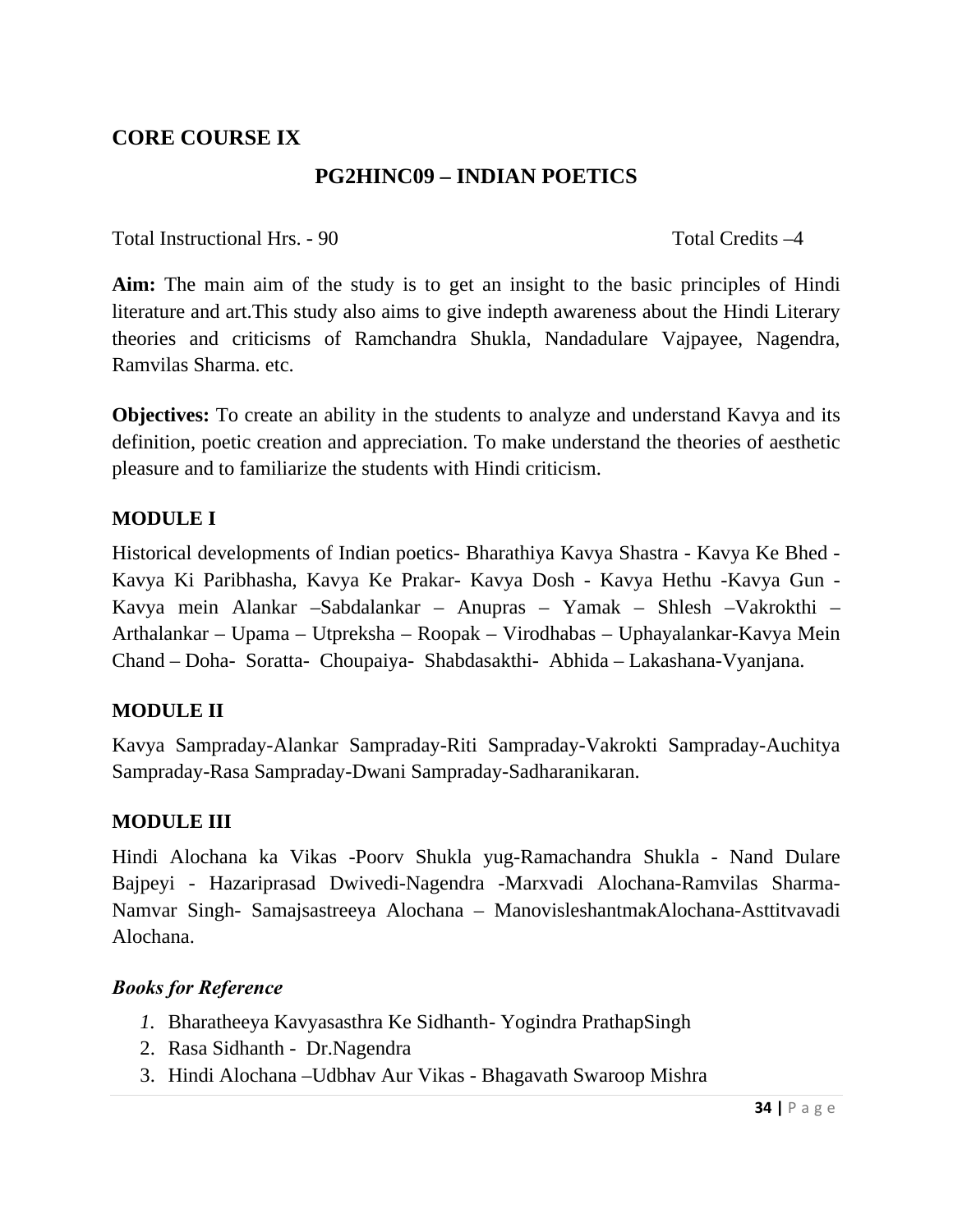- 4. Kavya Darpan RamDahin Mishra
- 5. Hindi Chand Prakash- Dr.RaghuNandan Shastri
- 6. Hindi Alochana Aur Vikas-Nand Kishore Naval
- 7. Hindi Alochana Ki Beesvim Sadi-Dr.Nirmala Jain
- 8. Hindi Alochana Ke Aadhar Sthambh RameswarLal Khandelwal
- 9. Aalochak Aur Aalochana KamalaPrasad
- 10.Alochana:Prakriya Aur Swaroop Dr .Ananad Prakash Dikshit
- 11.Aalochana Ke Sau Baras Aravind Thripati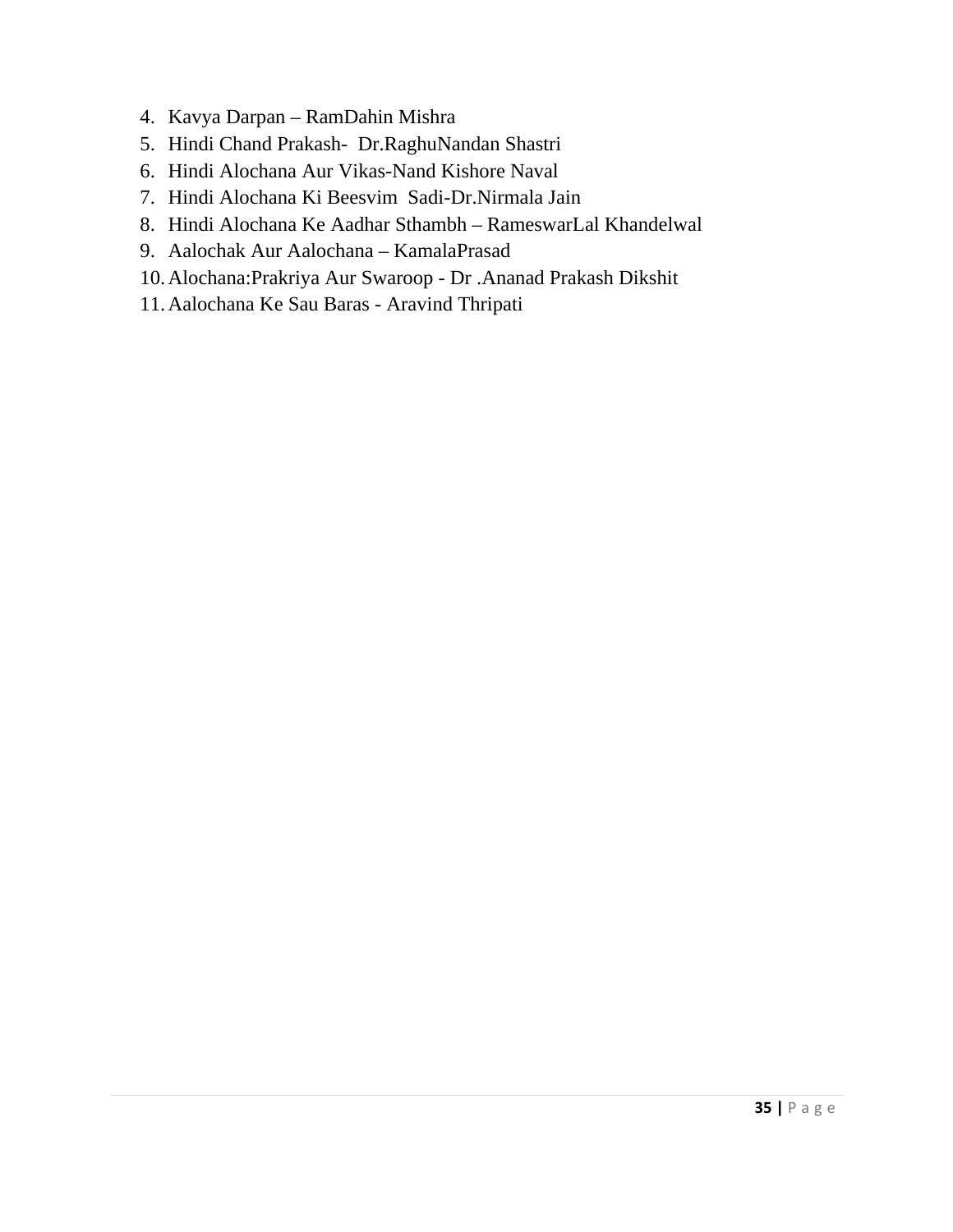# **CORE COURSE X**

# **PG2HINC10 – HISTORY OF HINDI LANGUAGE AND GRAMMATICAL STRUCTURE**

Total Instructional Hrs. -90 Total Credits – 4

**Aim** -The study of Language and Grammatical Structure enables the student to be familiarized with the origin and development of Language in the view of structure also.

**Objectives -** To develop an outlook about Hindi Language.To help the students to know the Grammatical Structure of Language.

### **MODULE I**

Sansar ki Bhashaon ka Vargeekaran- Aadhar - Bharopeeya Parivar - Centum – Shatam-Bharathiya Arya Bhashayen -Madhya Kaleen Bharathiya Arya bhashayem-Adhunik Bharaihiya Arya Bhashayen.

Adhunik Arya Bhashaon ka Vargeekaran - Griyerson - Chatterjee -Khadi Boli Hindi Ke Vividh Roop- Hindi - Urdu Hindustani - Hindi Ki Upabhashayem Aur Boliyam -Pachimi Hindi - Poorvi Hindi - Bihari - Rajastani – Pahadi- Khadi Boli Andolan -Development of Hindi as Official Language-

# **MODULE II**

Hindi swanim- swar,vyanjan.- upaswan-khandya, khandyetar swanim - akshar

# **MODULE III**

Hindi ki Shabda Sanrachana –Upasarg – Prathyay- Samas.

Roop Sanrachana – Sangya- Sangya Shabdom ke Karakeeya Roop- Sarvanam ke Karakeeya Roopom ki Sanrachana – Visheshan – Visheshya – Visheshan - Vidhey Visheshan – Pravisheshan-Sangya Vachak Visheshan- Parasargom ka prayog- Kriyadhath- Dhathuom ka Vargeekaran- Mukya Kriya- Preranarthak Kriya – Vachya – Prayog – arth – Paksh – Kridhanth- Sahayak Kriya- Vrithik Kriya- Samyukth Kriya- Kriya vishehsan- Prakriya Visheshan- Sambandh Soochak- Samuchaya Soochak-Vismayasdhi Bodhak.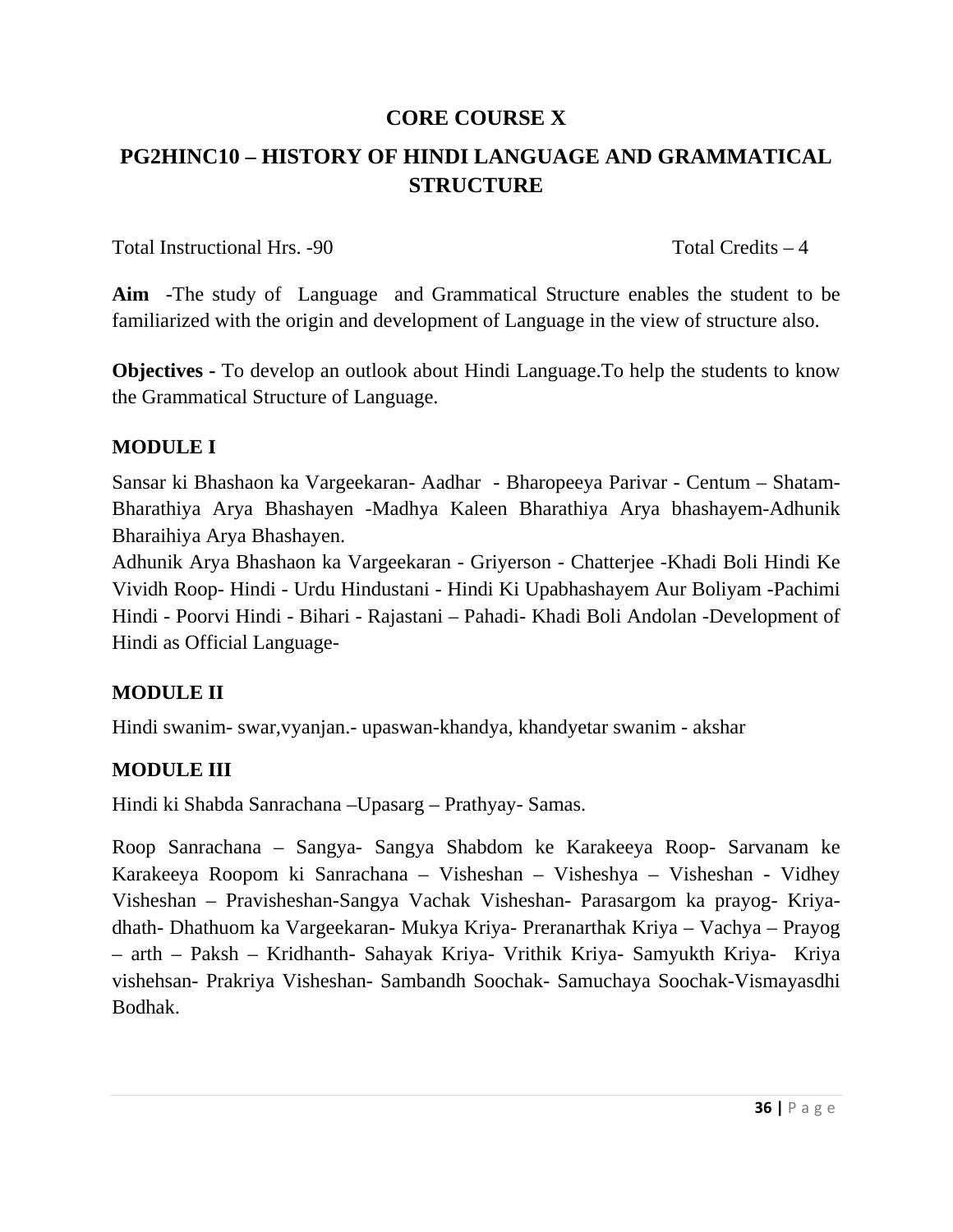### **MODULE IV**

Hindi ki vakya sancharachana- adhaarbhut vaakya – padabandh- sangya,sarvanaam, visheshan,kriya, kriya visheshan – nikatasth avayav.

## **MODULE V**

Arth Sanrachana - Arth prakar-Mukyarth – Kosharth – Lakshyarth – Vyanjanarth-Samajik arth- Vyakaranik arth- Balathamak arth-Shaileeya arth – Vyngyarth- Anuthan aur Arth –Paryaytha-Paryaya Shabdh-Paryaya Shabdhom ke Prakar- Paryaytha aur Vagbhag-Hindi ke Paryaya Shabdh-Paryaya pad- Paryaya Vakya-Hindi ke Paryayom Mein Anthar – Vilomatha-Viloma Shabdh- Vilom aur Vai bhag-Vilomatha ka Adhar-Hindi mein Vilom Shabdhom ki Sanrachana – HindiMein ek Shabdh ke Ekadhik Vilom-Hindi Shabdhethar Vilom-Chadhm Vilom-Anekarthatha.

- 1. Hindi Bhasha aur Shilp Dheerendra Varma.
- 2. Bhasha Vigyan Bholanath Tiwari.
- 3. Samanya Bhasha Vigyan G.B.Dhall
- 4. Hindi Sabdanusandhan Kishoridas Vajpay
- 5. Bhasha Evum Bhasha Vigyan Mahavir Saran Singh
- 6. Bhashiki Dr H.Parameshwaran.
- 7. Nagari Lipi ka Udbhav Om Prakash Bhatia
- 8. Sikshavid Bhashavigyani Prof.Dilip Singh
- 9. Hindi Bhasha Vikas Ke Vivid Aayam-Prof.Rajmani Sharma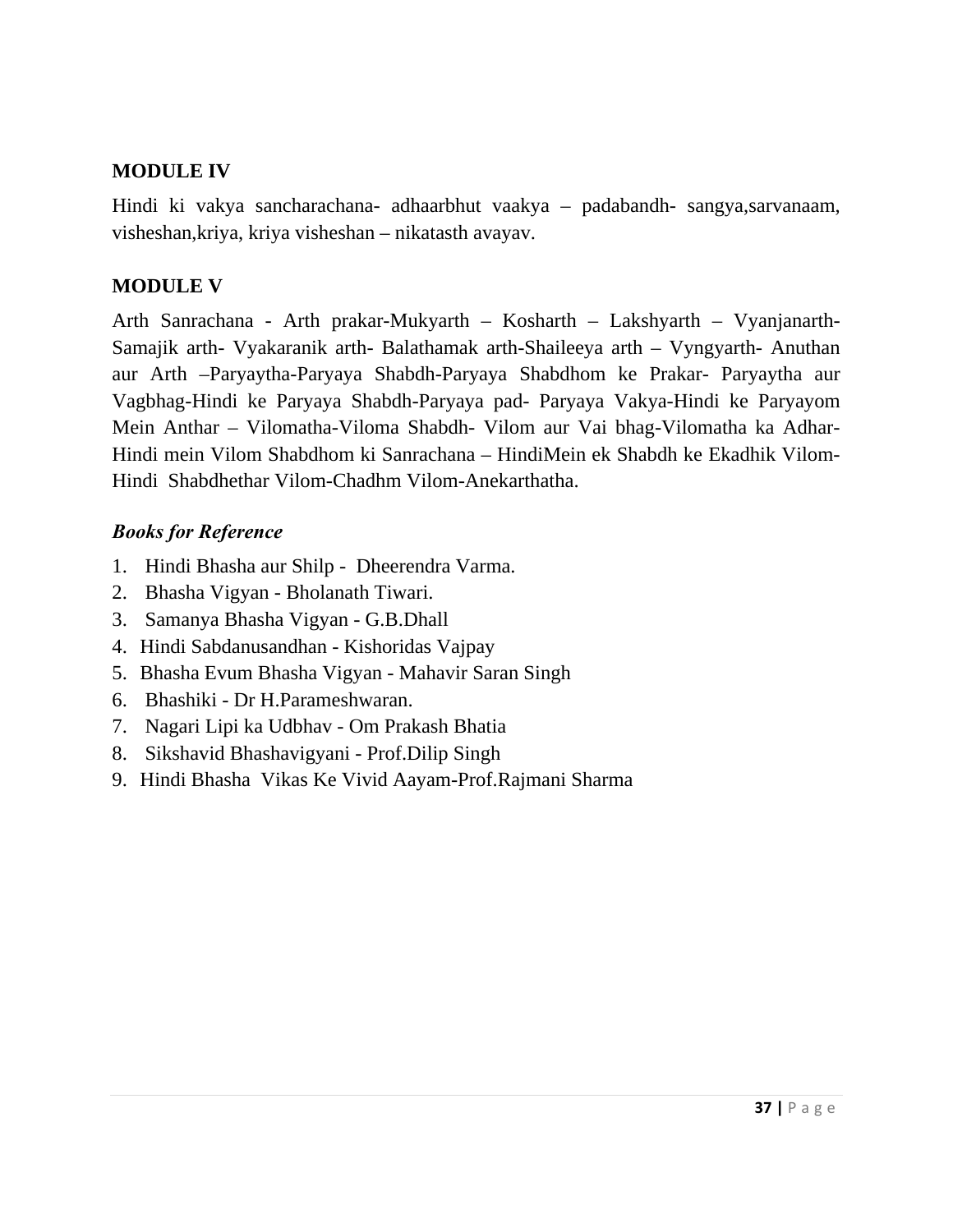# **THIRD SEMESTER CORE COURSE XI PG3HINC11 MODERN POETRY UPTO PRAGATHIVAD**

Total Instructional Hrs. - 90 Total Credits – 4

**Aim:** We Aim at familiarizing the different trends in Hindi Poetry such as Chayavad, Pragathivad, Prayogvad etc. This paper aims to introduce the main notable poets and their works of modem period ie. Upto Pragativad.

**Objectives:** To make aware of the main Hindi poets through analyzing their major poetic contributions.

## **MODULE I**

Adhunik Hindi Kavitha ka Vikas – Dwivdedi Yug – Chayavaadiyung – Pragathivad.

- 1. YASODHARA- MAIDHILI SHARAN GUPT
- 2. KAMAYANI JAYASHANKAR PRASAD**.** CHINTA AND SRADHA

# **MODULE II**

# **I. RAG VIRAG - NIRALA**

- 1. JUHI KI KALI
- 2. BADALRAG-6
- 3. RAM KI SHAKTIPOOJA

# **II. TARAPATH -SUMITRANANDAN PANT**

- 1. MAUN NIMANTRAN
- 2. PRATHAM RASHMI
- 3. BHAVI PATNI KE PRATHI

### **MODULE III**

### **NAGARJUN**

- 1. AKAL AUR USKE BAAD
	- 2. THUMNE KAHA DHA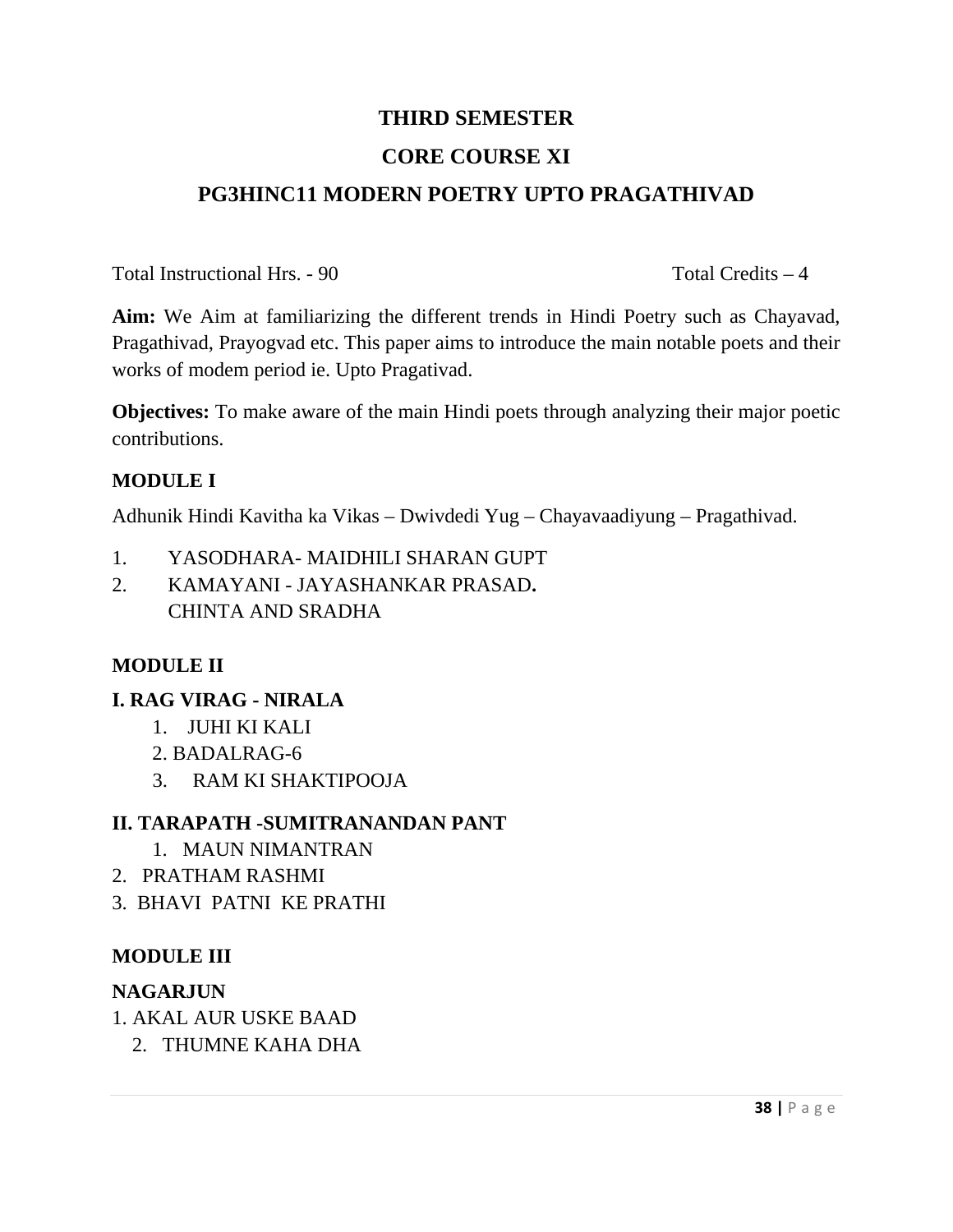### **Non-detailed Study**

- 1. SANDHINI MAHADEVI VARMA
- 2. KURUKSHETRA- RAMDHARI SINGH DINKAR

- 1. Hindi ke Adhunik Pratinidhi Kavi: Dwaraka Prasad Saxena.
- 2. 'Maithilisaran Gupt -Punarmulyankan: Dr. Nagendra
- 3. 'Maithilisaran Gupt Prabhakar Machve
- 4. 'Kamayani' Indranath Madan.
- 5. Kamayani' -Punarmulyankan Mukthibodh
- 6. Kamayani' Mein Kavya Sanskriti Aur Darshan- Dwarika Prasad Saxena.
- 7. 'Jayashankar Prasad' Punarmulyankan- Vinod Shahi.
- 8. "Kamayani' ke Adhyan ki Samasyayem- Dr. Nagendra.
- 9. Nirala ki Kavya Sadhana -Dr.Ramvilas Sharma.
- 10. Kranthikari Kavi Nirala -Dr. Bachan Singh.
- 11. Mahapran Nirala Ganga Prasad Pandey.
- 12. Nagarjun ki Kavita- Ajay Tiwari Vani Prakashan, Delhi
- 13. Nagarjun ek Lambi Jirah Vishnu Chandra Sarma, Vani Prakashan, Delhi
- 14. Nagarjun ka Kavya -Dr. Chandrahas Singh.
- 15. Yugcharan Dinkar -Savitri Sinha.
- 16. Sumitranandan Pant -Dr Nagendra.
- 17. Sumitranandan Pant -Dr. NandaDulare Vajpay.
- 18. Mahadevi Dr.lndranath Madan
- 19. Mahadevi -Paramanand Srivasthav
- 20. Chayavad -Dr.Namvar Singh
- 21. Adhunik Sahitya Dr.NandaDulare Vajpay
- 22.Eco feminism –Dr. K. Vanaja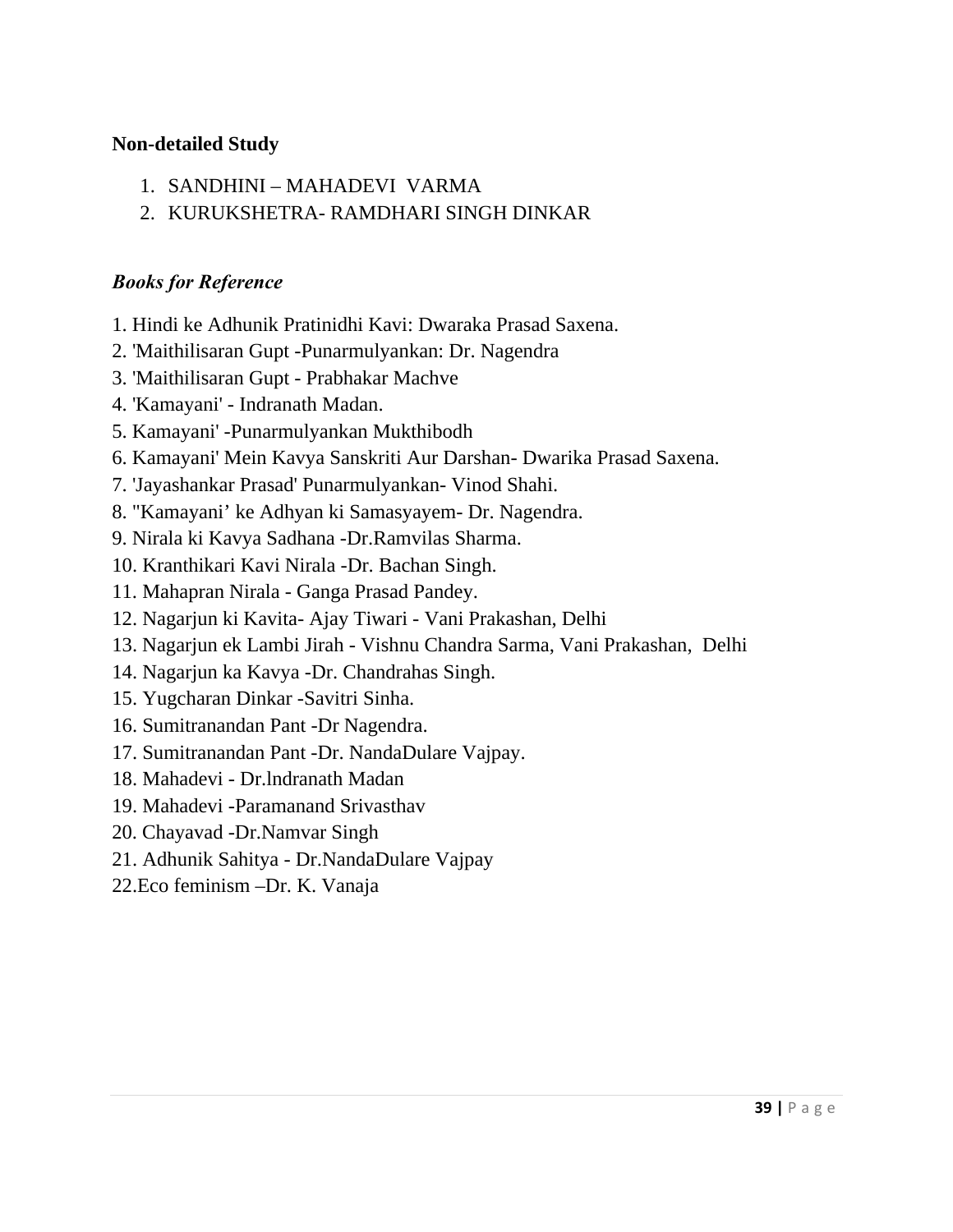# **CORE COURSE XII PG3HINC12 INDIAN LITERATURE**

Total Instructional Hrs. – 90 Total Credits- 4

**Aim-** Indian Literature consists of literature written in various regional languages - Indian Themes and Indian sensibility together make up what is called the 'Indianness' of our national literature.

**Objective-** Make aware of distinguishing features of Indian Literature and the binding force of our regional literature.

# **MODULE I**

Bharathiyata Ki Avadharana- Bharathiyatha Ka Samaj Sastra-Rashtriya Sahitya KiSankalpana – KaljayeeSahitya – SahityaaurBharatiya – Sanskriti-Bahujatheeya Rashtriyatha aur Sahitya-Bharathiya Sahitya Ki Vibhinna Dharayem - Sanskrit Sahitya-Urdu Sahitya-Hindi Sahitya-Dakshinatya Sahitya-Poorvanchal Sahitya-Paschimothar Sahitya-Rashtra aur Pracheen Samaj Vyavastha-Sanskrit Sahitya Ka Jaateya Aadhar-Bharathiya Samaj KiAparivartan Sheelatha-Sahitya Mein Deshi Bhashaom Ki Prathishta-Bharatiya Sahitya KeAdhyayan Ki Samasyayem- Bharathiya Sahitya Mein Bharath Ka Bimb-Bahu Bhasheeya Samaj Mein Anuvad-Thulanatmak Bharathiya Sahitya - Mahatma Gandhi ke Vichar aur Bharatiya Lekhak.

### **MODULE II**

GORA- RAVINDRANATH TAGORE

# **MODULE III**

TUGLAQ-GIRISH KARNAD (DRAMA)

### **MODULE IV**

### **Study of Selected Indian Shortstories.**

- 1. Na Jane Kohn Rang Re Amruta Preetam (Punjabi)
- 2. Aandhi P.Padmaraj (Telugu) .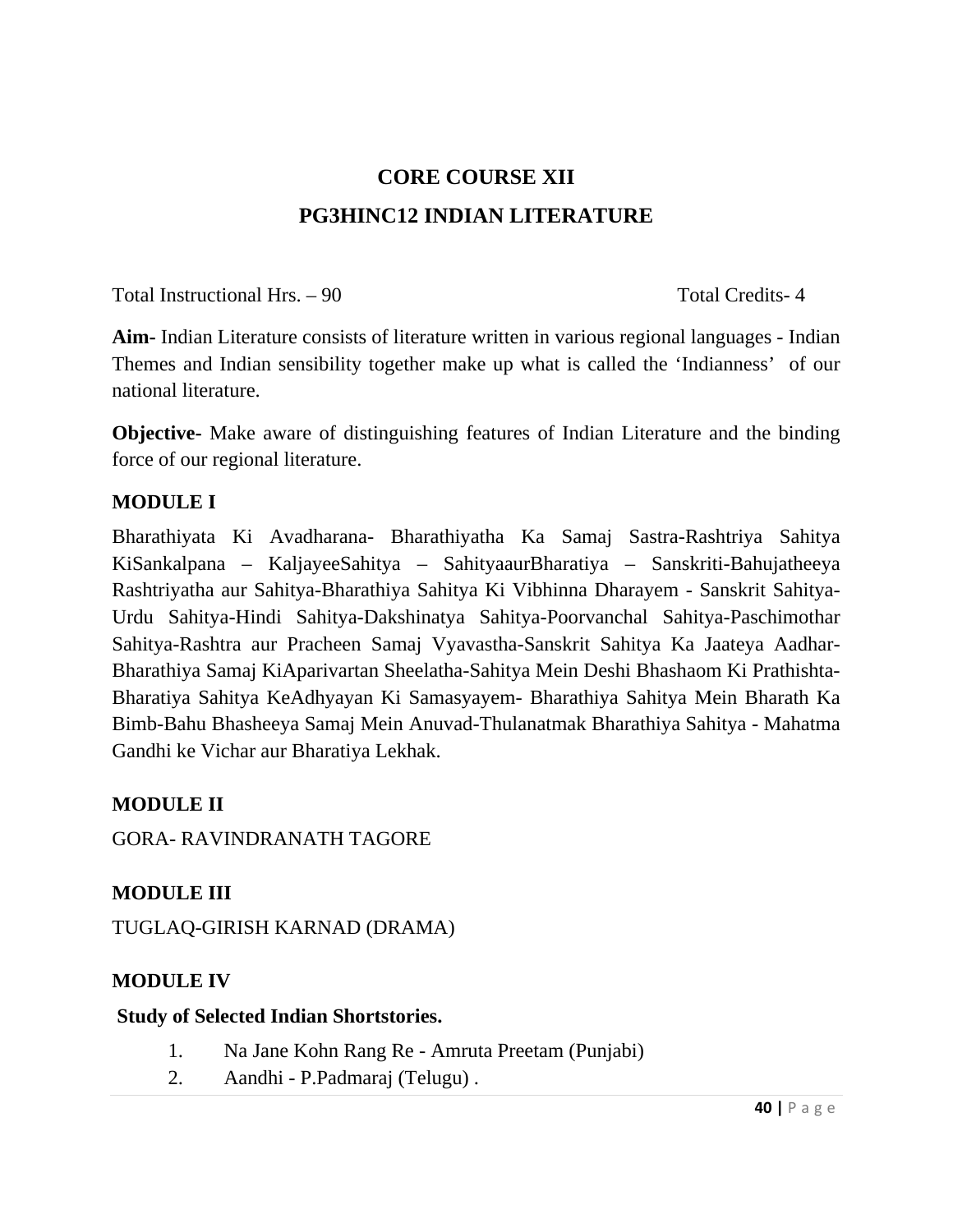- 3. Bees Rupaye Daya Patwar (Marati)
- 4. Aagantuk Kishore Yadav (Gujarati)
- 5. Sanyog U.R.Anantamoorti (Kannad)
- 6. Nagar-Sujatha (Tamil)
- 7. Sampraday Jagannath Prasad Das (Oriya)
- 8. Bhunmachali Harikrishna Kaur (Kashmiri)
- 9. Theerthadanam -M.T.Vasudevan Nair( Malayalam)
- 10. Sandesh Vahak Athulanand Goswami ( Assamees)

- 1. Bharathiya Kahaniyam Ed.Dr. K.Vanaja. Published by Rajpal and Sons
- 2. Tulanatmak sahitya Bharathiya pariprekshya-lndranath Choudhary.Vani Prakashan. N.Delhi
- 3. Bharaathiya Sahitya Darshan- Dr. Krishnalal Hans, Grantham Kanpur
- 4. Samakaleen Bharathiya Sahitya Agneya.
- 5. Bharathiya Sahitya vividh Paridrishya- Dr. Vijaya Raghava Reddy, Sahitya sahakar, N.Delhi
- 6. Bharathiya Sahitya Dr. Ram Chabila Tripathi, Vani Prakashan, Delhi.
- 7. Tulanatmak Sahitya Swaroop aur Samasyayem. Editors. Bhahadur Rajurkar, RajBora, Vani Prakashan, N.Delhi.
- 8. Bharathiyatha Soundarya Sastra ki Bhoomika Dr. Nagendra, National Publishing House, N.Delhi
- 9. Tulanatmak sahitya Dr. Nagendra. National Publishing House, N.Delhi
- 10.Sahitya Itihas aur Sanskriti Dr.Shivkumar Mishra, Vani Prakashan
- 11.Anuseelan-Journal CUSAT, Kathasahithya mein Bharateeyata Kavitamein Bharateeyata. Natak Mein Bharateeyata.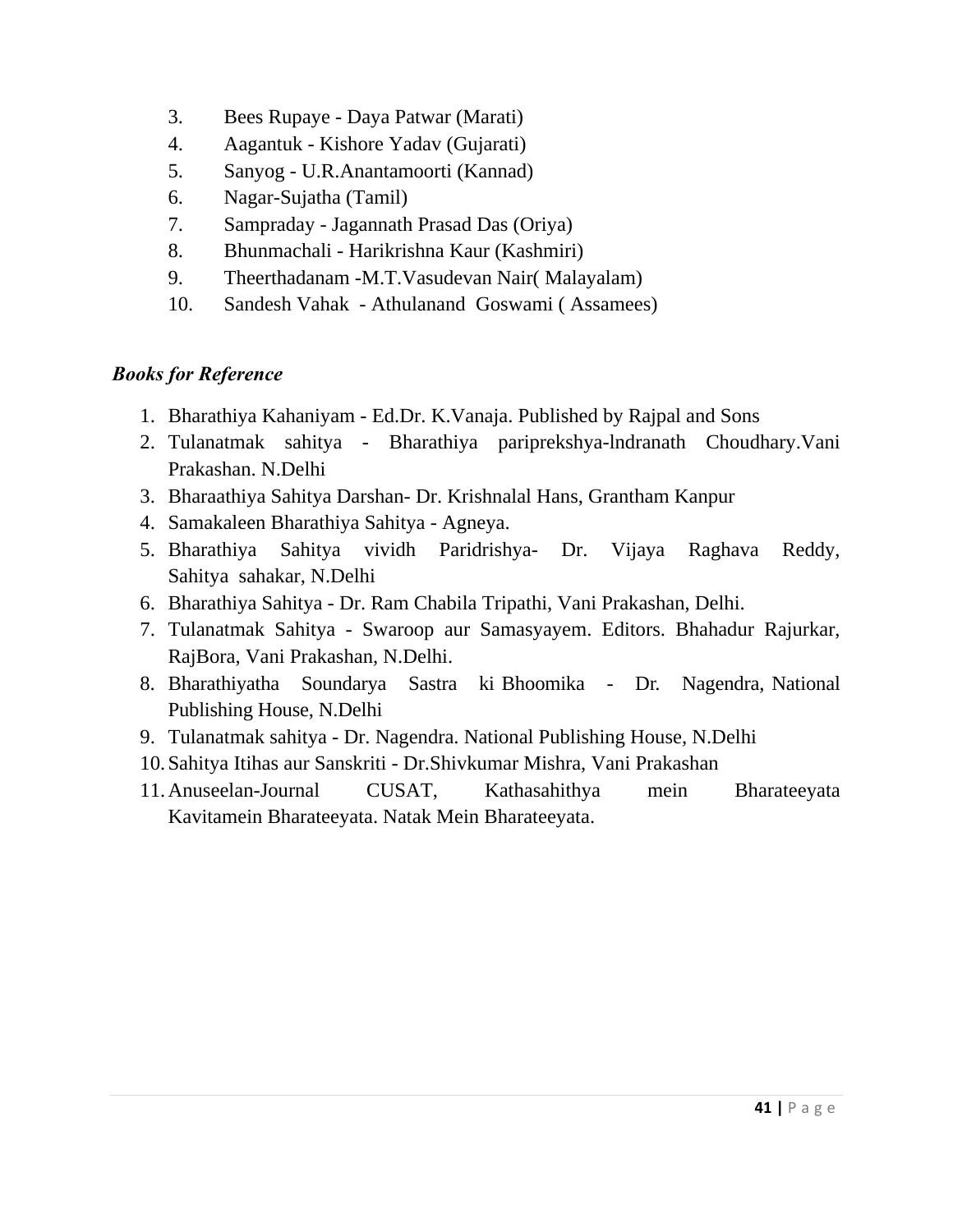# **CORE COURSE XIII PG3HINC13 – CONTEMPORARY FICTION**

Total Instructonal Hrs 90 Total Credits -4

**Aim**– We Aim at familiarizing the different trends in contemporary Hindi Fiction

**Objectives** – To make aware of the main contemporary fiction writers through analysing their major contributions.

## **MODULE – 1**

Katha ShithyameinSamakalinathakeVibhinnaPridrisya.

# **MODULE – 2**

**Text Study –**KithnePakisthan -Kamaleswar (Detailed Study – Annotation Pages up to 128 only )

# **MODULE – 3**

**Text Study –** EkZameenApni – ChithraMudgal(Detailed)

# **MODULE – 4**

### **SHORT STORIES – (Detailed)**

- 1. DupaharkaBhojan Amar Kanth
- 2. Dadiamma Krishna Sobti
- 3. Thirich Udayprakash
- 4. Dhakhila MadhuKankariya
- 5. GairHaziri Mein Hazir AlpanaMisra

- 1. Hindi kahanikiVikasPrakriya Dr.AnandPrakash , LokbharathiPrakasan
- 2. Hindi UpanyasSthithiAurGathi Dr.ChandrakanthBandivadekar
- 3. Hindi KahaniUtbhavaurVikas Dr. Suresh Sinha
- 4. Swathanthryothar Hindi Kath SahithyaAurGramajeevan Dr.VivekiRai
- 5. UpanysSwaroopAurSamvedana –Rajendrayadav , VaniPrakasan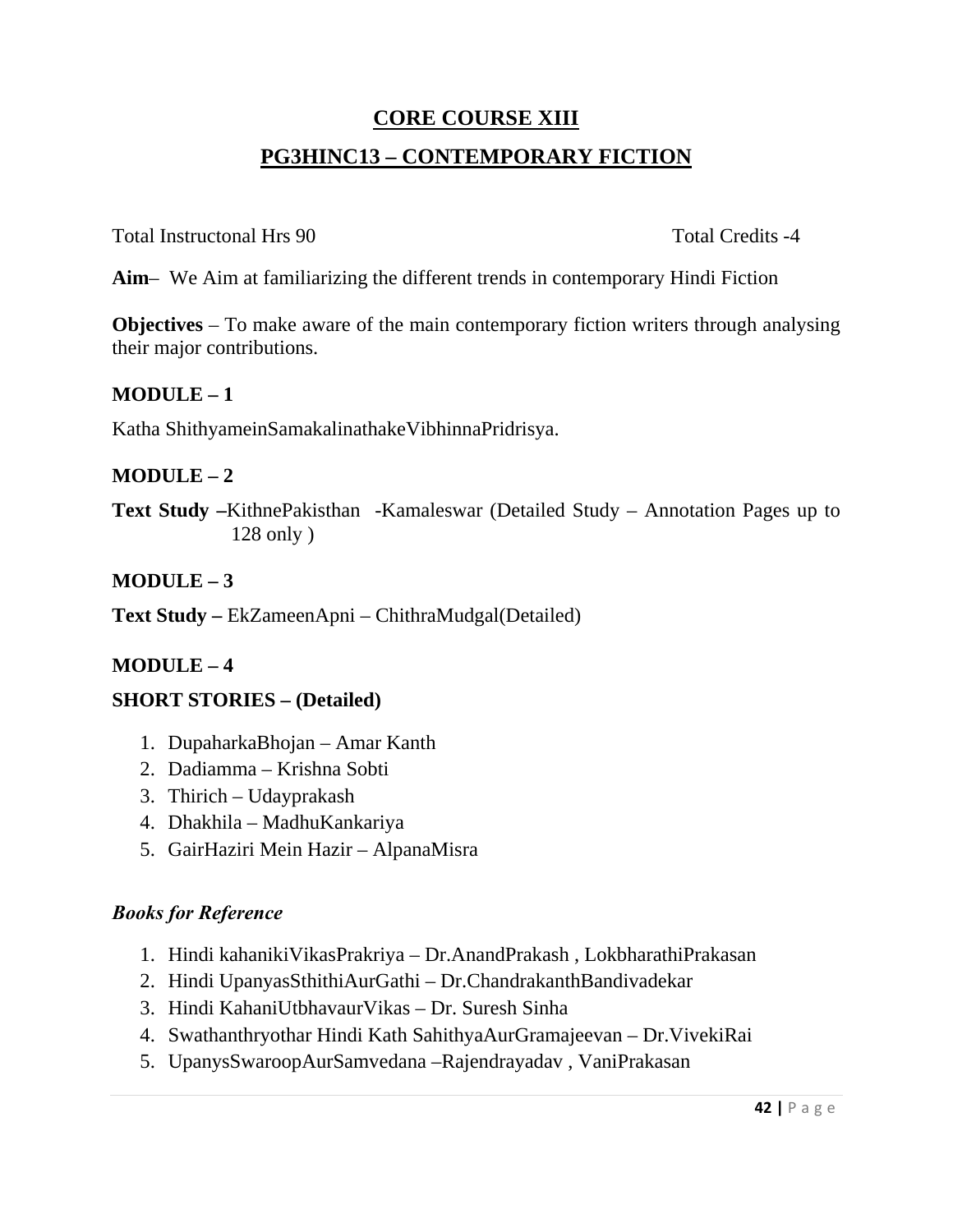- 6. Hindi UpnyasPravrithiyamAurShilp Dr.ShashiBhooshanSingal
- 7. Hindi KahaniAntharangPahchan Ramdarash Mishra , VaniPrakashan
- 8. ChithraMudhgalEkMoolyankan Dr.K.vanaja, SmajikPrakasan
- 9. Samakaleen Hindi Upanyas Dr.ShashibhooshnSinghal
- 10.Samakaleen Hindi Upanyas Dr.N.Mohanan, VaniPrakasan
- 11. NayiKahanikiBhoomika Kamaleswar
- 12. Upanyas SrjankiSamasyaem Shamser Singh Narula, lokbharathiPraksan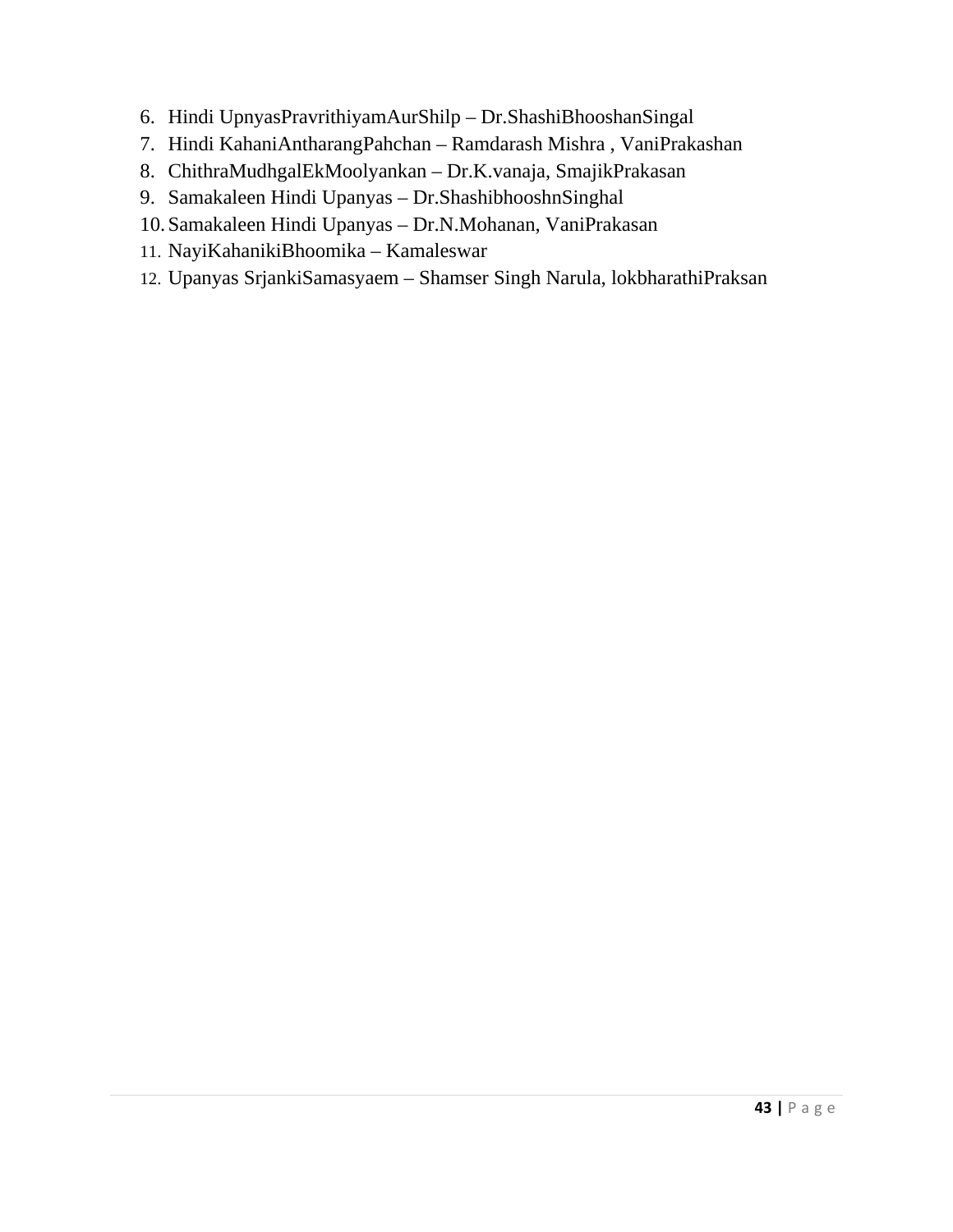# **CORE COURSE - XIV PG3HINC14 LINGUISTICS**

Total Instructional Hrs. – 90 Total Credits- 4

**Aim-**Dimensional link of Linguistics introduce many linguistical methods with scientific approach**.** 

**Objectives-**It motivates the students to understand the development of Eastern and Western Linguistics.

# **MODULE 1**

Bhasha Vigyan- Swarup, Prakar- Aitihasik, Thulanatmak,Vyatireki, Varnanatmak,Bhashavigyan ke ang – Swanavigyan, Swanimvigyan, Rupavigyan, Vakyavigyan, Arthavigyan, Sukshma Bhasha Vigyan aur Bruhut Bhasha vigyan. Saidhanthic Bhasha Vigyan - Ferdinand De Saussure – Bhasha Vyavastha aur BhashaVyavahar, sapir, Bloomfield – Amirki Sanrachanavad, N.Chomsky – Rupantaran PrajanakVyakaran (TG), MAK Halliday - Vyavastha Sanrachana Sidhant, Paike-Pratyayit Vyakaran,Derida – Vikhandanvad.

# **MODULE 2**

Swan Vigyan- Swanim Vigyan- Swan ka Vargeekaran - Swar aur Vyanjan- Swarom ka Vargeekaran- Manswar-IPA-Goun Maanswar-dwani gun- dhani parivartan ,kaaran aur dhishaayem Vyanjanom ka Vargeekaran-, Swanim ki Sankalapana.-Swanim Nirdharan ke Sidhanth- Hocket Swanimik Vishleshan

# **MODULE 3**

Rup Vigyan- Rupim,sanrup,Ekrupimik-Dwirupimik-Bahurupimik Shabd,Mool Aur Pradipadik,RupimkePrakarMukt,Baddh,Sadatya,Badhit,Vaikalpik,Yogatmak.Nyunatmak -Rupim nirdharan-Naide ke Sindhant,Rupaswanimiki

# **MODULE 4**

Vakya Vigyan,Vakya-prakar, Sannihit Ghatak Vishleshan, Bahya Sanrachana Aur AbyantharSanrachana, Rupantharan Ke Niyam. Arth Vigyan - Arth Parivarthan-- Dhishayem aur Karan.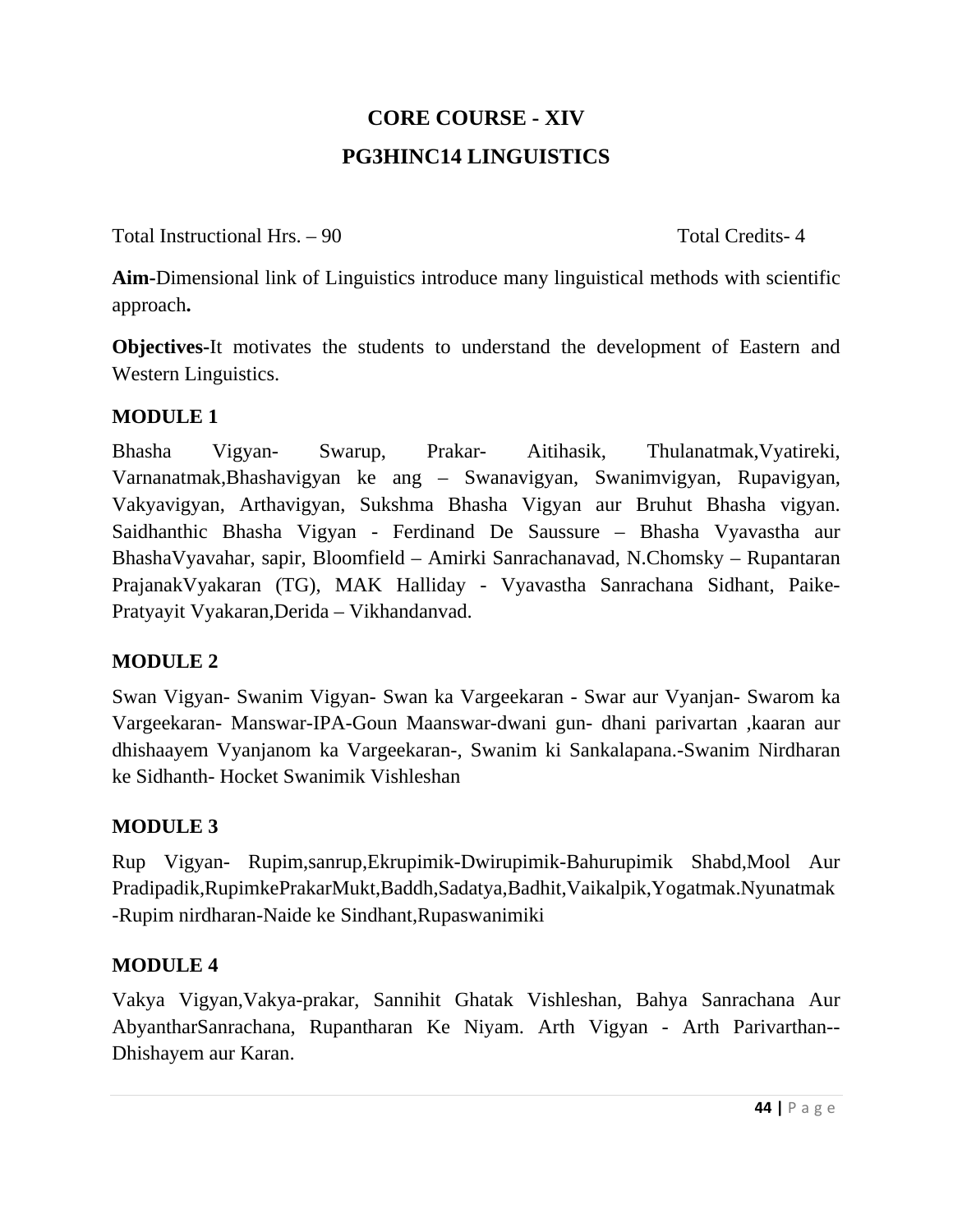## **MODULE 5**

#### Basha Aur Samaj

Bhasha ka Samaj Vigyan,Bhasha ke bhed-Boli,Vyaktiboli,Boli Bhugol, Isoglosses Isobundles, Samajik sailiyam, Prayukti, Pijin, Criole, Manak Bhasha.

#### **MODULE 6**

Anuprayukta Bhasha vigyan, Shaili vigyan, Anuvad, Bhasha Niyojan, Vyatireki AurTruti vishleshan, Bhasha Sikshan-Vibhinna vidhiyam-Vyakaran Maukhik,Abhirachana.Kramanudeshit Sikshan (Programmed Teaching), Shaikshik Vyakaran (Pedagogic grammar)

### **Extended Reading for Seminar & Assignment**.

I.P.A. Aur Hindi Swanim, Gown manswar, Dwanigun –Aghat, Sur, Anutan, Sangam,Matrabhed. Dwani parivartan – karan aur dishayem, Dwani Dishayem, PrachinBhashavygyanik adhyayan – Indian, Greek, Latin, Roman, Dravidiya, Panini, Bhatruhari,katyayan, Geneva School, American School, Prague School, London SchoolSansar ki Bhashavom ka Vargheekaran- Akrutimoolak and ParivartakSansar ke Pramukh Bhasha Khand, Bharopia Parivar, Chini- Tibeti Parivar, Dravid Parivar,Agneyaa Parivar, Yogatmak –Ayogatmak Bhashayem, Bhashavigyan aur Vyakaran,Bhashavigyan aur Itihas, Bhashavigyan aur Bhugol, Manobhashavigyan.Sambhandh Tatwa, Arthatatwa, Shabd, Shabd-Bhandar, Pratyaya, Upasarga, Madhyapratyaya, Artha- Ekarthi, Anekarthi Aur Vilomarthi AbhivyktiyamDiye Gaye Khand ka Swanimik Vishleshan kar Swanimom ki Pahchan karem - Diye huyepath Ka Rupa Vaigyanik Vishleshan Kar Rupim Aur Sanrupom Ka Nirdharan Karem

- 1. Bhasha aur Bhashiki Devishankar Dwivedi- Radhakrishna Pub., Delhi.
- 2. Bhasha, Sahtya aur Sanskriti shikshan –Prof. Dileep Singh, Vani Prakasan-Delhi.
- 3. Hindi ke Sandharbh mein Saidhantik Evom AnuprayukthBhashavigyan -edited by Ravindranath Srivastava, Sahitya Sahakar, Delhi.
- 4. Bhasha chintan ke Naye Ayam-Dr. Ram Kishore Sharma Lokabharathi, Allahabad.
- 5. Derida: Vikhandan Ki Saidhantiki Sudheesh Pachoori, Vani prakasan-Delhi.
- 6. Hindi Bhasha Chintan –Prof. Dileep Singh, Vani Prakasan-Delhi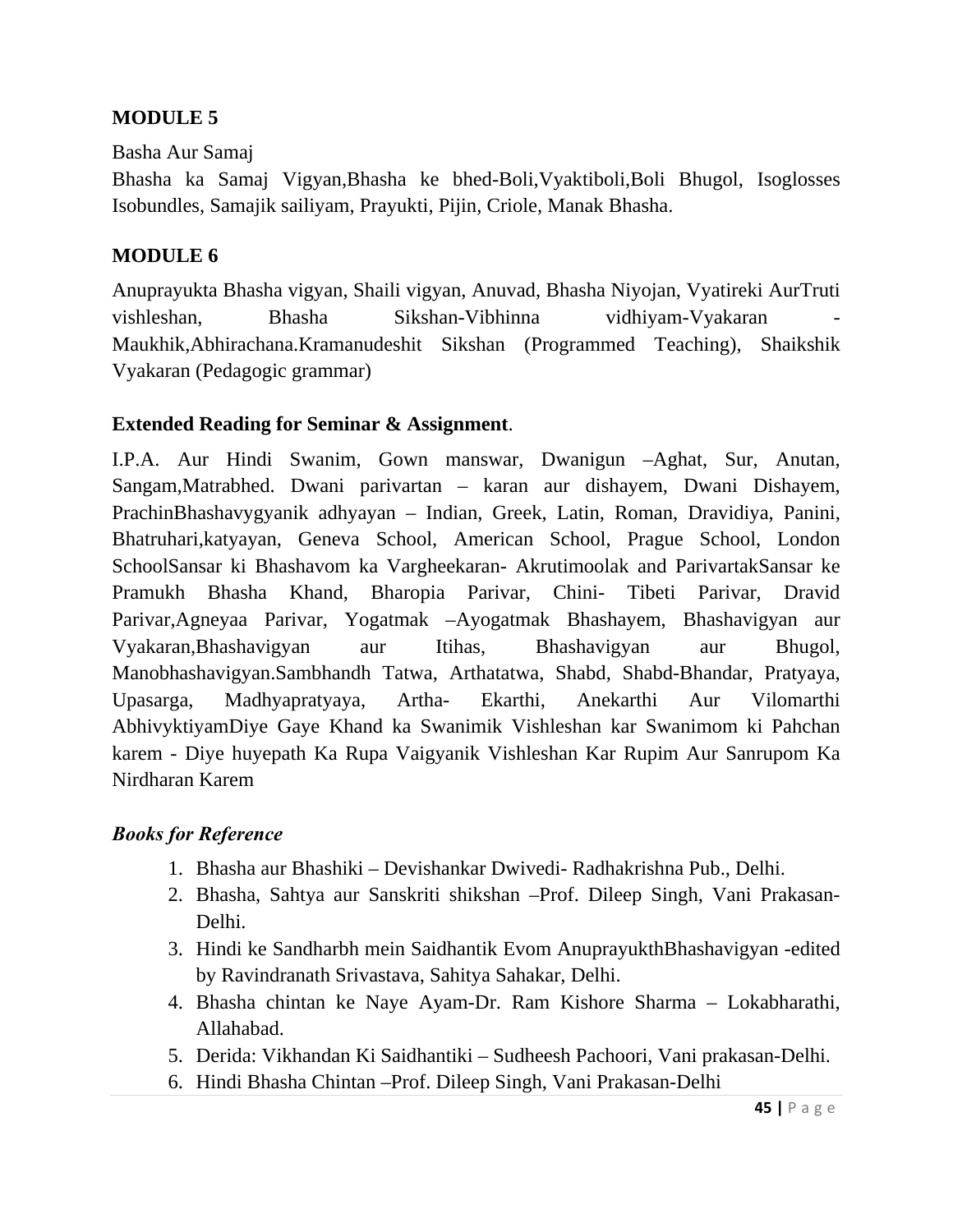- 7. Adhunik Hindi Shikshan Vyavastha Dr. Mahendra Sinh Rani Harsha prakashan, Agra.
- 8. Bhasha, Bhasha chinthan aur Rajabhasha Hindi Mahendranath Dube, Vani PrakashanDelhi.
- 9. Hindi Semantics Hardev Bahari, Lokabharathi Allahabad.Adhunik Bhasha vigyan – Kripa Sankar Singh & Chaturbhuj Sahay- Vani prakashanDelhi
- 10.Adhunik Bhasha vigyan ke Sidhant Ramkishore Sharma –Lokabharathi Pub., Allahabad.
- 11.Bhasha Vigyan : saidhantik Chintan Rabindranath Srivastav Radhakrishna Pub.,Delhi.
- 12.Samanya Bhasha vigyan : Baburam Saxena, Hindi sahitya Sammelan, Prayag.
- 13.Bhasha vigyan Bholanath Tiwari
- 14.The study of Language in its social context William Labow- Penguin Books Ltd.
- 15.Sociology of Language J, Fishman, Penguin Books.
- 16.Generalised phrase structure grammar G.E. Garder Kleing, Harward University Press.
- 17.Theory and Structure of English –Radford CambridgeUniversity Press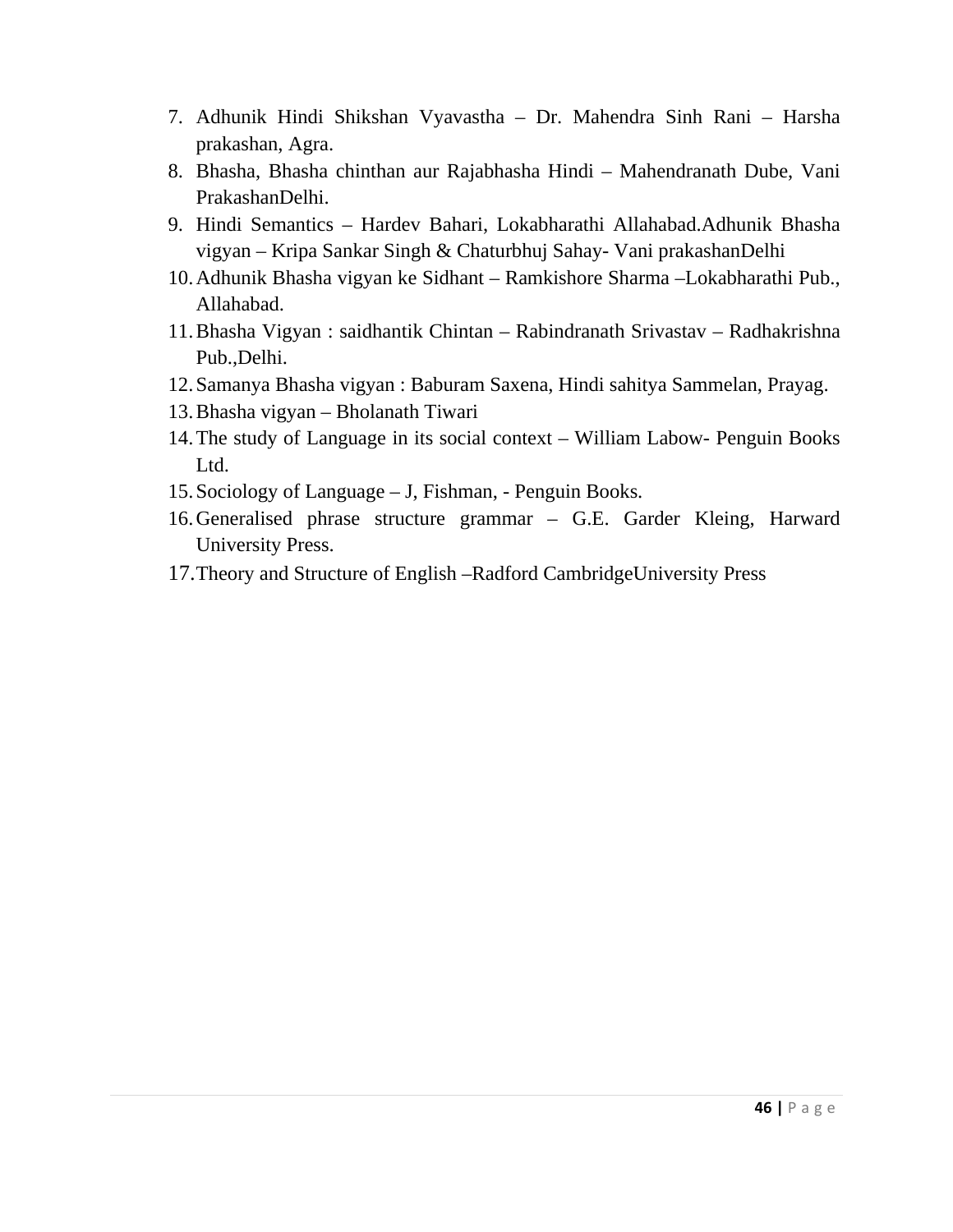# **CORE COURSE-XV PG3 HINC15 WESTERN POETICS**

Total Instructional Hrs. – 90 Total Credits-4

**Aim:** Western theoreticians from Plato to Daride raised many questions about literature as an art form.

**Objective:** As the Indian literature is greatly influenced by the western thoughts of literature, it is inevitable for a student of Hindi literature to study the devolepment of western poetics.

## **MODULE I**

Literature and other art forms-definition of poetry-origin and devolepment of Western Criticism-Plato, Poetry and Art of Imitation- Aristotle, Art of Creation, Tragedy and Comedy, Theory of Catharsis and Imitation-Longinus Theory of Sublime.

### **MODULE II**

Classicism and Romanticism-concept of poetry of the Romantic Poets-Wordsworth-Colridge-Aesthetic doctrines expounded by Goethe, Tolstoy, I.A.Richards

# **MODULE III**

Modern period - art for art sake-Croche and Expressionilism - Mathew Arnold. T.S.Eliot, Wordsworth, Coleridge.

### **MODULE IV**

Sanrachanavad-Uttar Sanrachanavad- Roosi Roopavad-Vikhandanvad- New Criticism - Irony - Paradox - Structuralism - Mysticism - Symbolism-- Surrealism - Post Modernism.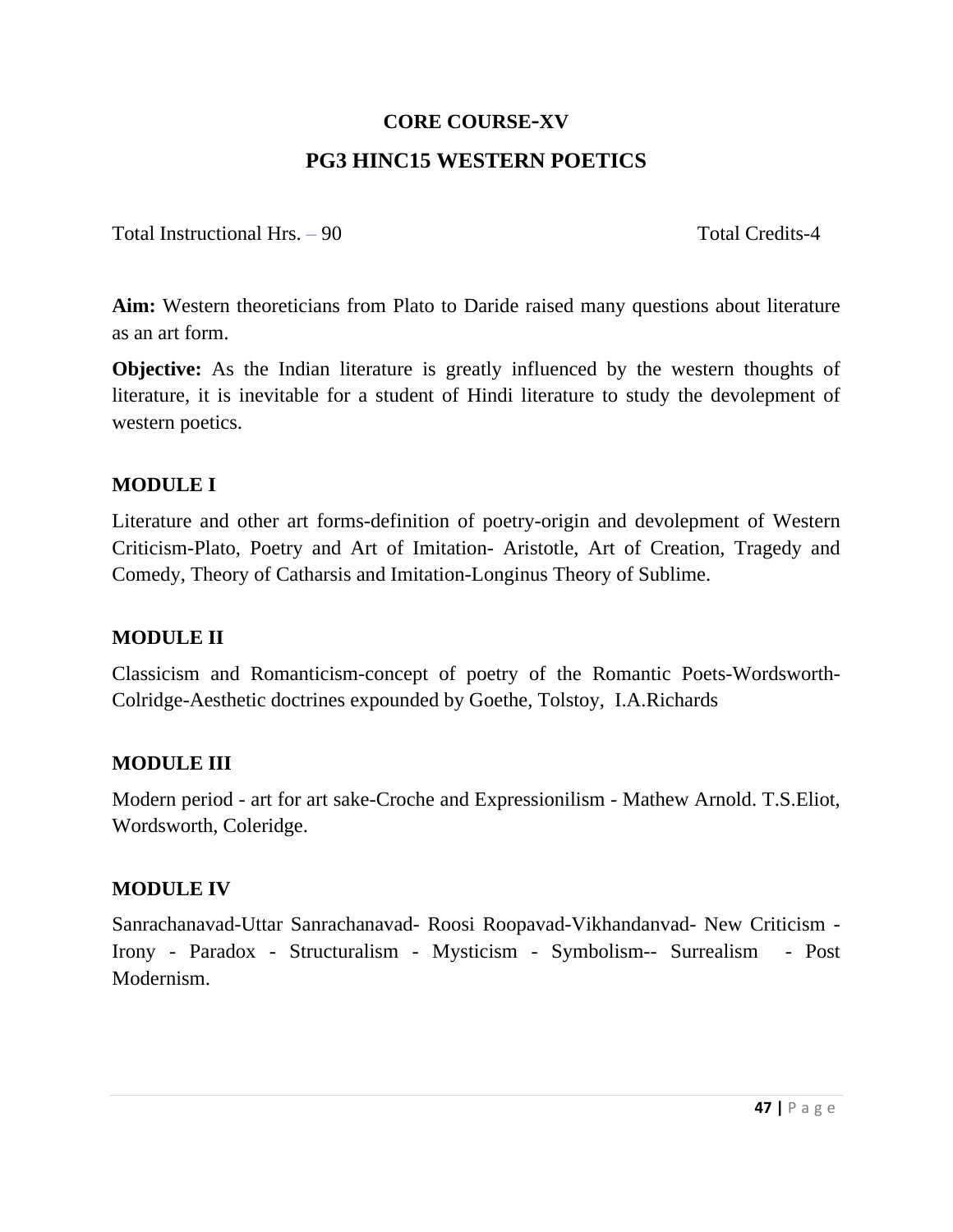- 1. History of Modern Criticism vol. 1 and 2 Renewellek
- 2. An Introduction to study of Literature W.H.Hudson
- 3. Making of Literature R.A.Scott James
- 4. An introduction to the study of English Criticism B.Prasad
- 5. Bharatiya evam Paschatya Kavya Shastra Ganapathi ChandraGupta
- 6. Paschatya Kavya Shastra ki Parampara Nagendra
- 7. Paschatya Sahitya chintan Nirmala Jain
- 8. Paschatya Kavyashastra ke siddant Shantiswarup Gupt
- 9. Paschatya Kavyashastra Siddant aur Sampraday Krishna vallabh Joshi
- 10. Principles of Literary Criticism I.A.Richards
- 
- 
- 
- -
	-
	-
	-
	-
	-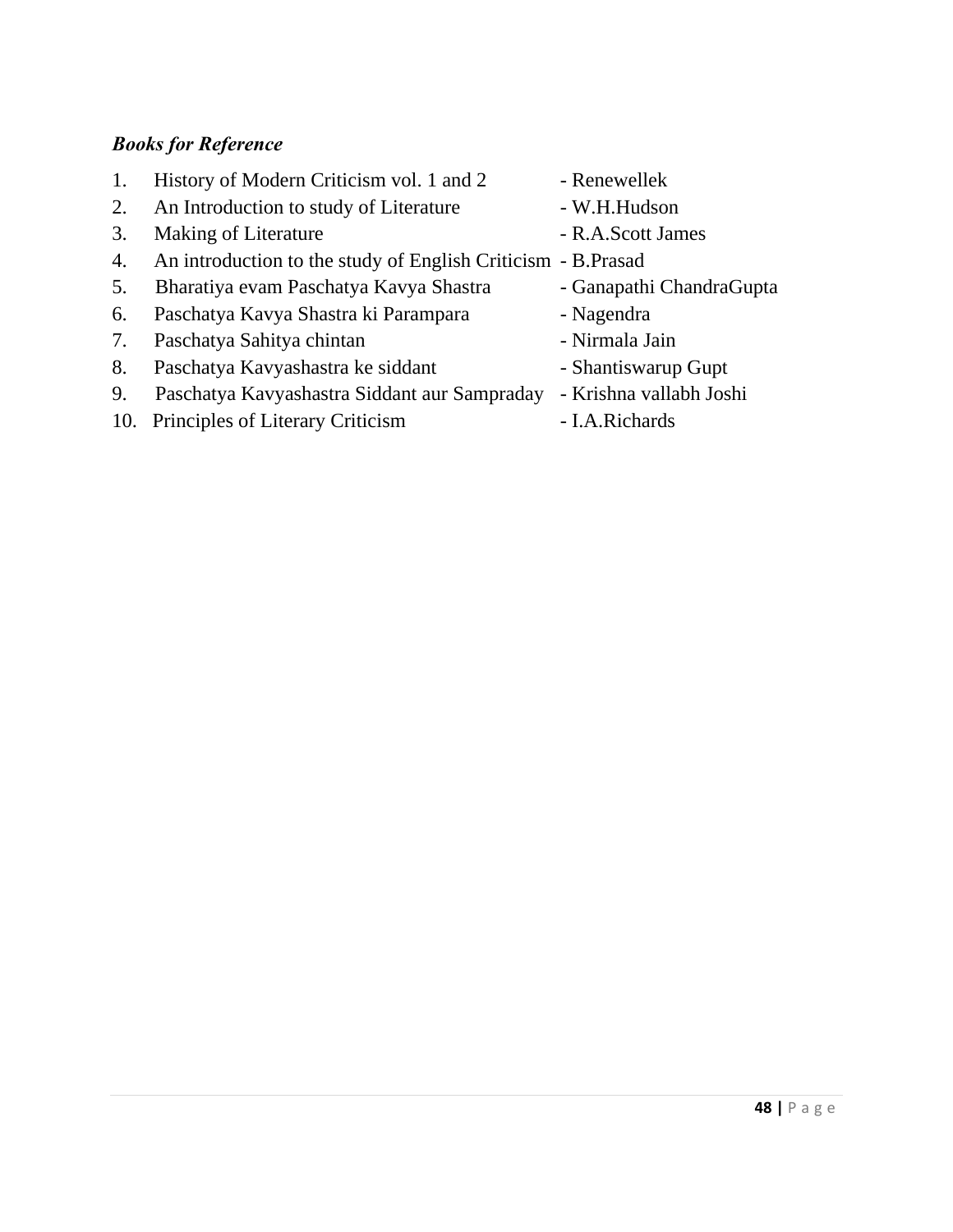# **FOURTH SEMESTER PG4 HINC16 - MODERN POETRY -II (FROM PRAYOGVAD TO SAMKAALEEN KAVITA)**

Total Instructional Hrs. - 90 Total Credits – 3

**Aim:** The mutli-dimensional development of Hindi Poetry really starts from the period of 'Nayi Kavita'.This course aims to introduce the representative poets and their representative poems from 1947 to contemporary period.

**Objectives:** The students could familiarize and enjoy the aesthetic and sociological scenario of Post-Independent Hindi Poetry. They could experience the various dimensions in the content and form of the poetry of this period.

## **MODULE I**

Swatantrayothar Hindi Kavita Sankshipt Parichay – Prayogvad- Swaroop-Vikas Evam Pravrutiyam - Sapthak Kavya Parampara Aur Hindi Kavitha - 'Nayi Kavita- Sattothari Kavitha- Akavitha- 'Samakalin Kavita - Aadhunkatha Swaroop Evam Avadharana.

### **Detailed Study**

- 1. Nadi ke Dweep Agyey
- 2. BrahamaRakshas Mukthibodh
- 
- 
- 
- 
- 
- 
- 
- 
- 3. Geet Farosh Bhavaniprasad Mishra
- 4. Praud Romance GirijakumarMathur
- 5. Toota Pahiya Dharmaveer Bharathi
- 6. Chen ne Aye hain Ve Sarveshwardayal Saxena
- 7. Fark Nahin Padta Kedaarnaath Singh
- 8. Mochiraam Dhoomil

# **MODULE -II**

Bhoomandalikaran Aur Hindi Kavitha Par Uska Prabhav - Uthar Aadhunikatha- Swaroop Aur Avadharanayem - Asi Ke Bad Ki Hindi Kavitha - Pramukh Viseshatayem -Chintan Ke Naye Kshithij - Dalit Vimarsh- Sthree Vimarsh- Paristithik Vimarsh - Janvadi Chetana - Chandrakanth Devtale - Mangalesh Dabraal - Aalok Dhanwa - Arun Kamal Aadi Ki Kavithayem.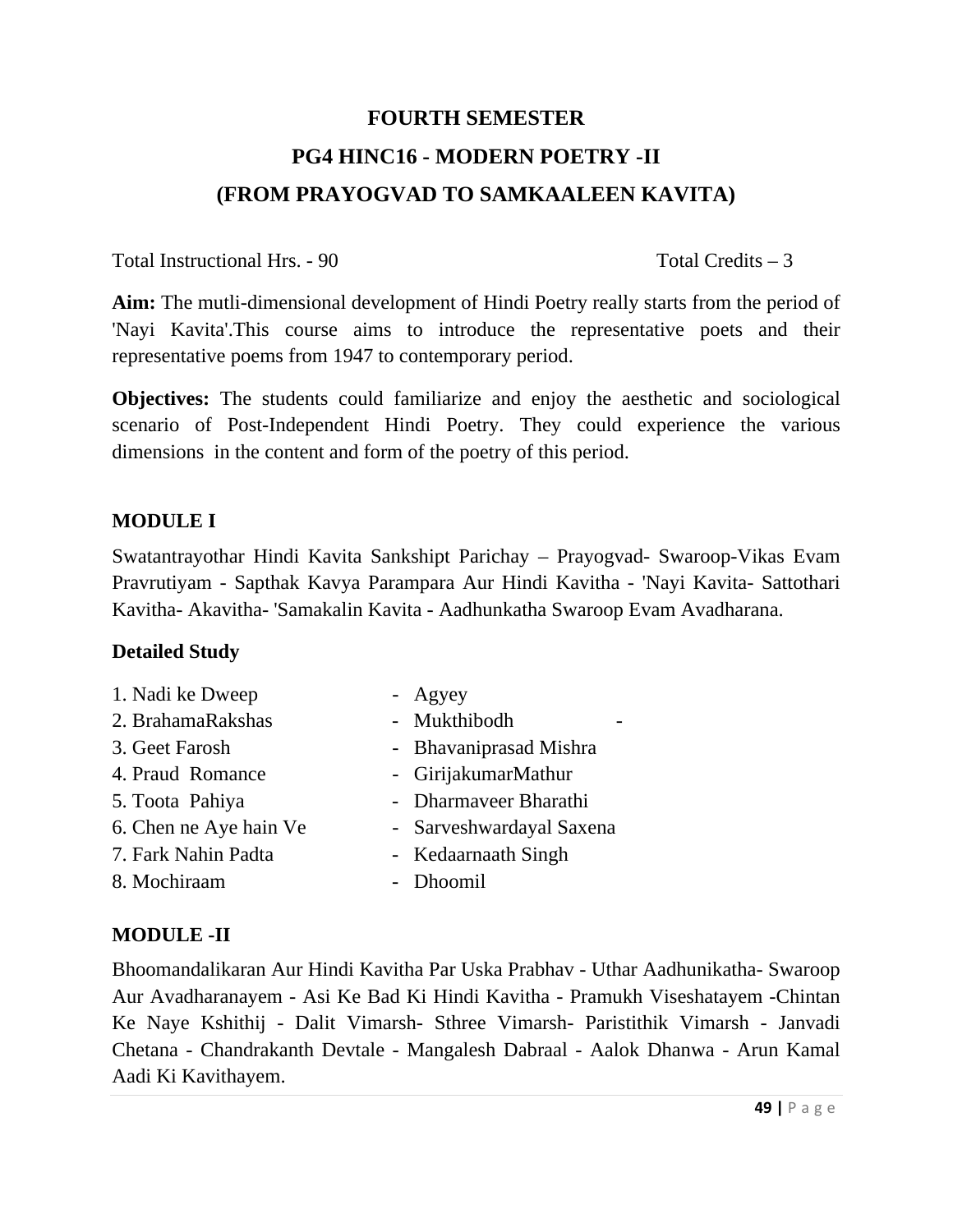- 1. Gumshuda- Mangalesh Dabraal
- 2. Pathhar Ki Bench- Chandrakaant Devtaale
- 3. Sabhyata Aur Sanskriti Bhagavat Raawat
- 4. Apni Keval Dhaar-ArunKamal
- 5. Bruno Ki Betiyaan-Aalok Dhanwa
- 6. Bache Kaam Par Ja Rahe Hein-Rajesh Joshi
- 7. Saat bhaaiom Ke Beech Champa-Katyayani
- 8. Safety pin Anamika
- 9. Us paar Keliye Gyaanendrapati

10. Dushchakra Me Srushta - Veeren Dungvaal

# **MODULE-III**

Hindi Kavitha Ka Varthaman Paridrishya - Kathya Aur Shilp Ki Nayi Pravrutiyam - Kavitha Ka Prathirodhatmak Swar – Dalit- Adivasi- Stri Aur Paristithik Chintan Ka Urvar Dharatal.

- 1. Thakur ka Kuaa Omprakash Vaalmeeki
- 2. Utni Dur Mat Vyaahna Baaba- Nirmala Putul
- 3. Subhash Nagar Badrinarayan
- 4. Hamare Hisse kaa Sooraj Susheela Takbhoure

# *Books for Reference*

- 1. Dishantar II Ed.Pramanand Shrivastav& Vishwanath Prasad Tiwari
- 2. Samakaleen Kavita Ed- N.Mohanan. Rajpal & Sons
- 3. Hindi Kavita : Prayog Se Samakalin Tak Ed.M.S.Jayamohan, Lokbharati
- 4. Kavitha ke Naye Pratiman Dr.Namvar Singh
- 5. Nayi kavitha ke Pratiman Dr. Lakshmikanth Verma
- 6. Nayi Kavitha Swaroop Evam Samvedana Jagadeesh Guptha
- 7. Samakalin Hindi Kavitha Viswanath Prasad Tiwari

8. Swantantriyothar Hindi Sahithya Ka Ithihas - Lakshmisagar Varshneya, Rajpal and Sons, Delhi

- 9. Naye Kavi Santhoshkumar Tiwari
- 10. Hindi Ke Aadhunik Prathinidhi Kavi Dwarika Prasad Saxena
- 11. Samakalin Kavya Yatra Nandakishor Naval
- 12. Kavitha Ka Arthath Paramananath Srivastav
- 13. Kaviyom Ki Prithvi Aravind Pandey
- 14. Samakalin Kavita Ka Beejganith Kumar Krishna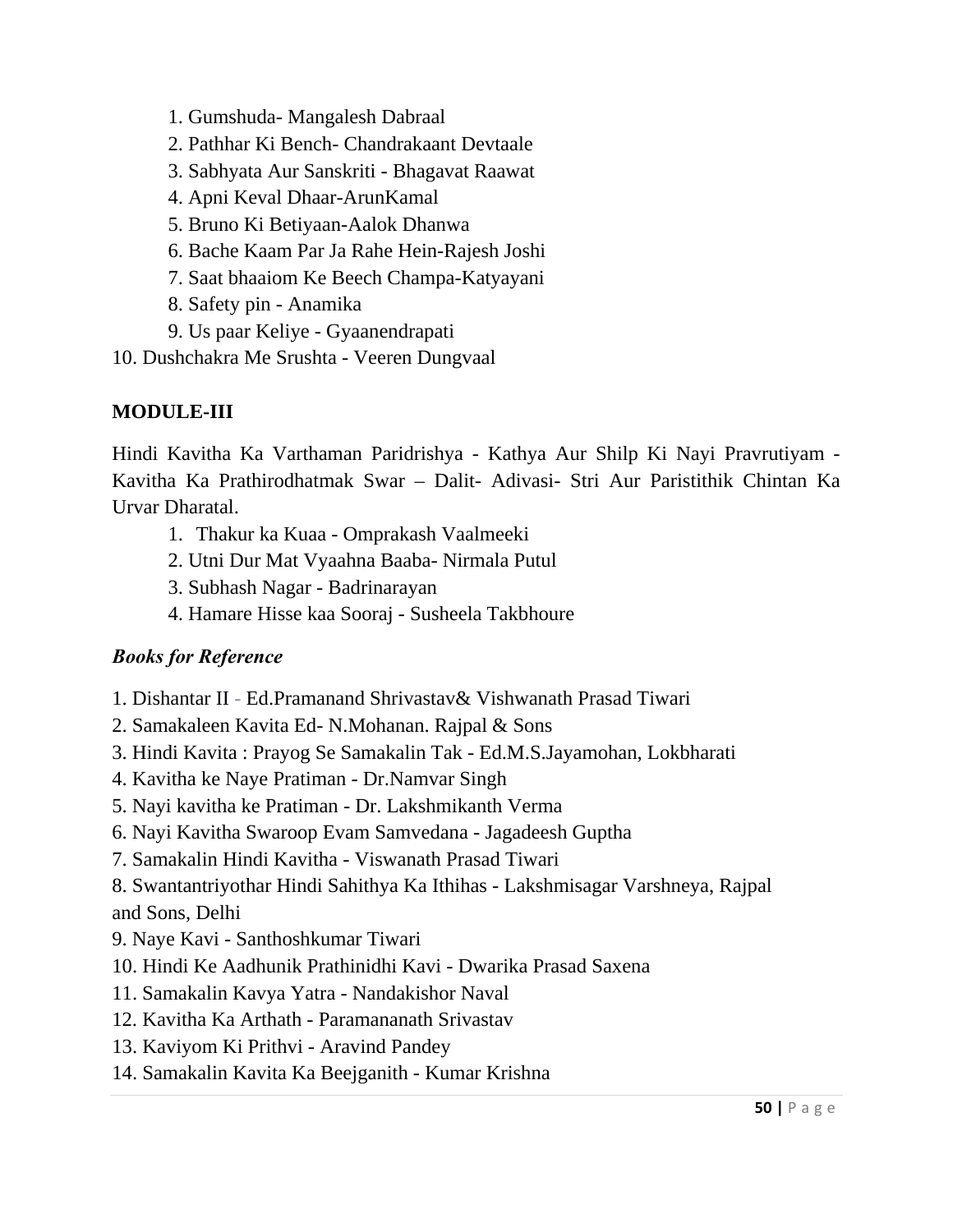- 15. Kavitha Ka Vaibhav Vinod Das
- 16. Kavya, Kavi Karma, Sathrothari Hindi Kavitha Muralidharan
- 17. Dussamay meim Sahithya- Sambhunath
- 13. Aapathkalothar Hindi Kavitha Pasupathinath Upadyay
- 19. Sahithya Ka Paaristhitik Darshan Dr. K.Vanaja
- 20. Samakaleen Hindi Kavita Dr.A.Aravindakshan
- 21.Kaviyom Ke Behane Varthaman per Behas- Dr.K.G. Prabhakaran, Vani Prakasham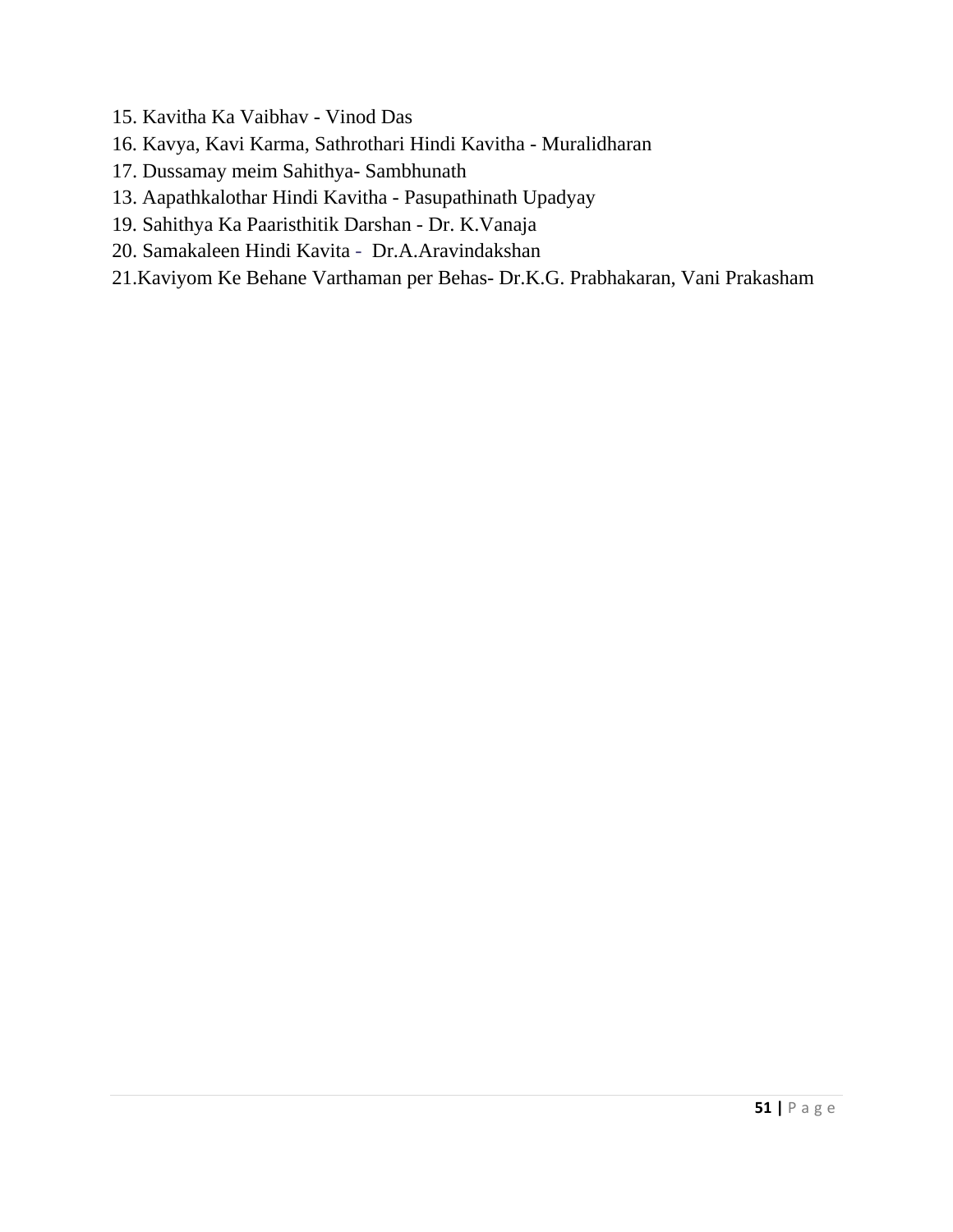# **PAPER ELECTIVE I PG4HINE01 FEMINIST LITERATURE IN HINDI**

Total Instructional Hrs. -90 Total Credits -3

**Aim**- In all Literature Feminist movement has an important role.Various writers especially women writers stressed out their problems through Literature.

**Objectives**-To get awareness about the origin and development of Feminism.The analytical study of Feminist Literature helps the students to know different concepts and aspects.

## **MODULE I**

#### **Samanya Parichay**

Feminism-Concept-Features- Feminist Movements–Feminist Movements and Western Concept-Indian Concept- Feminism and Hindi Literature-Kavitha-Upanyas-Kahani-Atmakadha.

### **Detailed study**

### **I. Kavitha**

- 1. Agni-Anamika (Collection-Beejakshar)
- 2. Kyaa Hum Mein Tumhare liye-Nirmala Puthul (Apne Ghar Ki Talash Mein)
- 3. Dafthar Mein Oonghti Hei Ladkiyaan-Gagan Gill

(Collection-Ek Din Loutegee Ladki)

- 4. Kya Hogaa-Veera (Collection-Utna Hi Hara Bhara)
- 5. Sou Sal Kaise Jiyein-Katyayani (Jadoo Nahin Kavitha)
- 6. Stree Subodhini-Pavan Karan (Collection-Stree Mere Bheetar)

### **MODULE II**

|                 | <b>ATMAKATHA: ANYA SE ANANYA- PRABHA KHETAN</b> |                     |
|-----------------|-------------------------------------------------|---------------------|
| <b>UPANYAS:</b> | <b>KAT GULAB</b><br>$\sim$                      | <b>MRIDULA GARG</b> |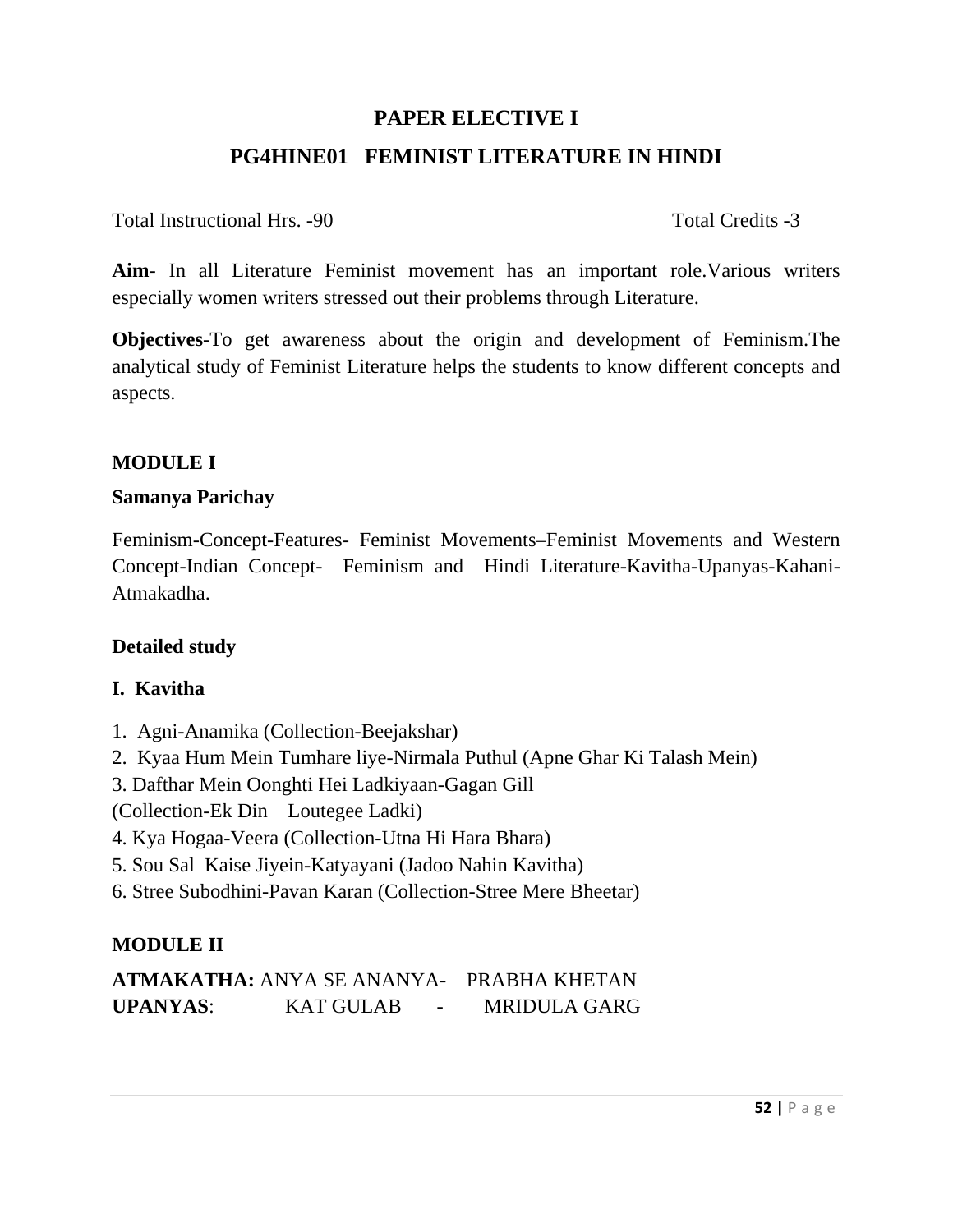### **MODULE III**

#### **Kahaniyaam**

- 1 Aurath jath- Krishna Agnihothri
- 2 Aur Ab-Kshama Sharma
- 3 Ganith-Namitha Singh
- 4 Na Kinni Na- Soorya Baala
- 5 Kabra gaadha-Simmi Harshitha

- 1. Sattothari Mahila Kahanikaar- Dr.Manju Sharma
- 2. Sattottari Kahani Mein Paatra AurCharitra Chitran -Dr.Ram Prasad
- 3. Samkaaleen Hindi Kahani Aur Samajvaadi Chetana -Dr Kiranbaala
- 4. Samakaleen Kahani Mein Yuva Chetana-Ritu manjari
- 5. Samakaleen kahani; Samanthar Kahani -Dr.Vinay
- 6. Hindi kahani Asmitha ki Talaash-Madhuresh
- 7. Samakaleen Hindi Kahaaniyaan- (Ed) Rishikesh
- 8. Baazaar Ke Beech-Baazaar Ke Khilaaf, Prabha Ketan , Vani Prakashan, Delhi
- 9. Stree Mukthi ka Sapna -(Ed) Kamala Prasad , Vani Prakashan, Delhi
- 10. Varthaman Hindi Mahila Katha Lekhen Aur Dampathya Jeevan Sadhana Agarwal
- 11. Samakaleen Kavitha Aur Soundarya Bodh-Rohithashva , Vani Prakashan, Delhi
- 12. Samakaleen Kavitha Ke Beeja Ganith -Kumar Krishna, Vani Prakashan, Delhi
- 13. Samkaaleen Kavitha Ke Bare Mein Narendra mohan, Vani Prakashan, Delhi
- 14. Upanyas: Samay Aur Samvedana Vijaya Bahadur Singh
- 15. Stree deh ki vimarsh Sudheesh Pachouri
- 16. Aurath Astitwa aur Asmitha Aravind Jain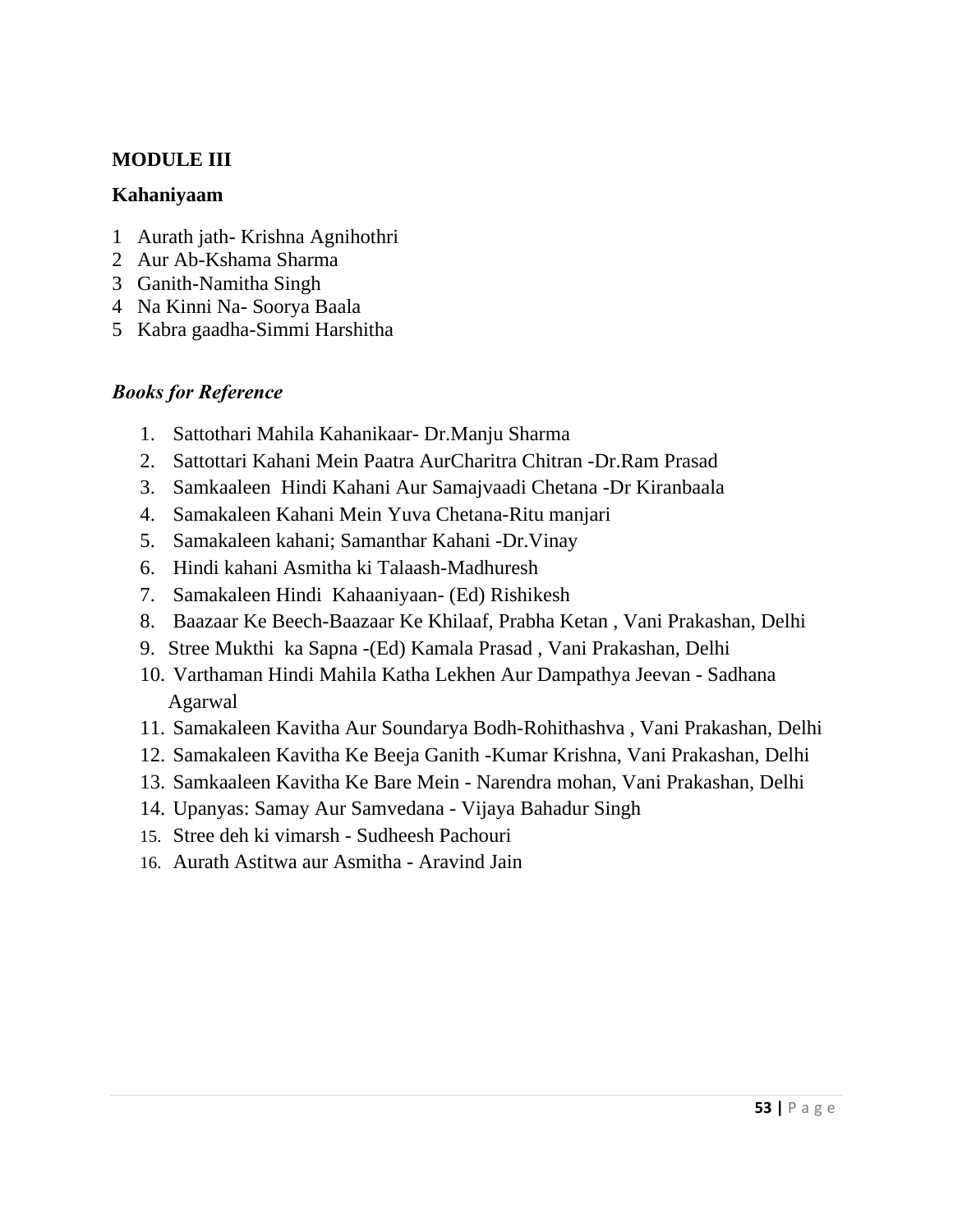# **PAPER ELECTIVE IV PG4HIN E04 DALIT LITERATURE IN HINDI**

Total Instructional Hrs. - 90 Total Credits -3

**Aim:**Dalit Movement is a part of our History. It is a Social Movement by the marginalized class. Hence it got accelerated in so many parts of India. It is a Social Movement influenced Literatures of India in many ways. Hence Dalit Literature has to be studied sociologically and historically.

**Objectives:**Through the study of Dalit Literature students can feel the agony of marginalized class.Literature is a way to express their experiences and this will create more social commitment in them**.** 

## **MODULE I**

Dalit Movement in India - Historical and Sociological Analysis - Major trends of dalit Literature - Literature of Suffering of Agony - Literature of Protest - Literature of Liberty.

### **MODULE II**

# **BAS! BAHUT HO CHUKA – OM PRAKASH VALMIKI**–

Hindi poetry on Dalit Life - major works - themes - techniques - style - language.

# **MODULE III**

# **CHAPPAR - JAYAPRAKASH KARDAM**

Dalit novels in Hindi - main works and authors - thematic analysis –problems-techniqueslanguage style.

### **MODULE IV**

# **DALIT KAHANI SANCHAYAN: RAMANIKA GUPTA (Ed)**

#### **SelectedStories**

- Pachees chouka ded sou
- No bar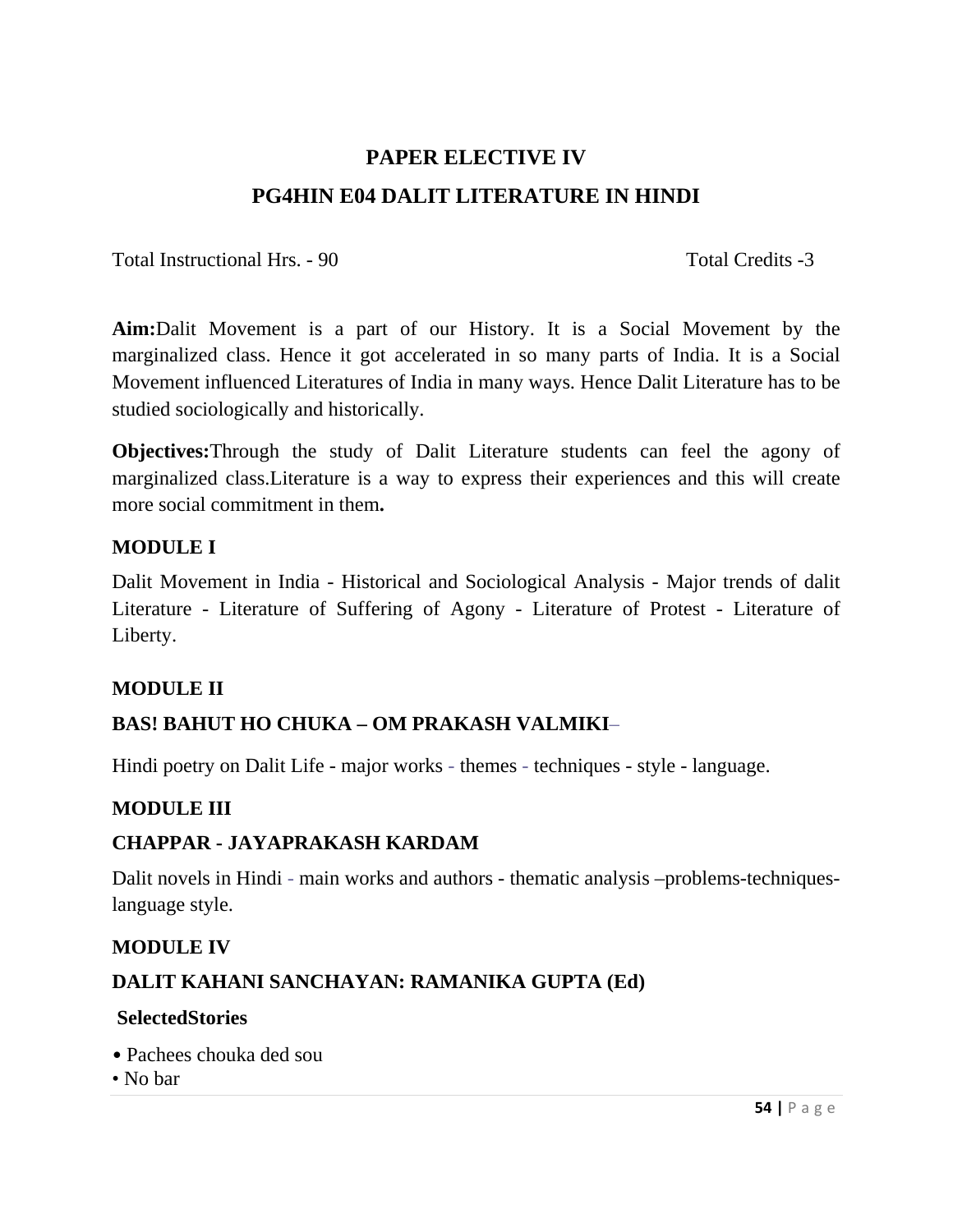- Anthim Bayan
- Angara

- 1. Dalit Vision: Gail Omvedi
- 2. Gandhi aur Ambedkar: Ganesh Mantra
- 3. Dalit Sahithya Andolan: Dr. Chandrakumar Varvade
- 4. Dalit Sahithya Vedana aur Vidroh: Ed. By Sarankumar Limbale
- 5. Dalit Sahithya Ka Soundarya Sasthra: Ed. By Sarankumar Limbale
- 6. Dalit Sahiithya Ke Soundarya Sasthra: Abhayakumar Dube
- 7. Dalit Sahitya Ka Saundarya Sasthra Om Prakash Valmiki Radhakrishna Prakashan, Delhi ':
- 8. Dalit Sahithya Ek Moolyankan Prof. Chaman Lal, Rajpal and Sons, Delhi.
- 9. Dalit Sahitya Aaj ka Kranthi Vigyan -BabuRav Bagool
- 10.Navem Dashak ki Hindi Dalit Kavita-Rajath Rani Meenu,Dalit SahityaPrakashan,New Delhi
- 11.Hindi Mein Dalit Chetana:Sikhar ki or-Dr.N.Singh (Ed)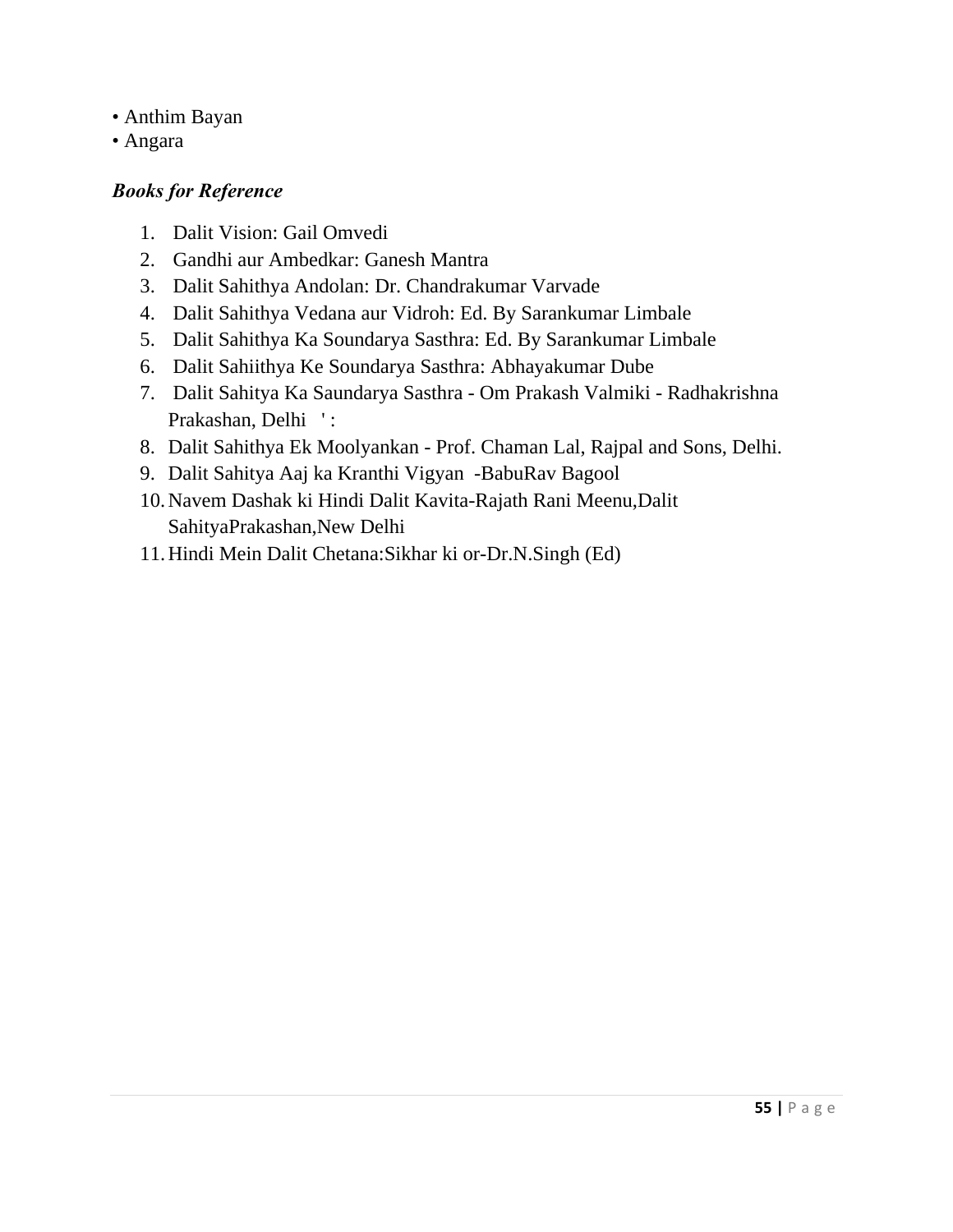# **PAPER ELECTIVE VIII PG4 HIN E 08 ECOLOGICAL DISCOURSE IN HINDI LITERATURE**

Total Instructional Hrs. - 90 Total Credits -3

# **MODULE I**

Paryavaran- Prakriti - Paristitiki- PrakritiKeSoshankeVibhinnRoop - ParyavaranPradooshanKe Karan.--ParistitikDarshan - ParistitikDarshankiVibhinnSakhayem - GahanParistitivad(Deep Ecology) - SamajikParistitivad (Social Ecology) - Ecomarxism - ParistitikAdyayanKePratiman - Hindi SahityameinParistitikChintan - Shuklaji - Agneya - NirmalVerma

# **MODULE II**

### **Novel** –

1. Doob - Virendra Jain - VaniPrakashan, Delhi

# **MODULE III**

## **Short Stories -**

- 1. KapilKaPed -Rajesh Joshi
- 2. EkkisveemSadiKaPed -MrudulaGarg
- 3. Arohan Sanjeev
- 4. KarilnDooi Jab Din Dal Jay Batarohi
- 5. Jinavar ChitraMudgal

# **Poetry**

- 1. AsaadhyaVeena -Agneyaa
- 2. Baagh Kedarnath Singh
- 3. NayeElakeMein Arun Kamal
- 4. Gangasna -GyanendraPati
- 5. Bachavo UdayaPrakash
- 6. ChakmakPathar (Bhooghand Tap RahaHai) ChandrakanthDevatale
- 7. Bachavo (MucheDoosariPritviChahiye) SwapnilSreevastav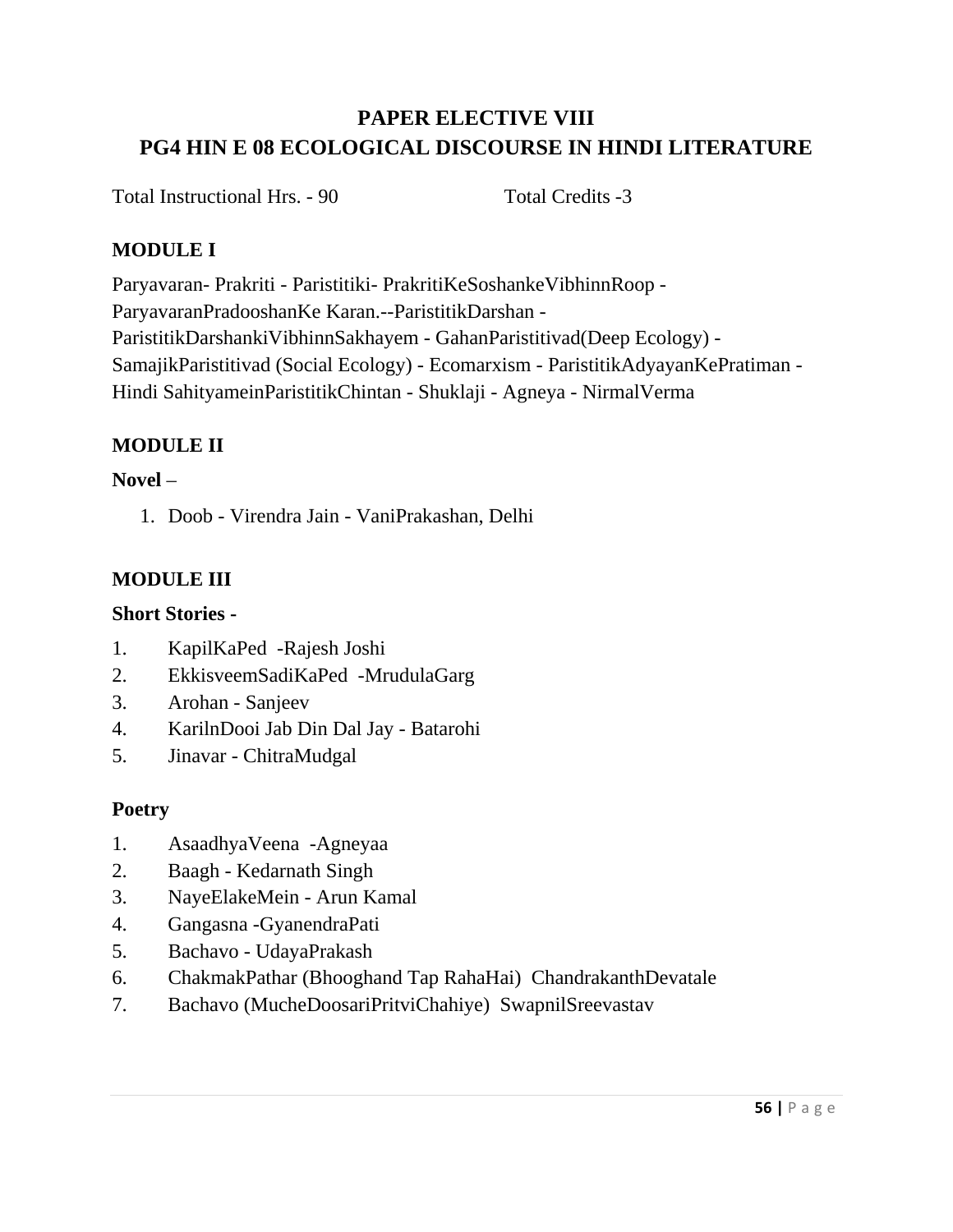- 1. Silent Spring Raichal Carson
- 2. Dharti Ki Pukar SundarlalBehuguna, RadhakrishnaPrakashan, Delhi
- 3. ParyavaranAurSanskriti GovindChetak, TakshasilaPrakashan
- 4. Sahitya1 KaParistitikDarsan Dr.K.Vanaja, VaniPrakashan
- 5. KathuyumParistitiyum G.Madhusudanan Current Books
- 6. HarithaNirupanam Malayalathil G.Madhusudanan- Current books
- 7. Eco-Feminismdm. Eco-tourism-marxism- N.M.Piyerson- Current books
- 8. Prakriti, Paristiti. Daridryam, Jalam, Urjam- B.Anand
- 9. Literature and Ecology: An Experiment in Eco-Criticism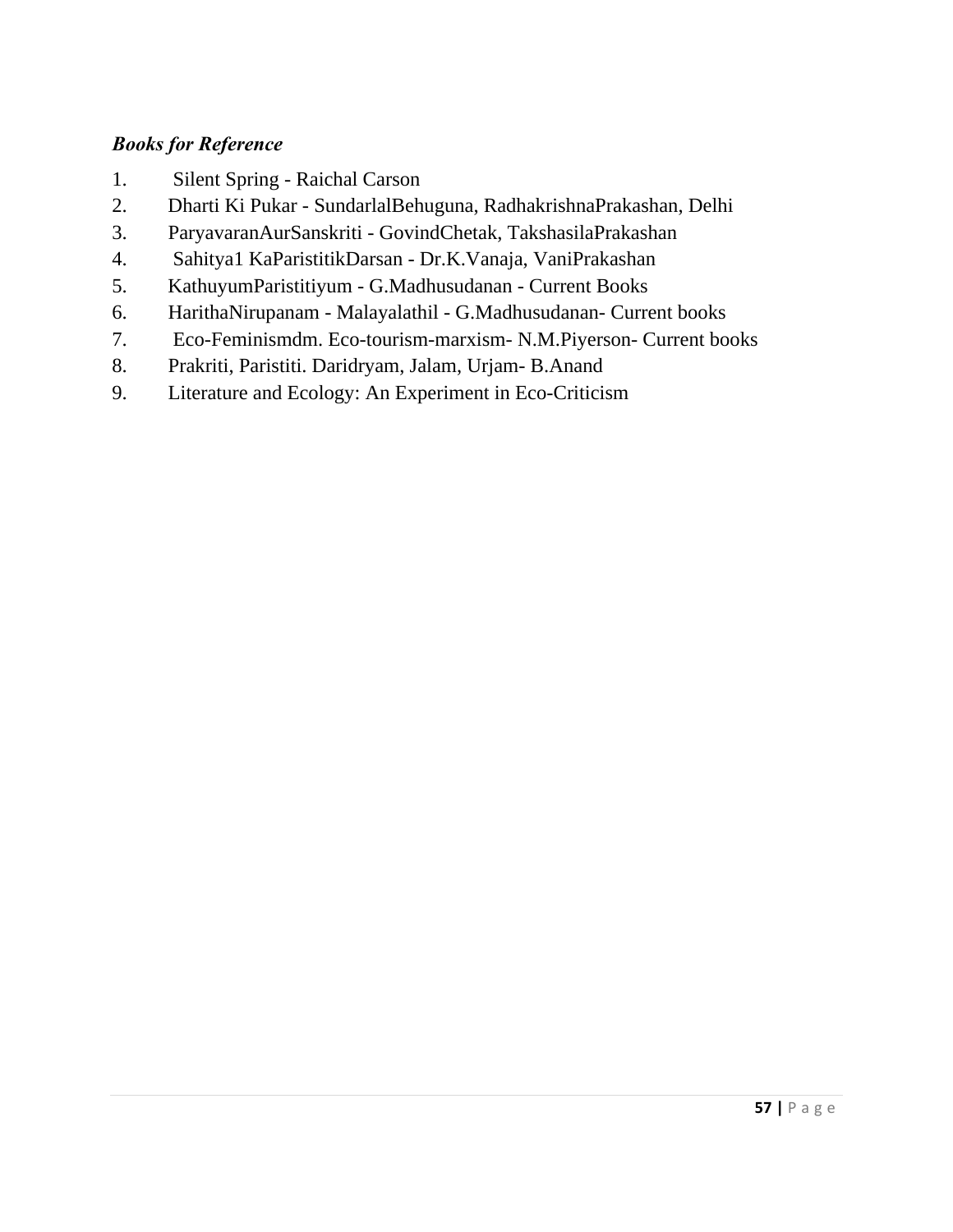# **PAPER ELECTIVE XI**

# **PG4HINE11 - SPECIAL AUTHOR: HAZARI PRASAD DWIVEDI**

Total Instructional Hrs. - 90 Total Credits-3

**Aim -** To provide knowledge about the literary worksof Dwivedi, one of the eminent writers in the modern period.

**Objectve -**Students will get clear ideas about the multidimensioal talent of the author.

## **Books to be studied**

# **MODULE I**

**Kutaj** - Lokabharathi Prakashan

- Jeevan Mein Sahithya Ka Sthan
- Manav Dharma .
- Admadan Ka Sandeshavahak Vasanth

# **MODULE II**

Banabhatt ki Aatmakatha – Novel

# **MODULE III**

Hindi Sahitya ki Bhoomika

- 1. Hindi Sahitya: Bharatiya Chinthan ka Swabhavik Vikas
- 2. Santh Math Critical faculty of Hazari Prasad Dwivedi-Culture, Tradition .

- 1. Hazari Prasad Dwivedi ke upanyas-Tribhuvan sinh
- 2. Doozari parampara ki khoj-Namvar sinh
- 3. Nibandakar Hazariprasad Dwivedi-Ganapathy Chand Gupta
- 4. Upanyaskar; Hazari Prasad Dwivedi-Dr. Hemalatha Sarachandra
- 5. UpanyaSakar Hazari Prasad Dwivedi-Tribhuvan singh
- 6. Aacharya Hazari Prasad Dwivedi Ki Alochana Drishti -Chandra Dev Yadav, Prem Prakashan Mandir.
- 7. Hazari Prasad Dwivedi- vyaktitva evam sahitya -Ganapathi Chandra Gupta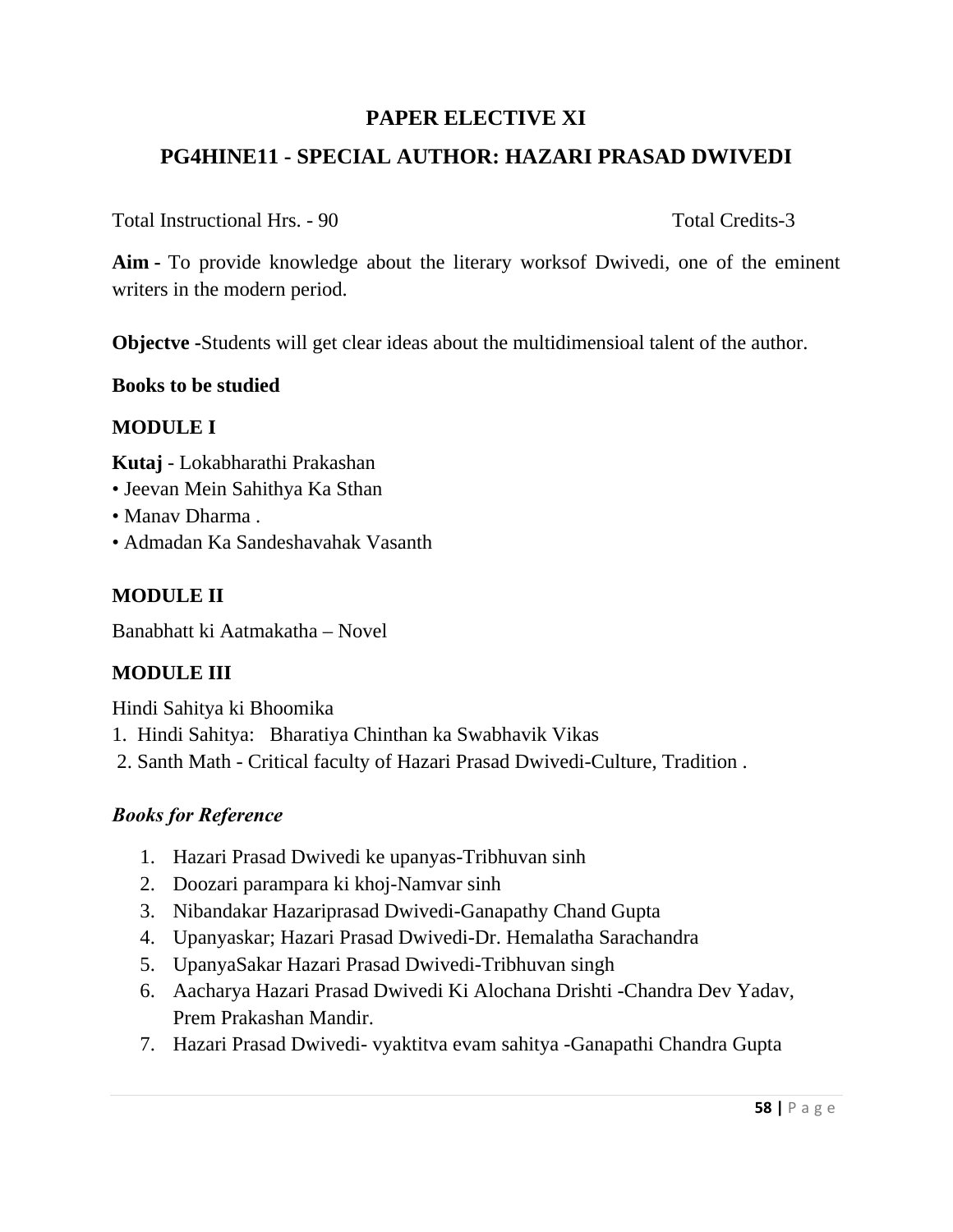- 8. Hazari Prasad dwivedi ke sahitya mein samajik chintan-Rajendra Prasad Sharma- sahityakar Prakashan, N.Delhi
- 9. Hindi Sahitya ki Bhoomika-Hazari Prasad Dwivedi
- 10. Dr. Hazari Prasad Dwivedi -Usha mithra